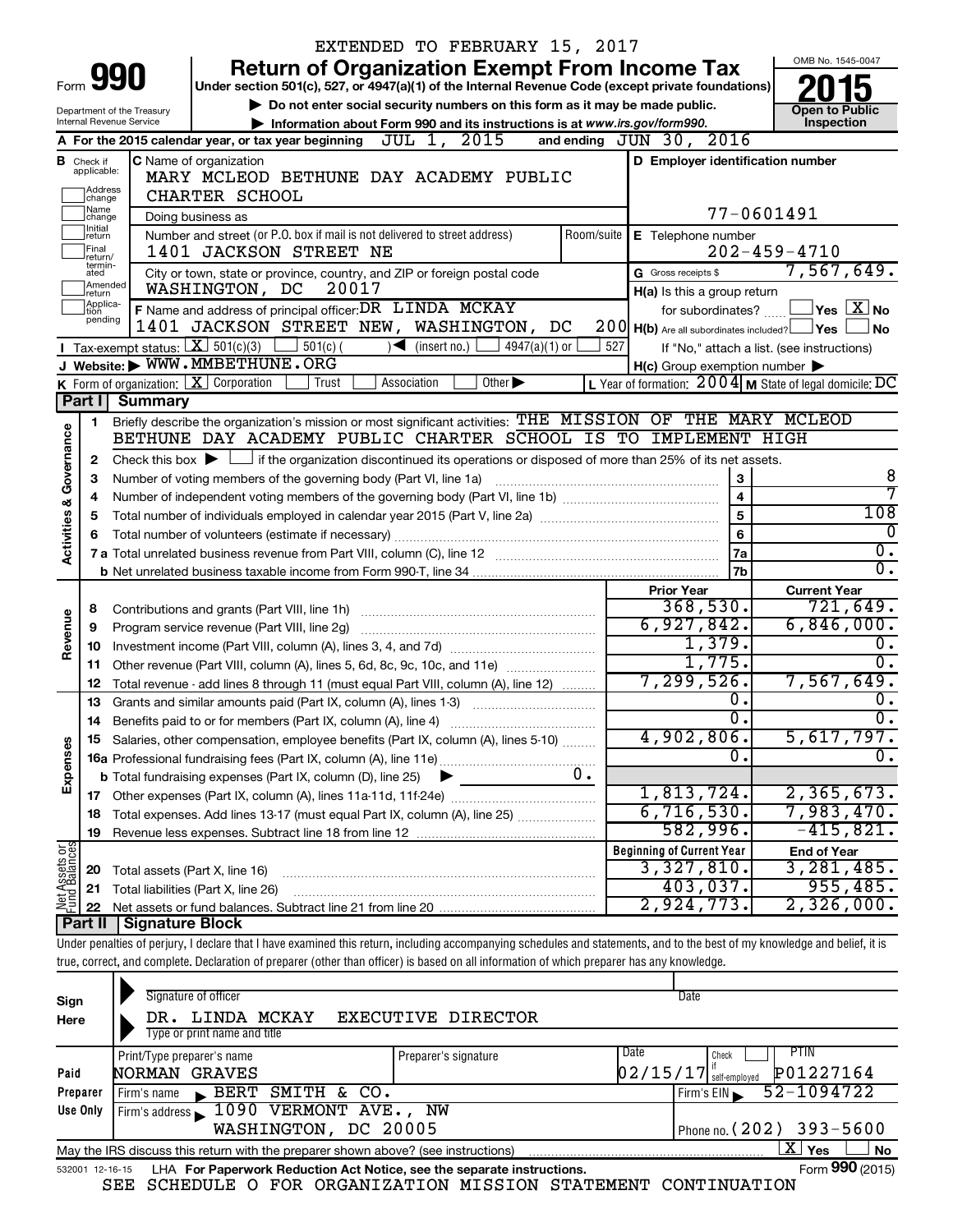|              | CHARTER SCHOOL<br>Form 990 (2015)                                                                            | MARY MCLEOD BETHUNE DAY ACADEMY PUBLIC | 77-0601491                                                                                                                                                                                                                                                                           | Page 2                                           |
|--------------|--------------------------------------------------------------------------------------------------------------|----------------------------------------|--------------------------------------------------------------------------------------------------------------------------------------------------------------------------------------------------------------------------------------------------------------------------------------|--------------------------------------------------|
|              | <b>Part III   Statement of Program Service Accomplishments</b>                                               |                                        |                                                                                                                                                                                                                                                                                      |                                                  |
|              |                                                                                                              |                                        |                                                                                                                                                                                                                                                                                      | $\boxed{\textbf{X}}$                             |
| 1.           | Briefly describe the organization's mission:                                                                 |                                        | THE MISSION OF THE MARY MCLEOD BETHUNE DAY ACADEMY PUBLIC CHARTER                                                                                                                                                                                                                    |                                                  |
|              |                                                                                                              |                                        | SCHOOL IS TO IMPLEMENT A HIGH PERFORMING DAY SCHOOL THAT PROVIDES A                                                                                                                                                                                                                  |                                                  |
|              |                                                                                                              |                                        | CHALLENGING ACADEMIC PROGRAM IN A SUPPORTIVE, PARENTALLY INVOLVED, AND                                                                                                                                                                                                               |                                                  |
|              | DIVERSE LEARNING ENVIRONMENT TO ENABLE EACH STUDENT TO ACHIEVE                                               |                                        |                                                                                                                                                                                                                                                                                      |                                                  |
| $\mathbf{2}$ | Did the organization undertake any significant program services during the year which were not listed on     |                                        |                                                                                                                                                                                                                                                                                      |                                                  |
|              | the prior Form 990 or 990-EZ?                                                                                |                                        |                                                                                                                                                                                                                                                                                      | $\exists$ Yes $\boxed{\text{X}}$ No              |
|              | If "Yes," describe these new services on Schedule O.                                                         |                                        |                                                                                                                                                                                                                                                                                      |                                                  |
| 3            | Did the organization cease conducting, or make significant changes in how it conducts, any program services? |                                        |                                                                                                                                                                                                                                                                                      | $\overline{\ }$ Yes $\overline{\phantom{a}X}$ No |
|              | If "Yes," describe these changes on Schedule O.                                                              |                                        |                                                                                                                                                                                                                                                                                      |                                                  |
| 4            |                                                                                                              |                                        | Describe the organization's program service accomplishments for each of its three largest program services, as measured by expenses.<br>Section 501(c)(3) and 501(c)(4) organizations are required to report the amount of grants and allocations to others, the total expenses, and |                                                  |
|              | revenue, if any, for each program service reported.                                                          |                                        |                                                                                                                                                                                                                                                                                      |                                                  |
| 4a l         | (Expenses \$<br>(Code:                                                                                       | 6,725,395. including grants of \$      | ) (Revenue \$                                                                                                                                                                                                                                                                        | 6,846,000.                                       |
|              |                                                                                                              |                                        | THE SCHOOLS'S MISSION IS ACCOMPLISHED BY ENGAGING CHILDREN IN POWERFUL                                                                                                                                                                                                               |                                                  |
|              |                                                                                                              |                                        | LEARNING EXPERIENCES BASED ON WORLD-CLASS EDUCATIONAL METHODS AND                                                                                                                                                                                                                    |                                                  |
|              |                                                                                                              |                                        | STANDARDS. THE SCHOOL IS SUPPORTED BY STRONG COMMUNITY AND PARENTAL                                                                                                                                                                                                                  |                                                  |
|              |                                                                                                              |                                        | INVOLVEMENT WHICH FOSTERS ENERGETIC AND HIGHLY MOTIVATED STAFF WHO                                                                                                                                                                                                                   |                                                  |
|              |                                                                                                              |                                        | RESPECT THE ABILITIES AND POTENTIAL OF WHAT EACH CHILD CAN ACHIEVE.                                                                                                                                                                                                                  | THE                                              |
|              | LEARING ENVIRONMENT THEREBY NURTURING AND EMPOWERING STUDUENTS,                                              |                                        | SCHOOL COMMUNITY WORKS COOPERATIVELY TO CREATE A SAFE AND CARING                                                                                                                                                                                                                     | THIER                                            |
|              |                                                                                                              |                                        | PARENTS AND THE TEACHING STAFF. AT PRESENT, THE PROGRAM SUPPORTS OVER                                                                                                                                                                                                                |                                                  |
|              | 360 STUDENTS IN PRE-SCHOOL THROUGH EIGHT GRADE.                                                              |                                        |                                                                                                                                                                                                                                                                                      |                                                  |
|              |                                                                                                              |                                        |                                                                                                                                                                                                                                                                                      |                                                  |
|              |                                                                                                              |                                        |                                                                                                                                                                                                                                                                                      |                                                  |
|              |                                                                                                              |                                        |                                                                                                                                                                                                                                                                                      |                                                  |
| 4b           | (Code: ) (Expenses \$                                                                                        | including grants of \$                 |                                                                                                                                                                                                                                                                                      |                                                  |
|              |                                                                                                              |                                        |                                                                                                                                                                                                                                                                                      |                                                  |
|              |                                                                                                              |                                        |                                                                                                                                                                                                                                                                                      |                                                  |
|              |                                                                                                              |                                        |                                                                                                                                                                                                                                                                                      |                                                  |
|              |                                                                                                              |                                        |                                                                                                                                                                                                                                                                                      |                                                  |
|              |                                                                                                              |                                        |                                                                                                                                                                                                                                                                                      |                                                  |
|              |                                                                                                              |                                        |                                                                                                                                                                                                                                                                                      |                                                  |
|              |                                                                                                              |                                        |                                                                                                                                                                                                                                                                                      |                                                  |
|              |                                                                                                              |                                        |                                                                                                                                                                                                                                                                                      |                                                  |
|              |                                                                                                              |                                        |                                                                                                                                                                                                                                                                                      |                                                  |
|              |                                                                                                              |                                        |                                                                                                                                                                                                                                                                                      |                                                  |
|              |                                                                                                              |                                        |                                                                                                                                                                                                                                                                                      |                                                  |
|              |                                                                                                              |                                        |                                                                                                                                                                                                                                                                                      |                                                  |
| 4c           | $\left(\text{Code:} \right)$ $\left(\text{Expenses $}\right)$                                                | including grants of \$                 | ) (Revenue \$                                                                                                                                                                                                                                                                        |                                                  |
|              |                                                                                                              |                                        |                                                                                                                                                                                                                                                                                      |                                                  |
|              |                                                                                                              |                                        |                                                                                                                                                                                                                                                                                      |                                                  |
|              |                                                                                                              |                                        |                                                                                                                                                                                                                                                                                      |                                                  |
|              |                                                                                                              |                                        |                                                                                                                                                                                                                                                                                      |                                                  |
|              |                                                                                                              |                                        |                                                                                                                                                                                                                                                                                      |                                                  |
|              |                                                                                                              |                                        |                                                                                                                                                                                                                                                                                      |                                                  |
|              |                                                                                                              |                                        |                                                                                                                                                                                                                                                                                      |                                                  |
|              |                                                                                                              |                                        |                                                                                                                                                                                                                                                                                      |                                                  |
|              |                                                                                                              |                                        |                                                                                                                                                                                                                                                                                      |                                                  |
|              |                                                                                                              |                                        |                                                                                                                                                                                                                                                                                      |                                                  |
|              |                                                                                                              |                                        |                                                                                                                                                                                                                                                                                      |                                                  |
|              | 4d Other program services (Describe in Schedule O.)                                                          |                                        |                                                                                                                                                                                                                                                                                      |                                                  |
|              | (Expenses \$                                                                                                 | including grants of \$                 | (Revenue \$                                                                                                                                                                                                                                                                          |                                                  |
| 4e           | Total program service expenses                                                                               | 6, 725, 395.                           |                                                                                                                                                                                                                                                                                      | Form 990 (2015)                                  |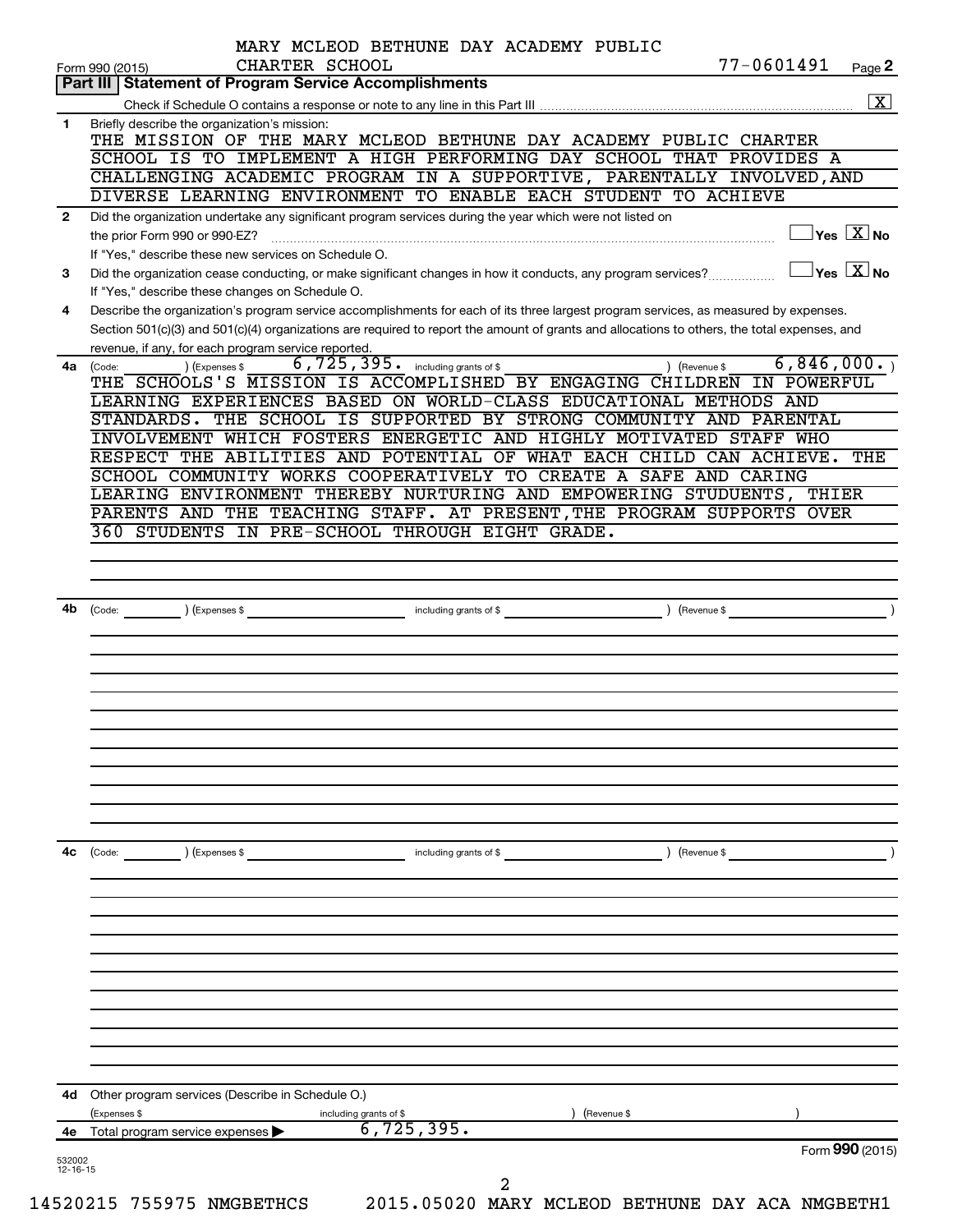|    | Part IV   Checklist of Required Schedules                                                                                                                                                                                           |                |                         |                         |
|----|-------------------------------------------------------------------------------------------------------------------------------------------------------------------------------------------------------------------------------------|----------------|-------------------------|-------------------------|
|    |                                                                                                                                                                                                                                     |                | Yes                     | No                      |
| 1. | Is the organization described in section $501(c)(3)$ or $4947(a)(1)$ (other than a private foundation)?                                                                                                                             |                |                         |                         |
|    |                                                                                                                                                                                                                                     | 1              | х                       |                         |
| 2  | Is the organization required to complete Schedule B, Schedule of Contributors? [111] [12] the organization required to complete Schedule B, Schedule of Contributors? [11] [12] 12] the organization required to complete Sche      | $\overline{2}$ | $\overline{\text{x}}$   |                         |
| З  | Did the organization engage in direct or indirect political campaign activities on behalf of or in opposition to candidates for                                                                                                     |                |                         |                         |
|    |                                                                                                                                                                                                                                     | 3              |                         | x                       |
| 4  | Section 501(c)(3) organizations. Did the organization engage in lobbying activities, or have a section 501(h) election in effect                                                                                                    |                |                         |                         |
|    |                                                                                                                                                                                                                                     | 4              |                         | X                       |
| 5  | Is the organization a section 501(c)(4), 501(c)(5), or 501(c)(6) organization that receives membership dues, assessments, or                                                                                                        |                |                         |                         |
|    |                                                                                                                                                                                                                                     | 5              |                         | X                       |
| 6  | Did the organization maintain any donor advised funds or any similar funds or accounts for which donors have the right to                                                                                                           |                |                         |                         |
|    | provide advice on the distribution or investment of amounts in such funds or accounts? If "Yes," complete Schedule D, Part I                                                                                                        | 6              |                         | X                       |
| 7  | Did the organization receive or hold a conservation easement, including easements to preserve open space,                                                                                                                           |                |                         |                         |
|    |                                                                                                                                                                                                                                     | $\overline{7}$ |                         | X                       |
| 8  | Did the organization maintain collections of works of art, historical treasures, or other similar assets? If "Yes," complete                                                                                                        |                |                         |                         |
|    | Schedule D, Part III <b>Marting Communities</b> and the contract of the contract of the contract of the contract of the contract of the contract of the contract of the contract of the contract of the contract of the contract of | 8              |                         | X                       |
| 9  | Did the organization report an amount in Part X, line 21, for escrow or custodial account liability, serve as a custodian for                                                                                                       |                |                         |                         |
|    | amounts not listed in Part X; or provide credit counseling, debt management, credit repair, or debt negotiation services?                                                                                                           |                |                         |                         |
|    | If "Yes," complete Schedule D, Part IV                                                                                                                                                                                              | 9              |                         | X                       |
| 10 | Did the organization, directly or through a related organization, hold assets in temporarily restricted endowments, permanent                                                                                                       |                |                         |                         |
|    |                                                                                                                                                                                                                                     | 10             |                         | x                       |
| 11 | If the organization's answer to any of the following questions is "Yes," then complete Schedule D, Parts VI, VII, VIII, IX, or X                                                                                                    |                |                         |                         |
|    | as applicable.                                                                                                                                                                                                                      |                |                         |                         |
|    | a Did the organization report an amount for land, buildings, and equipment in Part X, line 10? If "Yes," complete Schedule D,                                                                                                       |                |                         |                         |
|    | Part VI                                                                                                                                                                                                                             | 11a            | х                       |                         |
|    |                                                                                                                                                                                                                                     |                |                         |                         |
|    | <b>b</b> Did the organization report an amount for investments - other securities in Part X, line 12 that is 5% or more of its total                                                                                                |                |                         | x                       |
|    |                                                                                                                                                                                                                                     | 11b            |                         |                         |
|    | c Did the organization report an amount for investments - program related in Part X, line 13 that is 5% or more of its total                                                                                                        |                |                         | х                       |
|    |                                                                                                                                                                                                                                     | 11c            |                         |                         |
|    | d Did the organization report an amount for other assets in Part X, line 15 that is 5% or more of its total assets reported in                                                                                                      |                |                         | х                       |
|    |                                                                                                                                                                                                                                     | 11d            |                         | $\overline{\mathbf{x}}$ |
|    | e Did the organization report an amount for other liabilities in Part X, line 25? If "Yes," complete Schedule D, Part X                                                                                                             | 11e            |                         |                         |
| f  | Did the organization's separate or consolidated financial statements for the tax year include a footnote that addresses                                                                                                             |                |                         |                         |
|    | the organization's liability for uncertain tax positions under FIN 48 (ASC 740)? If "Yes," complete Schedule D, Part X                                                                                                              | 11f            | х                       |                         |
|    | 12a Did the organization obtain separate, independent audited financial statements for the tax year? If "Yes," complete                                                                                                             |                |                         |                         |
|    | Schedule D, Parts XI and XII <b>continuum continuum continuum continuum continuum continuum continuum continuum</b> continuum continuum continuum continuum continuum continuum continuum continuum continuum continuum continuum c | 12a            |                         | x                       |
|    | b Was the organization included in consolidated, independent audited financial statements for the tax year?                                                                                                                         |                |                         |                         |
|    | If "Yes," and if the organization answered "No" to line 12a, then completing Schedule D, Parts XI and XII is optional                                                                                                               | 12b            | $\overline{\textbf{x}}$ | х                       |
| 13 |                                                                                                                                                                                                                                     | 13             |                         |                         |
|    |                                                                                                                                                                                                                                     | 14a            |                         | х                       |
|    | <b>b</b> Did the organization have aggregate revenues or expenses of more than \$10,000 from grantmaking, fundraising, business,                                                                                                    |                |                         |                         |
|    | investment, and program service activities outside the United States, or aggregate foreign investments valued at \$100,000                                                                                                          |                |                         |                         |
|    |                                                                                                                                                                                                                                     | 14b            |                         | x                       |
| 15 | Did the organization report on Part IX, column (A), line 3, more than \$5,000 of grants or other assistance to or for any                                                                                                           |                |                         |                         |
|    |                                                                                                                                                                                                                                     | 15             |                         | х                       |
| 16 | Did the organization report on Part IX, column (A), line 3, more than \$5,000 of aggregate grants or other assistance to                                                                                                            |                |                         |                         |
|    |                                                                                                                                                                                                                                     | 16             |                         | х                       |
| 17 | Did the organization report a total of more than \$15,000 of expenses for professional fundraising services on Part IX,                                                                                                             |                |                         |                         |
|    |                                                                                                                                                                                                                                     | 17             |                         | х                       |
| 18 | Did the organization report more than \$15,000 total of fundraising event gross income and contributions on Part VIII, lines                                                                                                        |                |                         |                         |
|    |                                                                                                                                                                                                                                     | 18             |                         | х                       |
| 19 | Did the organization report more than \$15,000 of gross income from gaming activities on Part VIII, line 9a? If "Yes,"                                                                                                              |                |                         |                         |
|    |                                                                                                                                                                                                                                     | 19             |                         | X                       |

Form **990** (2015)

532003 12-16-15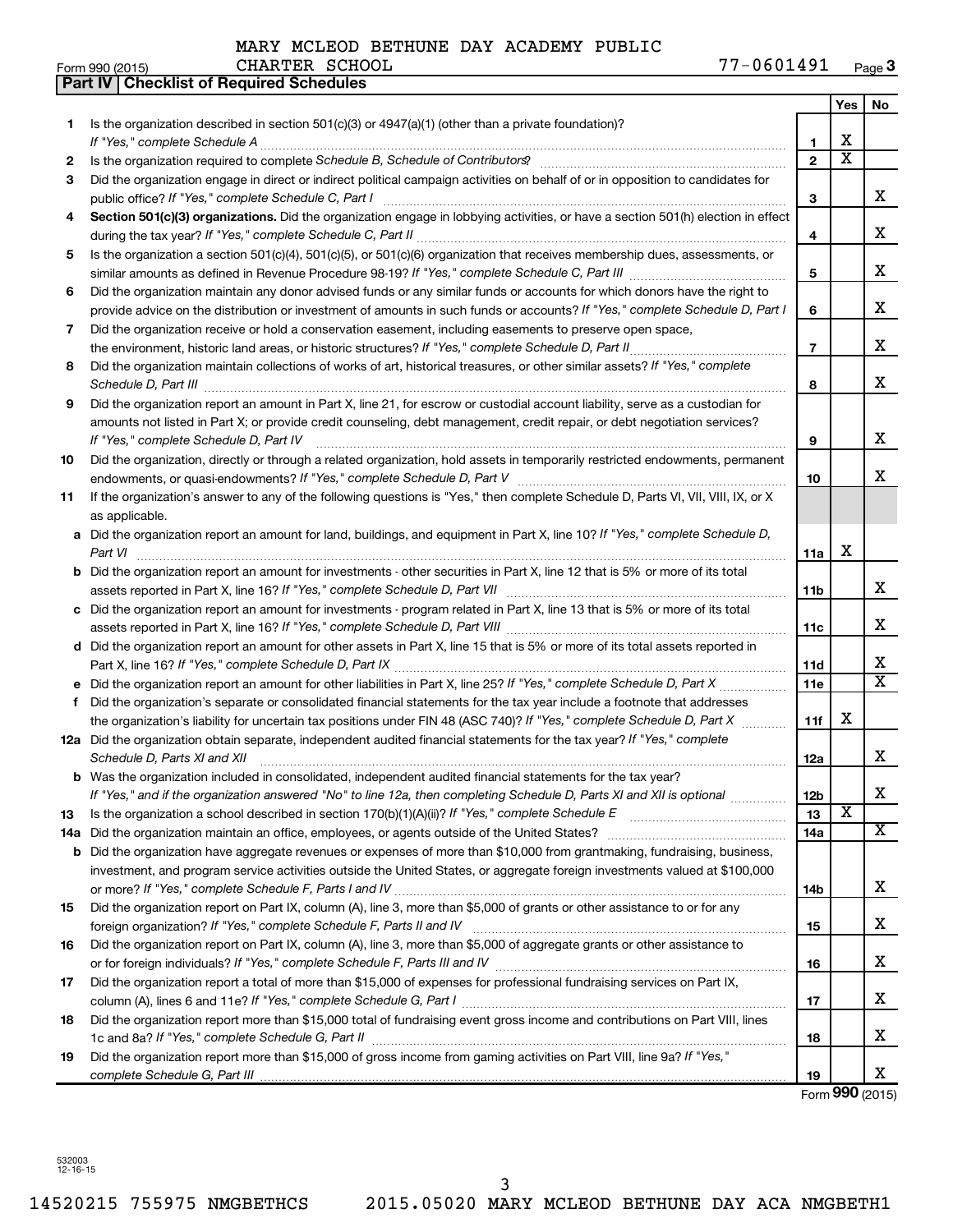|    | 77-0601491<br>CHARTER SCHOOL<br>Form 990 (2015)                                                                                   |                 |                         | Page 4                              |
|----|-----------------------------------------------------------------------------------------------------------------------------------|-----------------|-------------------------|-------------------------------------|
|    | <b>Part IV   Checklist of Required Schedules (continued)</b>                                                                      |                 |                         |                                     |
|    |                                                                                                                                   |                 | Yes                     | No                                  |
|    | 20a Did the organization operate one or more hospital facilities? If "Yes," complete Schedule H                                   | 20a             |                         | $\overline{\mathbf{x}}$             |
|    |                                                                                                                                   | 20 <sub>b</sub> |                         |                                     |
| 21 | Did the organization report more than \$5,000 of grants or other assistance to any domestic organization or                       |                 |                         |                                     |
|    |                                                                                                                                   | 21              |                         | X                                   |
| 22 | Did the organization report more than \$5,000 of grants or other assistance to or for domestic individuals on                     |                 |                         |                                     |
|    |                                                                                                                                   | 22              |                         | X                                   |
| 23 | Did the organization answer "Yes" to Part VII, Section A, line 3, 4, or 5 about compensation of the organization's current        |                 |                         |                                     |
|    | and former officers, directors, trustees, key employees, and highest compensated employees? If "Yes," complete                    |                 |                         |                                     |
|    |                                                                                                                                   | 23              | X                       |                                     |
|    | 24a Did the organization have a tax-exempt bond issue with an outstanding principal amount of more than \$100,000 as of the       |                 |                         |                                     |
|    | last day of the year, that was issued after December 31, 2002? If "Yes," answer lines 24b through 24d and complete                |                 |                         |                                     |
|    | Schedule K. If "No", go to line 25a                                                                                               | 24a             |                         | x                                   |
| b  |                                                                                                                                   | 24 <sub>b</sub> |                         |                                     |
|    | c Did the organization maintain an escrow account other than a refunding escrow at any time during the year to defease            |                 |                         |                                     |
|    |                                                                                                                                   | 24c             |                         |                                     |
|    |                                                                                                                                   | 24d             |                         |                                     |
|    | 25a Section 501(c)(3), 501(c)(4), and 501(c)(29) organizations. Did the organization engage in an excess benefit                  |                 |                         |                                     |
|    |                                                                                                                                   | 25a             |                         | X                                   |
|    | b Is the organization aware that it engaged in an excess benefit transaction with a disqualified person in a prior year, and      |                 |                         |                                     |
|    | that the transaction has not been reported on any of the organization's prior Forms 990 or 990-EZ? If "Yes," complete             |                 |                         |                                     |
|    | Schedule L, Part I                                                                                                                | 25b             |                         | X                                   |
| 26 | Did the organization report any amount on Part X, line 5, 6, or 22 for receivables from or payables to any current or             |                 |                         |                                     |
|    | former officers, directors, trustees, key employees, highest compensated employees, or disqualified persons? If "Yes,"            |                 |                         |                                     |
|    | complete Schedule L, Part II                                                                                                      | 26              |                         | X                                   |
| 27 | Did the organization provide a grant or other assistance to an officer, director, trustee, key employee, substantial              |                 |                         |                                     |
|    | contributor or employee thereof, a grant selection committee member, or to a 35% controlled entity or family member               |                 |                         |                                     |
|    |                                                                                                                                   | 27              |                         | х                                   |
| 28 | Was the organization a party to a business transaction with one of the following parties (see Schedule L, Part IV                 |                 |                         |                                     |
|    | instructions for applicable filing thresholds, conditions, and exceptions):                                                       |                 |                         |                                     |
|    | a A current or former officer, director, trustee, or key employee? If "Yes," complete Schedule L, Part IV                         | 28a             | х                       |                                     |
|    | b A family member of a current or former officer, director, trustee, or key employee? If "Yes," complete Schedule L, Part IV      | 28 <sub>b</sub> | $\overline{\textbf{X}}$ |                                     |
|    | c An entity of which a current or former officer, director, trustee, or key employee (or a family member thereof) was an officer, |                 |                         |                                     |
|    | director, trustee, or direct or indirect owner? If "Yes," complete Schedule L, Part IV.                                           | 28c             |                         | x<br>$\overline{\mathbf{X}}$        |
| 29 |                                                                                                                                   | 29              |                         |                                     |
| 30 | Did the organization receive contributions of art, historical treasures, or other similar assets, or qualified conservation       |                 |                         | X                                   |
|    |                                                                                                                                   | 30              |                         |                                     |
| 31 | Did the organization liquidate, terminate, or dissolve and cease operations?                                                      |                 |                         | x                                   |
|    |                                                                                                                                   | 31              |                         |                                     |
| 32 | Did the organization sell, exchange, dispose of, or transfer more than 25% of its net assets? If "Yes," complete                  |                 |                         | x                                   |
|    | Schedule N, Part II                                                                                                               | 32              |                         |                                     |
| 33 | Did the organization own 100% of an entity disregarded as separate from the organization under Regulations                        |                 |                         | x                                   |
|    |                                                                                                                                   | 33              |                         |                                     |
| 34 | Was the organization related to any tax-exempt or taxable entity? If "Yes," complete Schedule R, Part II, III, or IV, and         |                 |                         | х                                   |
|    | Part V, line 1                                                                                                                    | 34              |                         | $\overline{\mathbf{x}}$             |
|    |                                                                                                                                   | 35a             |                         |                                     |
|    | b If "Yes" to line 35a, did the organization receive any payment from or engage in any transaction with a controlled entity       |                 |                         |                                     |
|    |                                                                                                                                   | 35 <sub>b</sub> |                         |                                     |
| 36 | Section 501(c)(3) organizations. Did the organization make any transfers to an exempt non-charitable related organization?        |                 |                         | x                                   |
|    | If "Yes," complete Schedule R, Part V, line 2                                                                                     | 36              |                         |                                     |
| 37 | Did the organization conduct more than 5% of its activities through an entity that is not a related organization                  | 37              |                         | x                                   |
|    |                                                                                                                                   |                 |                         |                                     |
| 38 | Did the organization complete Schedule O and provide explanations in Schedule O for Part VI, lines 11b and 19?                    | 38              | X                       |                                     |
|    |                                                                                                                                   |                 |                         | $F_{\text{sum}}$ QQ $\Omega$ (2015) |

Form **990** (2015)

532004 12-16-15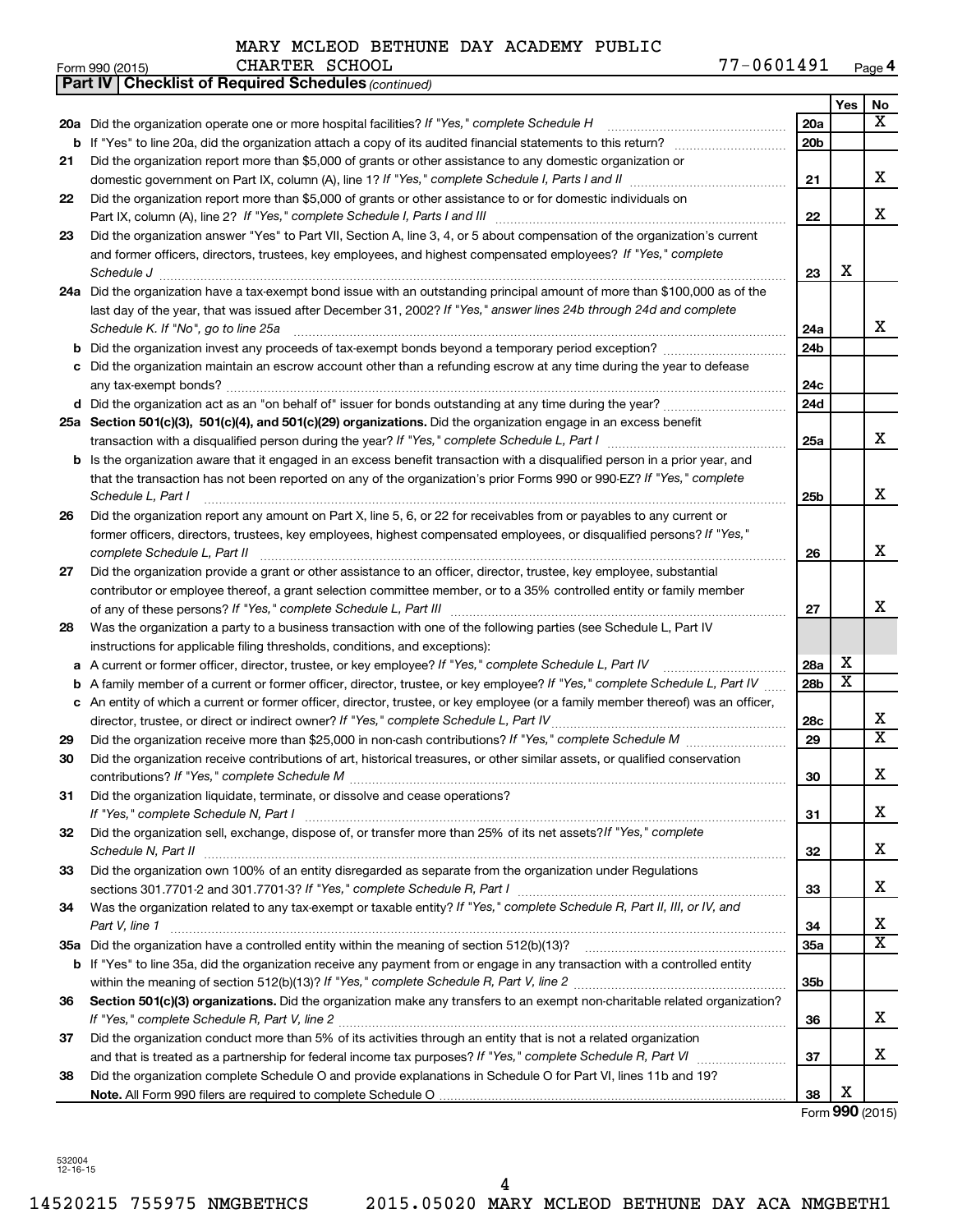| Form 990 (2015) | CHARTER SCHOOL | 77-0601491<br>Page 5 |
|-----------------|----------------|----------------------|
|-----------------|----------------|----------------------|

| Check if Schedule O contains a response or note to any line in this Part V<br>Yes<br>49<br>1a<br>0<br>1b<br>Enter the number of Forms W-2G included in line 1a. Enter -0- if not applicable<br>b<br>Did the organization comply with backup withholding rules for reportable payments to vendors and reportable gaming<br>c<br>1c<br>2a Enter the number of employees reported on Form W-3, Transmittal of Wage and Tax Statements,<br>125<br>filed for the calendar year ending with or within the year covered by this return<br>2a<br>х<br>2b<br>3a Did the organization have unrelated business gross income of \$1,000 or more during the year?<br>За<br>3b<br>4a At any time during the calendar year, did the organization have an interest in, or a signature or other authority over, a<br>financial account in a foreign country (such as a bank account, securities account, or other financial account)?<br>4a<br><b>b</b> If "Yes," enter the name of the foreign country: $\blacktriangleright$<br>See instructions for filing requirements for FinCEN Form 114, Report of Foreign Bank and Financial Accounts (FBAR).<br>5a<br>5b<br>5c<br>6a Does the organization have annual gross receipts that are normally greater than \$100,000, and did the organization solicit<br>6a |                         |
|------------------------------------------------------------------------------------------------------------------------------------------------------------------------------------------------------------------------------------------------------------------------------------------------------------------------------------------------------------------------------------------------------------------------------------------------------------------------------------------------------------------------------------------------------------------------------------------------------------------------------------------------------------------------------------------------------------------------------------------------------------------------------------------------------------------------------------------------------------------------------------------------------------------------------------------------------------------------------------------------------------------------------------------------------------------------------------------------------------------------------------------------------------------------------------------------------------------------------------------------------------------------------------------------|-------------------------|
|                                                                                                                                                                                                                                                                                                                                                                                                                                                                                                                                                                                                                                                                                                                                                                                                                                                                                                                                                                                                                                                                                                                                                                                                                                                                                                |                         |
|                                                                                                                                                                                                                                                                                                                                                                                                                                                                                                                                                                                                                                                                                                                                                                                                                                                                                                                                                                                                                                                                                                                                                                                                                                                                                                | No                      |
|                                                                                                                                                                                                                                                                                                                                                                                                                                                                                                                                                                                                                                                                                                                                                                                                                                                                                                                                                                                                                                                                                                                                                                                                                                                                                                |                         |
|                                                                                                                                                                                                                                                                                                                                                                                                                                                                                                                                                                                                                                                                                                                                                                                                                                                                                                                                                                                                                                                                                                                                                                                                                                                                                                |                         |
|                                                                                                                                                                                                                                                                                                                                                                                                                                                                                                                                                                                                                                                                                                                                                                                                                                                                                                                                                                                                                                                                                                                                                                                                                                                                                                |                         |
|                                                                                                                                                                                                                                                                                                                                                                                                                                                                                                                                                                                                                                                                                                                                                                                                                                                                                                                                                                                                                                                                                                                                                                                                                                                                                                |                         |
|                                                                                                                                                                                                                                                                                                                                                                                                                                                                                                                                                                                                                                                                                                                                                                                                                                                                                                                                                                                                                                                                                                                                                                                                                                                                                                |                         |
|                                                                                                                                                                                                                                                                                                                                                                                                                                                                                                                                                                                                                                                                                                                                                                                                                                                                                                                                                                                                                                                                                                                                                                                                                                                                                                |                         |
|                                                                                                                                                                                                                                                                                                                                                                                                                                                                                                                                                                                                                                                                                                                                                                                                                                                                                                                                                                                                                                                                                                                                                                                                                                                                                                |                         |
|                                                                                                                                                                                                                                                                                                                                                                                                                                                                                                                                                                                                                                                                                                                                                                                                                                                                                                                                                                                                                                                                                                                                                                                                                                                                                                |                         |
|                                                                                                                                                                                                                                                                                                                                                                                                                                                                                                                                                                                                                                                                                                                                                                                                                                                                                                                                                                                                                                                                                                                                                                                                                                                                                                | x                       |
|                                                                                                                                                                                                                                                                                                                                                                                                                                                                                                                                                                                                                                                                                                                                                                                                                                                                                                                                                                                                                                                                                                                                                                                                                                                                                                |                         |
|                                                                                                                                                                                                                                                                                                                                                                                                                                                                                                                                                                                                                                                                                                                                                                                                                                                                                                                                                                                                                                                                                                                                                                                                                                                                                                |                         |
|                                                                                                                                                                                                                                                                                                                                                                                                                                                                                                                                                                                                                                                                                                                                                                                                                                                                                                                                                                                                                                                                                                                                                                                                                                                                                                | x                       |
|                                                                                                                                                                                                                                                                                                                                                                                                                                                                                                                                                                                                                                                                                                                                                                                                                                                                                                                                                                                                                                                                                                                                                                                                                                                                                                |                         |
|                                                                                                                                                                                                                                                                                                                                                                                                                                                                                                                                                                                                                                                                                                                                                                                                                                                                                                                                                                                                                                                                                                                                                                                                                                                                                                |                         |
|                                                                                                                                                                                                                                                                                                                                                                                                                                                                                                                                                                                                                                                                                                                                                                                                                                                                                                                                                                                                                                                                                                                                                                                                                                                                                                | x                       |
|                                                                                                                                                                                                                                                                                                                                                                                                                                                                                                                                                                                                                                                                                                                                                                                                                                                                                                                                                                                                                                                                                                                                                                                                                                                                                                | $\overline{\mathbf{X}}$ |
|                                                                                                                                                                                                                                                                                                                                                                                                                                                                                                                                                                                                                                                                                                                                                                                                                                                                                                                                                                                                                                                                                                                                                                                                                                                                                                |                         |
|                                                                                                                                                                                                                                                                                                                                                                                                                                                                                                                                                                                                                                                                                                                                                                                                                                                                                                                                                                                                                                                                                                                                                                                                                                                                                                |                         |
|                                                                                                                                                                                                                                                                                                                                                                                                                                                                                                                                                                                                                                                                                                                                                                                                                                                                                                                                                                                                                                                                                                                                                                                                                                                                                                | x                       |
| <b>b</b> If "Yes," did the organization include with every solicitation an express statement that such contributions or gifts                                                                                                                                                                                                                                                                                                                                                                                                                                                                                                                                                                                                                                                                                                                                                                                                                                                                                                                                                                                                                                                                                                                                                                  |                         |
| were not tax deductible?<br>6b                                                                                                                                                                                                                                                                                                                                                                                                                                                                                                                                                                                                                                                                                                                                                                                                                                                                                                                                                                                                                                                                                                                                                                                                                                                                 |                         |
| Organizations that may receive deductible contributions under section 170(c).<br>7                                                                                                                                                                                                                                                                                                                                                                                                                                                                                                                                                                                                                                                                                                                                                                                                                                                                                                                                                                                                                                                                                                                                                                                                             |                         |
| Did the organization receive a payment in excess of \$75 made partly as a contribution and partly for goods and services provided to the payor?<br>7a<br>а                                                                                                                                                                                                                                                                                                                                                                                                                                                                                                                                                                                                                                                                                                                                                                                                                                                                                                                                                                                                                                                                                                                                     | x                       |
| 7b                                                                                                                                                                                                                                                                                                                                                                                                                                                                                                                                                                                                                                                                                                                                                                                                                                                                                                                                                                                                                                                                                                                                                                                                                                                                                             |                         |
| c Did the organization sell, exchange, or otherwise dispose of tangible personal property for which it was required                                                                                                                                                                                                                                                                                                                                                                                                                                                                                                                                                                                                                                                                                                                                                                                                                                                                                                                                                                                                                                                                                                                                                                            |                         |
| 7c                                                                                                                                                                                                                                                                                                                                                                                                                                                                                                                                                                                                                                                                                                                                                                                                                                                                                                                                                                                                                                                                                                                                                                                                                                                                                             | x                       |
| 7d                                                                                                                                                                                                                                                                                                                                                                                                                                                                                                                                                                                                                                                                                                                                                                                                                                                                                                                                                                                                                                                                                                                                                                                                                                                                                             |                         |
| 7e                                                                                                                                                                                                                                                                                                                                                                                                                                                                                                                                                                                                                                                                                                                                                                                                                                                                                                                                                                                                                                                                                                                                                                                                                                                                                             |                         |
| 7f<br>Ť.                                                                                                                                                                                                                                                                                                                                                                                                                                                                                                                                                                                                                                                                                                                                                                                                                                                                                                                                                                                                                                                                                                                                                                                                                                                                                       |                         |
| If the organization received a contribution of qualified intellectual property, did the organization file Form 8899 as required?<br>7g<br>g                                                                                                                                                                                                                                                                                                                                                                                                                                                                                                                                                                                                                                                                                                                                                                                                                                                                                                                                                                                                                                                                                                                                                    |                         |
| 7h<br>h If the organization received a contribution of cars, boats, airplanes, or other vehicles, did the organization file a Form 1098-C?                                                                                                                                                                                                                                                                                                                                                                                                                                                                                                                                                                                                                                                                                                                                                                                                                                                                                                                                                                                                                                                                                                                                                     |                         |
| Sponsoring organizations maintaining donor advised funds. Did a donor advised fund maintained by the<br>8                                                                                                                                                                                                                                                                                                                                                                                                                                                                                                                                                                                                                                                                                                                                                                                                                                                                                                                                                                                                                                                                                                                                                                                      |                         |
| sponsoring organization have excess business holdings at any time during the year?<br>8                                                                                                                                                                                                                                                                                                                                                                                                                                                                                                                                                                                                                                                                                                                                                                                                                                                                                                                                                                                                                                                                                                                                                                                                        |                         |
| Sponsoring organizations maintaining donor advised funds.<br>9                                                                                                                                                                                                                                                                                                                                                                                                                                                                                                                                                                                                                                                                                                                                                                                                                                                                                                                                                                                                                                                                                                                                                                                                                                 |                         |
| 9а                                                                                                                                                                                                                                                                                                                                                                                                                                                                                                                                                                                                                                                                                                                                                                                                                                                                                                                                                                                                                                                                                                                                                                                                                                                                                             |                         |
| Did the sponsoring organization make a distribution to a donor, donor advisor, or related person?<br>9b<br>b                                                                                                                                                                                                                                                                                                                                                                                                                                                                                                                                                                                                                                                                                                                                                                                                                                                                                                                                                                                                                                                                                                                                                                                   |                         |
| Section 501(c)(7) organizations. Enter:<br>10                                                                                                                                                                                                                                                                                                                                                                                                                                                                                                                                                                                                                                                                                                                                                                                                                                                                                                                                                                                                                                                                                                                                                                                                                                                  |                         |
| 10a<br>а                                                                                                                                                                                                                                                                                                                                                                                                                                                                                                                                                                                                                                                                                                                                                                                                                                                                                                                                                                                                                                                                                                                                                                                                                                                                                       |                         |
| Gross receipts, included on Form 990, Part VIII, line 12, for public use of club facilities<br>10b<br>b                                                                                                                                                                                                                                                                                                                                                                                                                                                                                                                                                                                                                                                                                                                                                                                                                                                                                                                                                                                                                                                                                                                                                                                        |                         |
| Section 501(c)(12) organizations. Enter:<br>11                                                                                                                                                                                                                                                                                                                                                                                                                                                                                                                                                                                                                                                                                                                                                                                                                                                                                                                                                                                                                                                                                                                                                                                                                                                 |                         |
| 11a<br>а                                                                                                                                                                                                                                                                                                                                                                                                                                                                                                                                                                                                                                                                                                                                                                                                                                                                                                                                                                                                                                                                                                                                                                                                                                                                                       |                         |
| Gross income from other sources (Do not net amounts due or paid to other sources against<br>b                                                                                                                                                                                                                                                                                                                                                                                                                                                                                                                                                                                                                                                                                                                                                                                                                                                                                                                                                                                                                                                                                                                                                                                                  |                         |
| amounts due or received from them.)<br>11b                                                                                                                                                                                                                                                                                                                                                                                                                                                                                                                                                                                                                                                                                                                                                                                                                                                                                                                                                                                                                                                                                                                                                                                                                                                     |                         |
| 12a Section 4947(a)(1) non-exempt charitable trusts. Is the organization filing Form 990 in lieu of Form 1041?<br>12a                                                                                                                                                                                                                                                                                                                                                                                                                                                                                                                                                                                                                                                                                                                                                                                                                                                                                                                                                                                                                                                                                                                                                                          |                         |
| If "Yes," enter the amount of tax-exempt interest received or accrued during the year<br>12b<br>b                                                                                                                                                                                                                                                                                                                                                                                                                                                                                                                                                                                                                                                                                                                                                                                                                                                                                                                                                                                                                                                                                                                                                                                              |                         |
| Section 501(c)(29) qualified nonprofit health insurance issuers.<br>13                                                                                                                                                                                                                                                                                                                                                                                                                                                                                                                                                                                                                                                                                                                                                                                                                                                                                                                                                                                                                                                                                                                                                                                                                         |                         |
| 13a                                                                                                                                                                                                                                                                                                                                                                                                                                                                                                                                                                                                                                                                                                                                                                                                                                                                                                                                                                                                                                                                                                                                                                                                                                                                                            |                         |
| <b>Note.</b> See the instructions for additional information the organization must report on Schedule O.                                                                                                                                                                                                                                                                                                                                                                                                                                                                                                                                                                                                                                                                                                                                                                                                                                                                                                                                                                                                                                                                                                                                                                                       |                         |
| <b>b</b> Enter the amount of reserves the organization is required to maintain by the states in which the                                                                                                                                                                                                                                                                                                                                                                                                                                                                                                                                                                                                                                                                                                                                                                                                                                                                                                                                                                                                                                                                                                                                                                                      |                         |
| 13b                                                                                                                                                                                                                                                                                                                                                                                                                                                                                                                                                                                                                                                                                                                                                                                                                                                                                                                                                                                                                                                                                                                                                                                                                                                                                            |                         |
| 13с                                                                                                                                                                                                                                                                                                                                                                                                                                                                                                                                                                                                                                                                                                                                                                                                                                                                                                                                                                                                                                                                                                                                                                                                                                                                                            |                         |
| 14a Did the organization receive any payments for indoor tanning services during the tax year?<br>14a                                                                                                                                                                                                                                                                                                                                                                                                                                                                                                                                                                                                                                                                                                                                                                                                                                                                                                                                                                                                                                                                                                                                                                                          | х                       |
| 14b<br>$T_{\text{arm}}$ 000 (0015)                                                                                                                                                                                                                                                                                                                                                                                                                                                                                                                                                                                                                                                                                                                                                                                                                                                                                                                                                                                                                                                                                                                                                                                                                                                             |                         |

532005 12-16-15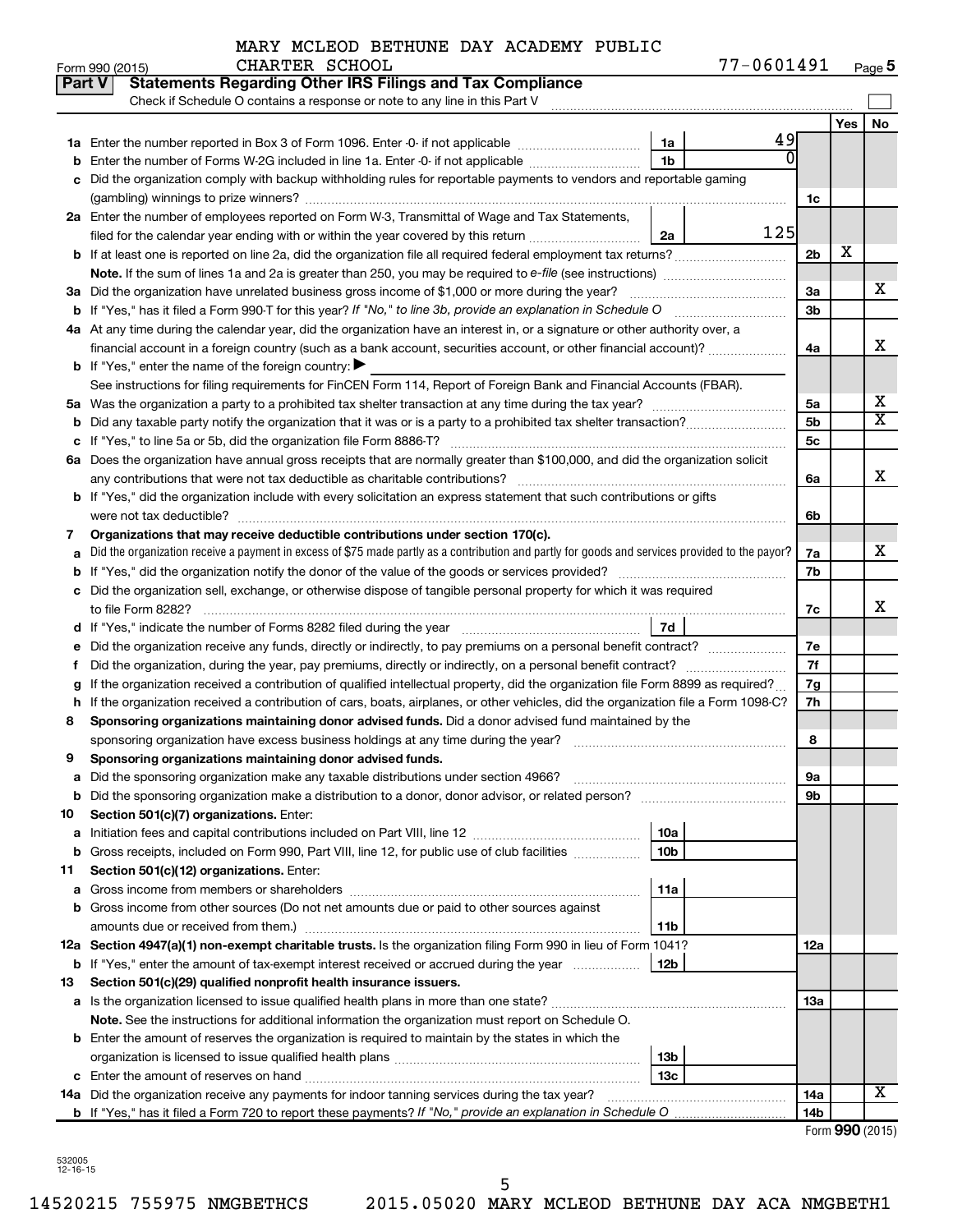**Part VI** Governance, Management, and Disclosure For each "Yes" response to lines 2 through 7b below, and for a "No" response

Form 990 (2015) CHARTER SCHOOL 77-0 6 0 1 4 9 1 <sub>Page</sub> **6**

|                      | <b>Section A. Governing Body and Management</b>                                                                                           |                               |                 |                         | No |
|----------------------|-------------------------------------------------------------------------------------------------------------------------------------------|-------------------------------|-----------------|-------------------------|----|
|                      |                                                                                                                                           |                               | 8               | Yes                     |    |
|                      | 1a Enter the number of voting members of the governing body at the end of the tax year                                                    | 1a                            |                 |                         |    |
|                      | If there are material differences in voting rights among members of the governing body, or if the governing                               |                               |                 |                         |    |
|                      | body delegated broad authority to an executive committee or similar committee, explain in Schedule O.                                     |                               |                 |                         |    |
| b                    | Enter the number of voting members included in line 1a, above, who are independent <i>manamerican</i>                                     | 1b                            | 7               |                         |    |
| 2                    | Did any officer, director, trustee, or key employee have a family relationship or a business relationship with any other                  |                               |                 |                         |    |
|                      |                                                                                                                                           |                               | $\mathbf{2}$    |                         |    |
| 3                    | Did the organization delegate control over management duties customarily performed by or under the direct supervision                     |                               |                 |                         |    |
|                      |                                                                                                                                           |                               | з               |                         |    |
| 4                    | Did the organization make any significant changes to its governing documents since the prior Form 990 was filed?                          |                               | 4               |                         |    |
| 5                    |                                                                                                                                           |                               | 5               |                         |    |
| 6                    |                                                                                                                                           |                               | 6               |                         |    |
| 7a                   | Did the organization have members, stockholders, or other persons who had the power to elect or appoint one or                            |                               |                 |                         |    |
|                      |                                                                                                                                           |                               | 7a              |                         |    |
|                      | <b>b</b> Are any governance decisions of the organization reserved to (or subject to approval by) members, stockholders, or               |                               |                 |                         |    |
|                      | persons other than the governing body?                                                                                                    |                               | 7b              |                         |    |
| 8                    | Did the organization contemporaneously document the meetings held or written actions undertaken during the year by the following:         |                               |                 |                         |    |
|                      |                                                                                                                                           |                               | 8a              | x                       |    |
|                      |                                                                                                                                           |                               | 8b              | $\overline{\textbf{x}}$ |    |
|                      |                                                                                                                                           |                               |                 |                         |    |
| 9                    | Is there any officer, director, trustee, or key employee listed in Part VII, Section A, who cannot be reached at the                      |                               |                 |                         |    |
|                      |                                                                                                                                           |                               | 9               |                         |    |
|                      | Section B. Policies (This Section B requests information about policies not required by the Internal Revenue Code.)                       |                               |                 |                         |    |
|                      |                                                                                                                                           |                               |                 | Yes                     |    |
|                      |                                                                                                                                           |                               | 10a             |                         |    |
|                      | <b>b</b> If "Yes," did the organization have written policies and procedures governing the activities of such chapters, affiliates,       |                               |                 |                         |    |
|                      | and branches to ensure their operations are consistent with the organization's exempt purposes? manused consumed                          |                               | 10b             |                         |    |
|                      | 11a Has the organization provided a complete copy of this Form 990 to all members of its governing body before filing the form?           |                               | 11a             | X                       |    |
|                      | <b>b</b> Describe in Schedule O the process, if any, used by the organization to review this Form 990.                                    |                               |                 |                         |    |
|                      | 12a Did the organization have a written conflict of interest policy? If "No," go to line 13                                               |                               | 12a             | х                       |    |
|                      |                                                                                                                                           |                               | 12 <sub>b</sub> | $\overline{\textbf{x}}$ |    |
|                      | c Did the organization regularly and consistently monitor and enforce compliance with the policy? If "Yes," describe                      |                               |                 |                         |    |
|                      | in Schedule O how this was done manufactured and continuum and contact the way to the set of the set of the schedule O how this was done  |                               | 12c             | X                       |    |
| 13                   |                                                                                                                                           |                               | 13              |                         |    |
| 14                   | Did the organization have a written document retention and destruction policy? [11] manufaction manufaction in                            |                               | 14              | х                       |    |
| 15                   | Did the process for determining compensation of the following persons include a review and approval by independent                        |                               |                 |                         |    |
|                      | persons, comparability data, and contemporaneous substantiation of the deliberation and decision?                                         |                               |                 |                         |    |
|                      |                                                                                                                                           |                               |                 |                         |    |
|                      |                                                                                                                                           |                               |                 |                         |    |
|                      |                                                                                                                                           |                               | 15a             | х                       |    |
|                      |                                                                                                                                           |                               | 15b             |                         |    |
|                      | If "Yes" to line 15a or 15b, describe the process in Schedule O (see instructions).                                                       |                               |                 |                         |    |
|                      | 16a Did the organization invest in, contribute assets to, or participate in a joint venture or similar arrangement with a                 |                               |                 |                         |    |
|                      | taxable entity during the year?                                                                                                           |                               | 16a             |                         |    |
|                      | b If "Yes," did the organization follow a written policy or procedure requiring the organization to evaluate its participation            |                               |                 |                         |    |
|                      | in joint venture arrangements under applicable federal tax law, and take steps to safeguard the organization's                            |                               |                 |                         |    |
|                      | exempt status with respect to such arrangements?                                                                                          |                               | 16b             |                         |    |
|                      | <b>Section C. Disclosure</b>                                                                                                              |                               |                 |                         |    |
|                      | List the states with which a copy of this Form 990 is required to be filed $\blacktriangleright DC$                                       |                               |                 |                         |    |
|                      | Section 6104 requires an organization to make its Forms 1023 (or 1024 if applicable), 990, and 990-T (Section 501(c)(3)s only) available  |                               |                 |                         |    |
|                      | for public inspection. Indicate how you made these available. Check all that apply.                                                       |                               |                 |                         |    |
|                      | $\lfloor x \rfloor$ Upon request<br>$\lfloor X \rfloor$ Another's website<br>Own website                                                  | Other (explain in Schedule O) |                 |                         |    |
|                      | Describe in Schedule O whether (and if so, how) the organization made its governing documents, conflict of interest policy, and financial |                               |                 |                         |    |
|                      | statements available to the public during the tax year.                                                                                   |                               |                 |                         |    |
| 17<br>18<br>19<br>20 | State the name, address, and telephone number of the person who possesses the organization's books and records:                           |                               |                 |                         |    |
|                      | MARY MCLEOD BETHUNE DAY ACADEMY PUBLIC CHARTER SCHOOL - 202-459-4710                                                                      |                               |                 |                         |    |
|                      | 1401 JACKSON STREET NE, WASHINGTON, DC<br>20017                                                                                           |                               |                 |                         |    |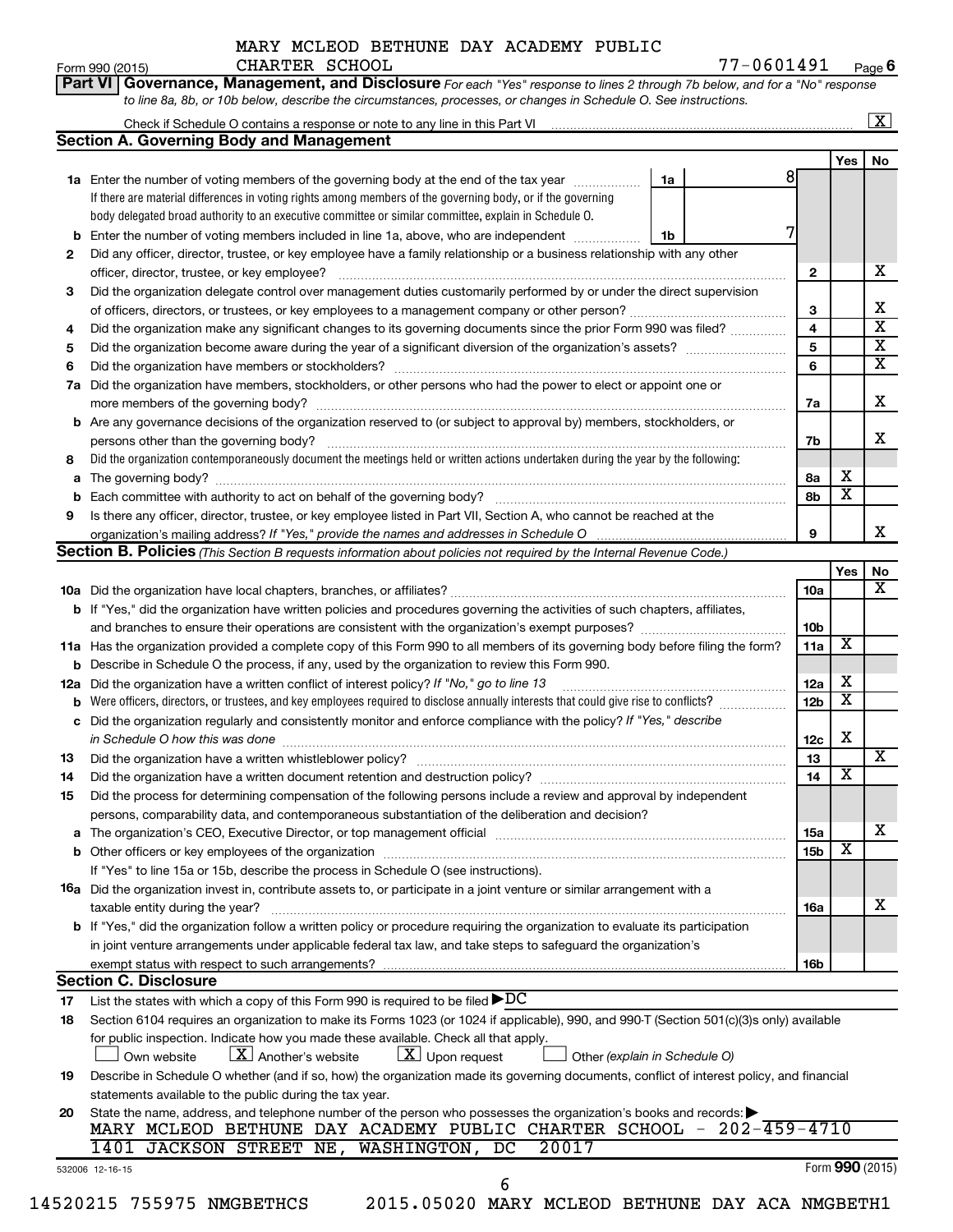|  |  | MARY MCLEOD BETHUNE DAY ACADEMY PUBLIC |  |
|--|--|----------------------------------------|--|
|  |  |                                        |  |

 $\Box$ 

|  | Part VII Compensation of Officers, Directors, Trustees, Key Employees, Highest Compensated |  |  |  |
|--|--------------------------------------------------------------------------------------------|--|--|--|
|  | <b>Employees, and Independent Contractors</b>                                              |  |  |  |

Check if Schedule O contains a response or note to any line in this Part VII

**Section A. Officers, Directors, Trustees, Key Employees, and Highest Compensated Employees**

**1a**  Complete this table for all persons required to be listed. Report compensation for the calendar year ending with or within the organization's tax year.

**•** List all of the organization's current officers, directors, trustees (whether individuals or organizations), regardless of amount of compensation.

**•** List all of the organization's **current** key employees, if any. See instructions for definition of "key employee." Enter -0- in columns  $(D)$ ,  $(E)$ , and  $(F)$  if no compensation was paid.

**•** List the organization's five current highest compensated employees (other than an officer, director, trustee, or key employee) who received reportable compensation (Box 5 of Form W-2 and/or Box 7 of Form 1099-MISC) of more than \$100,000 from the organization and any related organizations.

**•** List all of the organization's former officers, key employees, and highest compensated employees who received more than \$100,000 of reportable compensation from the organization and any related organizations.

**•** List all of the organization's former directors or trustees that received, in the capacity as a former director or trustee of the organization, more than \$10,000 of reportable compensation from the organization and any related organizations.

List persons in the following order: individual trustees or directors; institutional trustees; officers; key employees; highest compensated employees; and former such persons.

Check this box if neither the organization nor any related organization compensated any current officer, director, or trustee.  $\Box$ 

| (A)                 | (B)                    |                                         |                                                                  | (C)         |              |                                   |        | (D)             | (E)             | (F)                          |
|---------------------|------------------------|-----------------------------------------|------------------------------------------------------------------|-------------|--------------|-----------------------------------|--------|-----------------|-----------------|------------------------------|
| Name and Title      | Average                | Position<br>(do not check more than one |                                                                  |             |              |                                   |        | Reportable      | Reportable      | Estimated                    |
|                     | hours per              |                                         | box, unless person is both an<br>officer and a director/trustee) |             |              |                                   |        | compensation    | compensation    | amount of                    |
|                     | week                   |                                         |                                                                  |             |              |                                   |        | from            | from related    | other                        |
|                     | (list any              |                                         |                                                                  |             |              |                                   |        | the             | organizations   | compensation                 |
|                     | hours for              |                                         |                                                                  |             |              |                                   |        | organization    | (W-2/1099-MISC) | from the                     |
|                     | related                |                                         |                                                                  |             |              |                                   |        | (W-2/1099-MISC) |                 | organization                 |
|                     | organizations<br>below |                                         |                                                                  |             |              |                                   |        |                 |                 | and related<br>organizations |
|                     | line)                  | Individual trustee or director          | Institutional trustee                                            | Officer     | Key employee | Highest compensated<br>  employee | Former |                 |                 |                              |
| (1) VALERIE SMITH   | 0.50                   |                                         |                                                                  |             |              |                                   |        |                 |                 |                              |
| <b>CHAIR</b>        |                        | $\mathbf X$                             |                                                                  |             |              |                                   |        | $\mathbf 0$ .   | 0.              | $\boldsymbol{0}$ .           |
| (2) PATRICIA CALLIS | 0.50                   |                                         |                                                                  |             |              |                                   |        |                 |                 |                              |
| TRUSTEE             |                        | $\mathbf X$                             |                                                                  |             |              |                                   |        | $\mathbf 0$ .   | 0.              | $\mathbf 0$ .                |
| (3) PAMELA COLE     | 0.50                   |                                         |                                                                  |             |              |                                   |        |                 |                 |                              |
| <b>TRUSTEE</b>      |                        | X                                       |                                                                  |             |              |                                   |        | $\mathbf 0$ .   | 0.              | $\mathbf 0$ .                |
| (4) KOFI ONUMANH    | 0.50                   |                                         |                                                                  |             |              |                                   |        |                 |                 |                              |
| TRUSTEE             |                        | $\mathbf X$                             |                                                                  |             |              |                                   |        | $\mathbf 0$ .   | 0.              | $\mathbf 0$ .                |
| (5) AZURA MASON     | 0.50                   |                                         |                                                                  |             |              |                                   |        |                 |                 |                              |
| <b>TRUSTEE</b>      |                        | $\mathbf X$                             |                                                                  |             |              |                                   |        | $\mathbf 0$ .   | 0.              | $\boldsymbol{0}$ .           |
| (6) DONNA BURRISS   | 0.50                   |                                         |                                                                  |             |              |                                   |        |                 |                 |                              |
| <b>TRUSTEE</b>      |                        | $\mathbf X$                             |                                                                  |             |              |                                   |        | $\mathbf 0$ .   | 0.              | $\mathbf 0$ .                |
| (7) GEORGIA GREEN   | 40.00                  |                                         |                                                                  |             |              |                                   |        |                 |                 |                              |
| <b>SECRETARY</b>    |                        | X                                       |                                                                  | $\mathbf X$ |              |                                   |        | 60,274.         | $\mathbf 0$ .   | $\mathbf 0$ .                |
| (8) LINDA MCKAY     | 40.00                  |                                         |                                                                  |             |              |                                   |        |                 |                 |                              |
| EXECUTIVE DIRECTOR  |                        |                                         |                                                                  |             | $\mathbf x$  |                                   |        | 188,008.        | $\mathbf 0$ .   | 1,200.                       |
| (9) JUBRIA LEWIS    | 40.00                  |                                         |                                                                  |             |              |                                   |        |                 |                 |                              |
| PRINCIPAL           |                        |                                         |                                                                  |             |              | $\mathbf x$                       |        | 113,150.        | $\mathbf 0$ .   | 0.                           |
|                     |                        |                                         |                                                                  |             |              |                                   |        |                 |                 |                              |
|                     |                        |                                         |                                                                  |             |              |                                   |        |                 |                 |                              |
|                     |                        |                                         |                                                                  |             |              |                                   |        |                 |                 |                              |
|                     |                        |                                         |                                                                  |             |              |                                   |        |                 |                 |                              |
|                     |                        |                                         |                                                                  |             |              |                                   |        |                 |                 |                              |
|                     |                        |                                         |                                                                  |             |              |                                   |        |                 |                 |                              |
|                     |                        |                                         |                                                                  |             |              |                                   |        |                 |                 |                              |
|                     |                        |                                         |                                                                  |             |              |                                   |        |                 |                 |                              |
|                     |                        |                                         |                                                                  |             |              |                                   |        |                 |                 |                              |
|                     |                        |                                         |                                                                  |             |              |                                   |        |                 |                 |                              |
|                     |                        |                                         |                                                                  |             |              |                                   |        |                 |                 |                              |
|                     |                        |                                         |                                                                  |             |              |                                   |        |                 |                 |                              |
|                     |                        |                                         |                                                                  |             |              |                                   |        |                 |                 |                              |
|                     |                        |                                         |                                                                  |             |              |                                   |        |                 |                 |                              |
|                     |                        |                                         |                                                                  |             |              |                                   |        |                 |                 |                              |

7

532007 12-16-15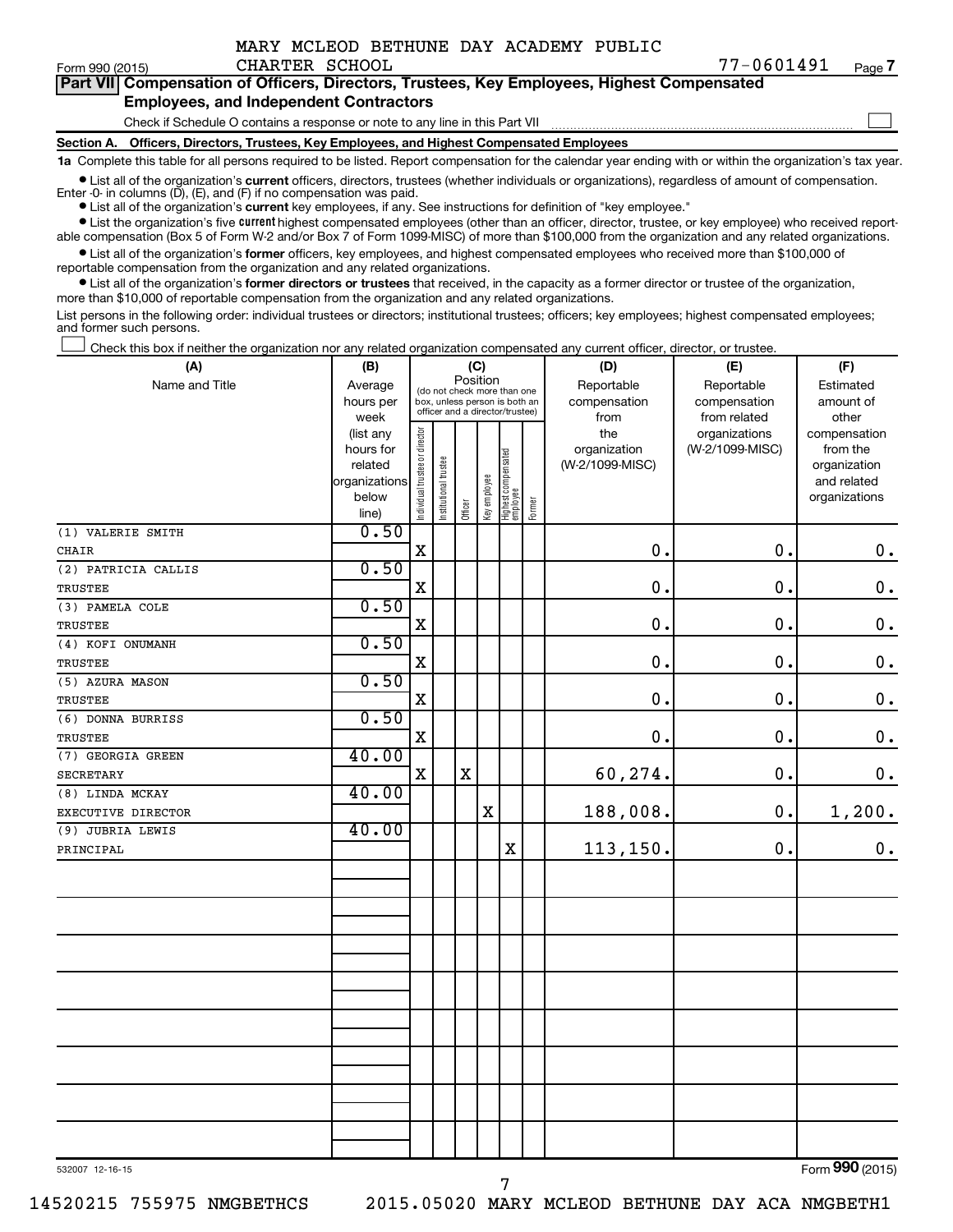|                                                                                                                                                                                                                                                  |                                                                              |                                |                       |          |              |                                                                                                 |        | MARY MCLEOD BETHUNE DAY ACADEMY PUBLIC         |                         |                                                  |              |                                                                                   |                          |
|--------------------------------------------------------------------------------------------------------------------------------------------------------------------------------------------------------------------------------------------------|------------------------------------------------------------------------------|--------------------------------|-----------------------|----------|--------------|-------------------------------------------------------------------------------------------------|--------|------------------------------------------------|-------------------------|--------------------------------------------------|--------------|-----------------------------------------------------------------------------------|--------------------------|
| CHARTER SCHOOL<br>Form 990 (2015)<br><b>Part VII</b><br>Section A. Officers, Directors, Trustees, Key Employees, and Highest Compensated Employees (continued)                                                                                   |                                                                              |                                |                       |          |              |                                                                                                 |        |                                                |                         | 77-0601491                                       |              |                                                                                   | Page 8                   |
| (A)<br>Name and title                                                                                                                                                                                                                            | (B)<br>Average<br>hours per                                                  |                                |                       | Position | (C)          | (do not check more than one<br>box, unless person is both an<br>officer and a director/trustee) |        | (D)<br>Reportable<br>compensation              |                         | (E)<br>Reportable<br>compensation                |              | (F)<br>Estimated<br>amount of                                                     |                          |
|                                                                                                                                                                                                                                                  | week<br>(list any<br>hours for<br>related<br>organizations<br>below<br>line) | Individual trustee or director | Institutional trustee | Officer  | Key employee | Highest compensated<br>employee                                                                 | Former | from<br>the<br>organization<br>(W-2/1099-MISC) |                         | from related<br>organizations<br>(W-2/1099-MISC) |              | other<br>compensation<br>from the<br>organization<br>and related<br>organizations |                          |
|                                                                                                                                                                                                                                                  |                                                                              |                                |                       |          |              |                                                                                                 |        |                                                |                         |                                                  |              |                                                                                   |                          |
|                                                                                                                                                                                                                                                  |                                                                              |                                |                       |          |              |                                                                                                 |        |                                                |                         |                                                  |              |                                                                                   |                          |
|                                                                                                                                                                                                                                                  |                                                                              |                                |                       |          |              |                                                                                                 |        |                                                |                         |                                                  |              |                                                                                   |                          |
|                                                                                                                                                                                                                                                  |                                                                              |                                |                       |          |              |                                                                                                 |        |                                                |                         |                                                  |              |                                                                                   |                          |
|                                                                                                                                                                                                                                                  |                                                                              |                                |                       |          |              |                                                                                                 |        |                                                |                         |                                                  |              |                                                                                   |                          |
|                                                                                                                                                                                                                                                  |                                                                              |                                |                       |          |              |                                                                                                 |        |                                                |                         |                                                  |              |                                                                                   |                          |
| 1b Sub-total                                                                                                                                                                                                                                     |                                                                              |                                |                       |          |              |                                                                                                 |        | 361,432.                                       |                         | $\overline{0}$ .                                 |              |                                                                                   | 1,200.                   |
|                                                                                                                                                                                                                                                  |                                                                              |                                |                       |          |              |                                                                                                 |        | 361, 432.                                      | $\overline{0}$ .        | $\overline{\mathfrak{o}}$ .<br>σ.                |              |                                                                                   | $\mathbf{0}$ .<br>1,200. |
| Total number of individuals (including but not limited to those listed above) who received more than \$100,000 of reportable<br>2<br>compensation from the organization $\blacktriangleright$                                                    |                                                                              |                                |                       |          |              |                                                                                                 |        |                                                |                         |                                                  |              |                                                                                   | 2                        |
| Did the organization list any former officer, director, or trustee, key employee, or highest compensated employee on<br>з                                                                                                                        |                                                                              |                                |                       |          |              |                                                                                                 |        |                                                |                         |                                                  |              | Yes                                                                               | No                       |
| line 1a? If "Yes," complete Schedule J for such individual manufactured content content from the content of the<br>For any individual listed on line 1a, is the sum of reportable compensation and other compensation from the organization<br>4 |                                                                              |                                |                       |          |              |                                                                                                 |        |                                                |                         |                                                  | 3            |                                                                                   | $\overline{\text{X}}$    |
| Did any person listed on line 1a receive or accrue compensation from any unrelated organization or individual for services<br>5                                                                                                                  |                                                                              |                                |                       |          |              |                                                                                                 |        |                                                |                         |                                                  | 4            | x                                                                                 |                          |
|                                                                                                                                                                                                                                                  |                                                                              |                                |                       |          |              |                                                                                                 |        |                                                |                         |                                                  | 5            |                                                                                   | x                        |
| <b>Section B. Independent Contractors</b><br>Complete this table for your five highest compensated independent contractors that received more than \$100,000 of compensation from<br>1                                                           |                                                                              |                                |                       |          |              |                                                                                                 |        |                                                |                         |                                                  |              |                                                                                   |                          |
| the organization. Report compensation for the calendar year ending with or within the organization's tax year.<br>(A)                                                                                                                            |                                                                              |                                |                       |          |              |                                                                                                 |        |                                                | (B)                     |                                                  |              | (C)                                                                               |                          |
| Name and business address                                                                                                                                                                                                                        |                                                                              |                                | <b>NONE</b>           |          |              |                                                                                                 |        |                                                | Description of services |                                                  | Compensation |                                                                                   |                          |
|                                                                                                                                                                                                                                                  |                                                                              |                                |                       |          |              |                                                                                                 |        |                                                |                         |                                                  |              |                                                                                   |                          |
|                                                                                                                                                                                                                                                  |                                                                              |                                |                       |          |              |                                                                                                 |        |                                                |                         |                                                  |              |                                                                                   |                          |
|                                                                                                                                                                                                                                                  |                                                                              |                                |                       |          |              |                                                                                                 |        |                                                |                         |                                                  |              |                                                                                   |                          |
| Total number of independent contractors (including but not limited to those listed above) who received more than<br>2                                                                                                                            |                                                                              |                                |                       |          |              |                                                                                                 |        |                                                |                         |                                                  |              |                                                                                   |                          |
| \$100,000 of compensation from the organization                                                                                                                                                                                                  |                                                                              |                                |                       |          |              | 0                                                                                               |        |                                                |                         |                                                  |              |                                                                                   | Form 990 (2015)          |

532008 12-16-15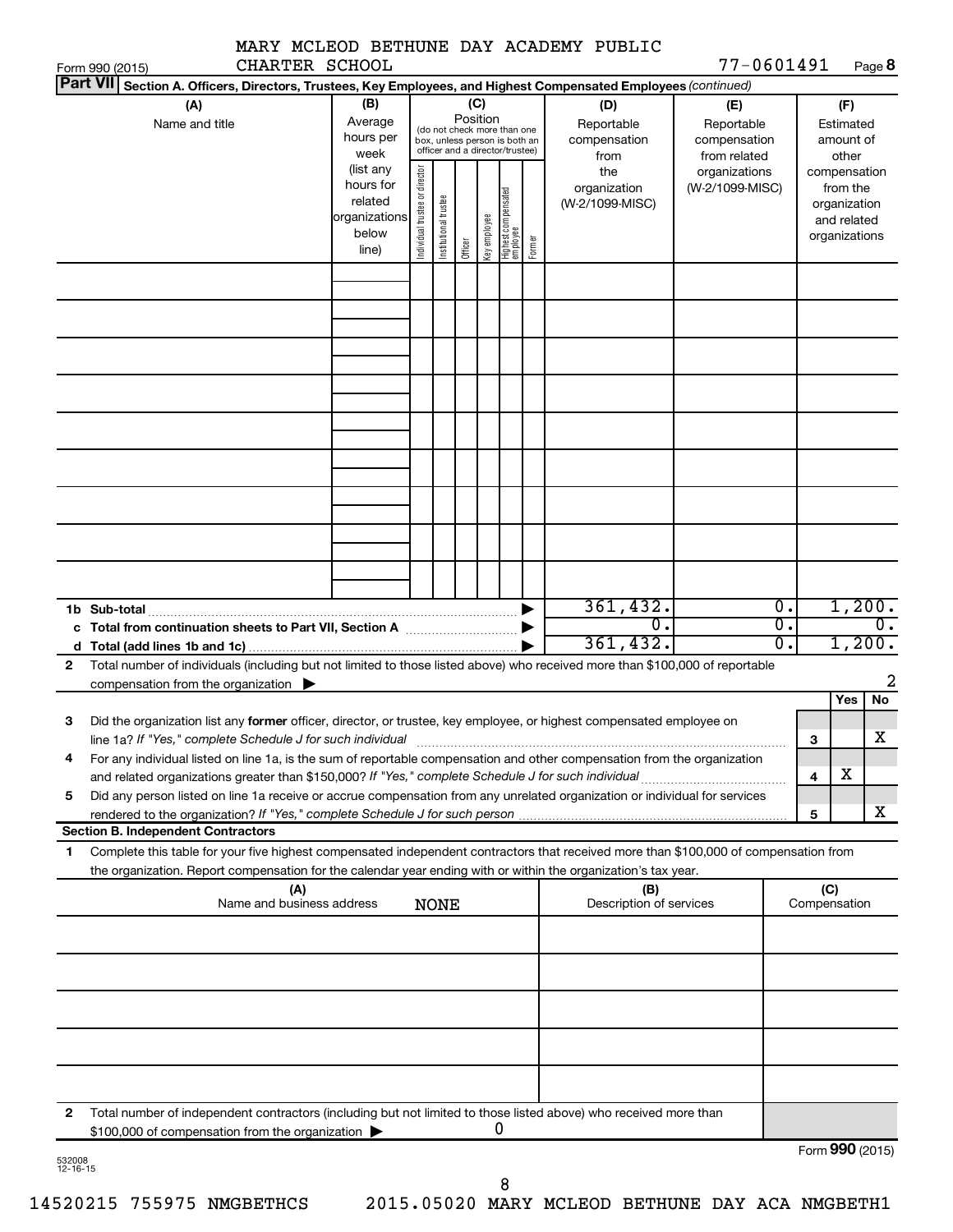MARY MCLEOD BETHUNE DAY ACADEMY PUBLIC CHARTER SCHOOL

|                                                           | <b>Part VIII</b> | <b>Statement of Revenue</b>                                                                                           |                |                      |                                                   |                                                 |                                         |                                                                    |
|-----------------------------------------------------------|------------------|-----------------------------------------------------------------------------------------------------------------------|----------------|----------------------|---------------------------------------------------|-------------------------------------------------|-----------------------------------------|--------------------------------------------------------------------|
|                                                           |                  |                                                                                                                       |                |                      |                                                   |                                                 |                                         |                                                                    |
|                                                           |                  |                                                                                                                       |                |                      | (A)<br>Total revenue                              | (B)<br>Related or<br>exempt function<br>revenue | (C)<br>Unrelated<br>business<br>revenue | (D)<br>Revenue excluded<br>from tax under<br>sections<br>512 - 514 |
|                                                           |                  | 1 a Federated campaigns                                                                                               | 1a             |                      |                                                   |                                                 |                                         |                                                                    |
|                                                           |                  | <b>b</b> Membership dues                                                                                              | 1b             |                      |                                                   |                                                 |                                         |                                                                    |
|                                                           |                  | c Fundraising events                                                                                                  | 1c             |                      |                                                   |                                                 |                                         |                                                                    |
| Contributions, Gifts, Grants<br>and Other Similar Amounts |                  | <b>d</b> Related organizations                                                                                        | 1d<br>.        | 721,649.             |                                                   |                                                 |                                         |                                                                    |
|                                                           |                  | e Government grants (contributions)                                                                                   | 1e             |                      |                                                   |                                                 |                                         |                                                                    |
|                                                           |                  | f All other contributions, gifts, grants, and<br>similar amounts not included above                                   | 1f             |                      |                                                   |                                                 |                                         |                                                                    |
|                                                           |                  | g Noncash contributions included in lines 1a-1f: \$                                                                   |                |                      |                                                   |                                                 |                                         |                                                                    |
|                                                           | h.               |                                                                                                                       |                |                      | 721,649.                                          |                                                 |                                         |                                                                    |
|                                                           |                  |                                                                                                                       |                | <b>Business Code</b> |                                                   |                                                 |                                         |                                                                    |
|                                                           |                  | 2 a PER PUPIL ALLOTMENT                                                                                               |                | 900099               | $\overline{6}$ ,825,537. $\overline{6}$ ,825,537. |                                                 |                                         |                                                                    |
| Program Service<br>Revenue                                | b                | <b>OTHER REVENUE</b>                                                                                                  |                | 900099               | 20, 463.                                          | 20,463.                                         |                                         |                                                                    |
|                                                           | c                |                                                                                                                       |                |                      |                                                   |                                                 |                                         |                                                                    |
|                                                           | d                | the control of the control of the control of the control of                                                           |                |                      |                                                   |                                                 |                                         |                                                                    |
|                                                           | е                |                                                                                                                       |                |                      |                                                   |                                                 |                                         |                                                                    |
|                                                           |                  | All other program service revenue                                                                                     |                |                      | $\triangleright$ 6,846,000.                       |                                                 |                                         |                                                                    |
|                                                           | 3                | Investment income (including dividends, interest, and                                                                 |                |                      |                                                   |                                                 |                                         |                                                                    |
|                                                           |                  |                                                                                                                       |                |                      |                                                   |                                                 |                                         |                                                                    |
|                                                           | 4                | Income from investment of tax-exempt bond proceeds                                                                    |                |                      |                                                   |                                                 |                                         |                                                                    |
|                                                           | 5                |                                                                                                                       |                |                      |                                                   |                                                 |                                         |                                                                    |
|                                                           |                  |                                                                                                                       | (i) Real       | (ii) Personal        |                                                   |                                                 |                                         |                                                                    |
|                                                           |                  | 6 a Gross rents                                                                                                       |                |                      |                                                   |                                                 |                                         |                                                                    |
|                                                           |                  | <b>b</b> Less: rental expenses                                                                                        |                |                      |                                                   |                                                 |                                         |                                                                    |
|                                                           |                  | c Rental income or (loss)                                                                                             |                |                      |                                                   |                                                 |                                         |                                                                    |
|                                                           |                  |                                                                                                                       |                |                      |                                                   |                                                 |                                         |                                                                    |
|                                                           |                  | 7 a Gross amount from sales of                                                                                        | (i) Securities | (ii) Other           |                                                   |                                                 |                                         |                                                                    |
|                                                           |                  | assets other than inventory                                                                                           |                |                      |                                                   |                                                 |                                         |                                                                    |
|                                                           |                  | <b>b</b> Less: cost or other basis                                                                                    |                |                      |                                                   |                                                 |                                         |                                                                    |
|                                                           |                  | and sales expenses                                                                                                    |                |                      |                                                   |                                                 |                                         |                                                                    |
|                                                           |                  |                                                                                                                       |                |                      |                                                   |                                                 |                                         |                                                                    |
| <b>Other Revenue</b>                                      |                  | 8 a Gross income from fundraising events (not<br>including \$                                                         | of             |                      |                                                   |                                                 |                                         |                                                                    |
|                                                           |                  | <u> 1990 - John Barn Barn, amerikansk politiker</u><br>contributions reported on line 1c). See                        |                |                      |                                                   |                                                 |                                         |                                                                    |
|                                                           |                  |                                                                                                                       |                |                      |                                                   |                                                 |                                         |                                                                    |
|                                                           |                  |                                                                                                                       | b              |                      |                                                   |                                                 |                                         |                                                                    |
|                                                           |                  | c Net income or (loss) from fundraising events                                                                        |                |                      |                                                   |                                                 |                                         |                                                                    |
|                                                           |                  | 9 a Gross income from gaming activities. See                                                                          |                |                      |                                                   |                                                 |                                         |                                                                    |
|                                                           |                  |                                                                                                                       |                |                      |                                                   |                                                 |                                         |                                                                    |
|                                                           |                  | <b>b</b> Less: direct expenses <b>manually b</b>                                                                      |                |                      |                                                   |                                                 |                                         |                                                                    |
|                                                           |                  |                                                                                                                       |                |                      |                                                   |                                                 |                                         |                                                                    |
|                                                           |                  | 10 a Gross sales of inventory, less returns                                                                           |                |                      |                                                   |                                                 |                                         |                                                                    |
|                                                           |                  | <b>b</b> Less: cost of goods sold $\ldots$ <b>b</b>                                                                   |                |                      |                                                   |                                                 |                                         |                                                                    |
|                                                           |                  | c Net income or (loss) from sales of inventory                                                                        |                |                      |                                                   |                                                 |                                         |                                                                    |
|                                                           |                  | Miscellaneous Revenue                                                                                                 |                | <b>Business Code</b> |                                                   |                                                 |                                         |                                                                    |
|                                                           | 11a              |                                                                                                                       |                |                      |                                                   |                                                 |                                         |                                                                    |
|                                                           | b                | <u> 1989 - Johann Barbara, martin amerikan basar dan basar dan basar dalam basar dalam basar dalam basar dalam ba</u> |                |                      |                                                   |                                                 |                                         |                                                                    |
|                                                           | с                | <u> 1989 - Johann Barbara, martxa alemaniar a</u>                                                                     |                |                      |                                                   |                                                 |                                         |                                                                    |
|                                                           |                  |                                                                                                                       |                |                      |                                                   |                                                 |                                         |                                                                    |
|                                                           |                  |                                                                                                                       |                |                      |                                                   |                                                 |                                         |                                                                    |
|                                                           | 12               |                                                                                                                       |                |                      |                                                   |                                                 | $\overline{0}$ .                        | 0.<br>Form 990 (2015)                                              |
|                                                           | 532009 12-16-15  |                                                                                                                       |                |                      |                                                   |                                                 |                                         |                                                                    |

14520215 755975 NMGBETHCS 2015.05020 MARY MCLEOD BETHUNE DAY ACA NMGBETH1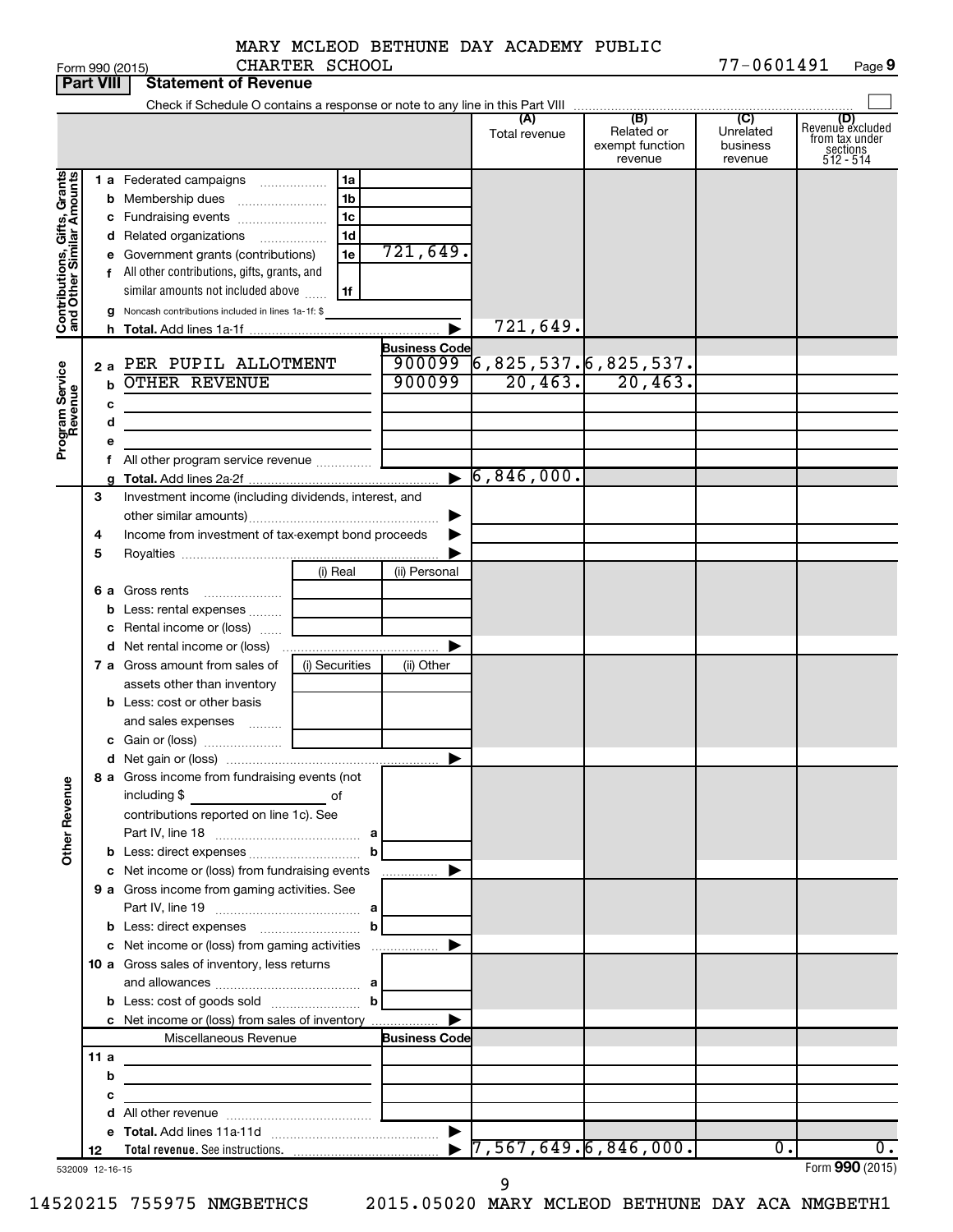#### Form 990 (2015) CHARTER SCHOOL 77-0601491 <sub>Page</sub> 1**0** MARY MCLEOD BETHUNE DAY ACADEMY PUBLIC CHARTER SCHOOL

|          | Part IX Statement of Functional Expenses                                                                                                                                                                    |                       |                                    |                                                      |                                |  |  |  |
|----------|-------------------------------------------------------------------------------------------------------------------------------------------------------------------------------------------------------------|-----------------------|------------------------------------|------------------------------------------------------|--------------------------------|--|--|--|
|          | Section 501(c)(3) and 501(c)(4) organizations must complete all columns. All other organizations must complete column (A).                                                                                  |                       |                                    |                                                      |                                |  |  |  |
|          | Check if Schedule O contains a response or note to any line in this Part IX                                                                                                                                 |                       |                                    |                                                      |                                |  |  |  |
|          | Do not include amounts reported on lines 6b,<br>7b, 8b, 9b, and 10b of Part VIII.                                                                                                                           | (A)<br>Total expenses | (B)<br>Program service<br>expenses | $\overline{C}$<br>Management and<br>general expenses | (D)<br>Fundraising<br>expenses |  |  |  |
| 1        | Grants and other assistance to domestic organizations                                                                                                                                                       |                       |                                    |                                                      |                                |  |  |  |
|          | and domestic governments. See Part IV, line 21                                                                                                                                                              |                       |                                    |                                                      |                                |  |  |  |
| 2        | Grants and other assistance to domestic                                                                                                                                                                     |                       |                                    |                                                      |                                |  |  |  |
|          | individuals. See Part IV, line 22                                                                                                                                                                           |                       |                                    |                                                      |                                |  |  |  |
| 3        | Grants and other assistance to foreign                                                                                                                                                                      |                       |                                    |                                                      |                                |  |  |  |
|          | organizations, foreign governments, and foreign                                                                                                                                                             |                       |                                    |                                                      |                                |  |  |  |
|          | individuals. See Part IV, lines 15 and 16                                                                                                                                                                   |                       |                                    |                                                      |                                |  |  |  |
| 4        | Benefits paid to or for members                                                                                                                                                                             |                       |                                    |                                                      |                                |  |  |  |
| 5        | Compensation of current officers, directors,                                                                                                                                                                |                       |                                    |                                                      |                                |  |  |  |
|          | trustees, and key employees                                                                                                                                                                                 | 4,713,765.            | 3,894,376.                         | 819,389.                                             |                                |  |  |  |
| 6        | Compensation not included above, to disqualified                                                                                                                                                            |                       |                                    |                                                      |                                |  |  |  |
|          | persons (as defined under section $4958(f)(1)$ ) and                                                                                                                                                        |                       |                                    |                                                      |                                |  |  |  |
|          | persons described in section 4958(c)(3)(B)                                                                                                                                                                  |                       |                                    |                                                      |                                |  |  |  |
| 7        | Other salaries and wages                                                                                                                                                                                    |                       |                                    |                                                      |                                |  |  |  |
| 8        | Pension plan accruals and contributions (include                                                                                                                                                            |                       |                                    |                                                      |                                |  |  |  |
|          | section 401(k) and 403(b) employer contributions)                                                                                                                                                           |                       |                                    |                                                      |                                |  |  |  |
| 9        |                                                                                                                                                                                                             | 530, 543.             | 401,356.                           | 129,187.                                             |                                |  |  |  |
| 10       |                                                                                                                                                                                                             | 373,489.              | 282,544.                           | 90, 945.                                             |                                |  |  |  |
| 11       | Fees for services (non-employees):                                                                                                                                                                          |                       |                                    |                                                      |                                |  |  |  |
|          |                                                                                                                                                                                                             |                       |                                    |                                                      |                                |  |  |  |
|          |                                                                                                                                                                                                             |                       |                                    |                                                      |                                |  |  |  |
|          |                                                                                                                                                                                                             |                       |                                    |                                                      |                                |  |  |  |
|          |                                                                                                                                                                                                             |                       |                                    |                                                      |                                |  |  |  |
|          | Professional fundraising services. See Part IV, line 17                                                                                                                                                     |                       |                                    |                                                      |                                |  |  |  |
|          | Investment management fees                                                                                                                                                                                  |                       |                                    |                                                      |                                |  |  |  |
| g        | Other. (If line 11g amount exceeds 10% of line 25,                                                                                                                                                          | 757,670.              | 736,948.                           | 20,722.                                              |                                |  |  |  |
|          | column (A) amount, list line 11g expenses on Sch O.)                                                                                                                                                        |                       |                                    |                                                      |                                |  |  |  |
| 12<br>13 |                                                                                                                                                                                                             | 53,079.               | 37,511.                            | 15,568.                                              |                                |  |  |  |
| 14       |                                                                                                                                                                                                             |                       |                                    |                                                      |                                |  |  |  |
| 15       |                                                                                                                                                                                                             |                       |                                    |                                                      |                                |  |  |  |
| 16       |                                                                                                                                                                                                             | 696, 542.             | 621,664.                           | 74,878.                                              |                                |  |  |  |
| 17       | Travel                                                                                                                                                                                                      |                       |                                    |                                                      |                                |  |  |  |
| 18       | Payments of travel or entertainment expenses                                                                                                                                                                |                       |                                    |                                                      |                                |  |  |  |
|          | for any federal, state, or local public officials                                                                                                                                                           |                       |                                    |                                                      |                                |  |  |  |
| 19       | Conferences, conventions, and meetings                                                                                                                                                                      |                       |                                    |                                                      |                                |  |  |  |
| 20       | Interest                                                                                                                                                                                                    |                       |                                    |                                                      |                                |  |  |  |
| 21       |                                                                                                                                                                                                             |                       |                                    |                                                      |                                |  |  |  |
| 22       | Depreciation, depletion, and amortization                                                                                                                                                                   | 144,222.              | 118,983.                           | 25, 239.                                             |                                |  |  |  |
| 23       | Insurance                                                                                                                                                                                                   | 69, 194.              | 57,085.                            | 12, 109.                                             |                                |  |  |  |
| 24       | Other expenses. Itemize expenses not covered<br>above. (List miscellaneous expenses in line 24e. If line<br>24e amount exceeds 10% of line 25, column (A)<br>amount, list line 24e expenses on Schedule O.) |                       |                                    |                                                      |                                |  |  |  |
| a        | CONTRACTED BUILDING SER                                                                                                                                                                                     | 226, 115.             | 201,808.                           | 24, 307.                                             |                                |  |  |  |
|          | TRANSPORTATION/BUS EXPE                                                                                                                                                                                     | 83,830.               | 83,830.                            |                                                      |                                |  |  |  |
|          | <b>ADMINISTRATIVE FEES</b>                                                                                                                                                                                  | 78,924.               | 65, 112.                           | 13,812.                                              |                                |  |  |  |
| d        | STAFF DEVELOPMENT                                                                                                                                                                                           | 68,091.               | 68,091.                            |                                                      |                                |  |  |  |
|          | e All other expenses                                                                                                                                                                                        | 188,006.              | 156,087.                           | 31,919.                                              |                                |  |  |  |
| 25       | Total functional expenses. Add lines 1 through 24e                                                                                                                                                          | 7,983,470.            | 6,725,395.                         | 1,258,075.                                           | $\overline{0}$ .               |  |  |  |
| 26       | Joint costs. Complete this line only if the organization                                                                                                                                                    |                       |                                    |                                                      |                                |  |  |  |
|          | reported in column (B) joint costs from a combined                                                                                                                                                          |                       |                                    |                                                      |                                |  |  |  |
|          | educational campaign and fundraising solicitation.                                                                                                                                                          |                       |                                    |                                                      |                                |  |  |  |
|          | Check here $\blacktriangleright$<br>if following SOP 98-2 (ASC 958-720)                                                                                                                                     |                       |                                    |                                                      |                                |  |  |  |

532010 12-16-15

Form (2015) **990**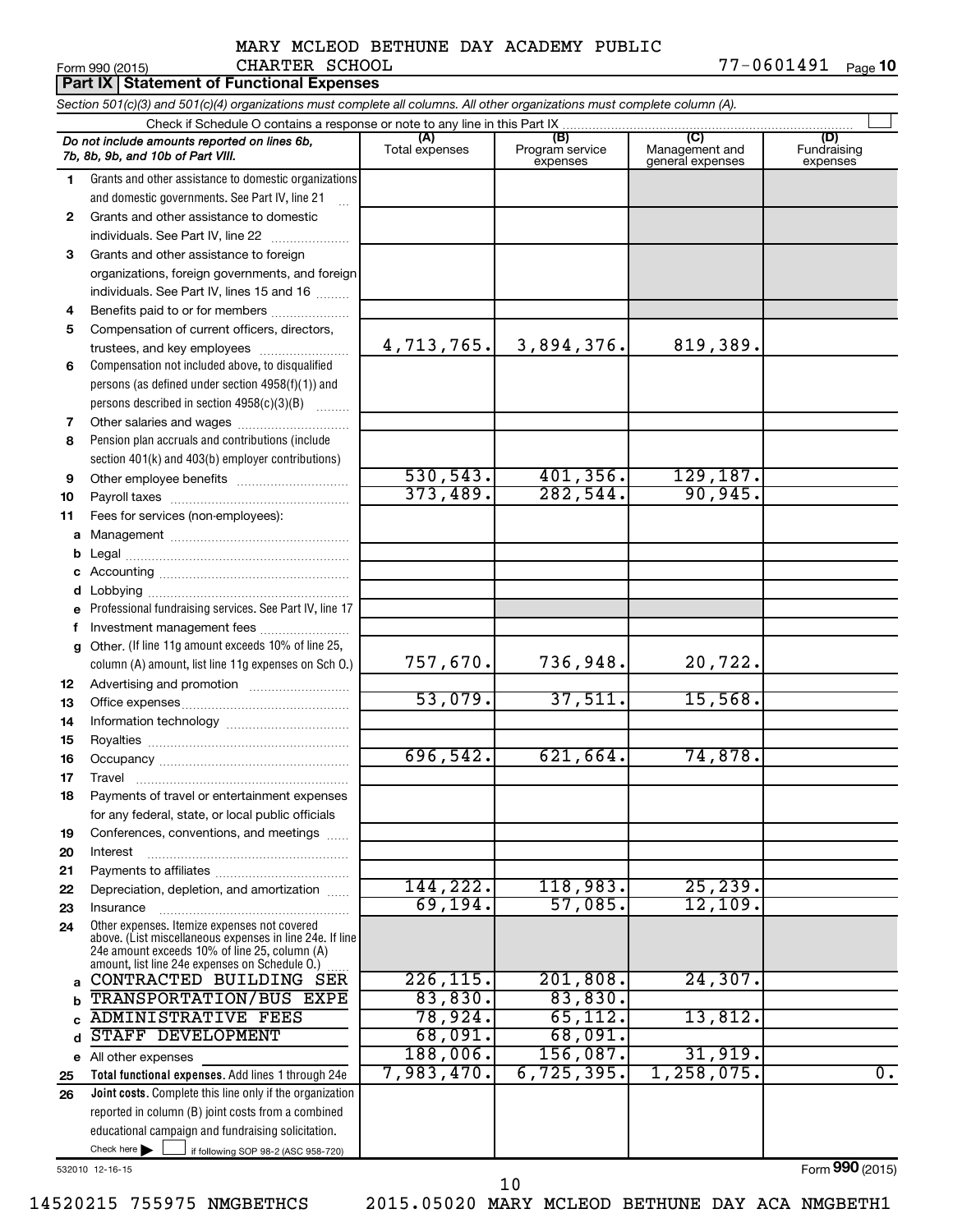|  | Form 990 (2015) |
|--|-----------------|
|  |                 |

#### MARY MCLEOD BETHUNE DAY ACADEMY PUBLIC CHARTER SCHOOL

Form 990 (2015) CHARTER SCHOOL 77-0601491 <sub>Page</sub> 11

|                             | Part X | Form 990 (2015)<br>CUARTER SCUOOD<br><b>Balance Sheet</b>                                                                                                                                                                     |                   |                 | 77-0001491 Page 11              |
|-----------------------------|--------|-------------------------------------------------------------------------------------------------------------------------------------------------------------------------------------------------------------------------------|-------------------|-----------------|---------------------------------|
|                             |        |                                                                                                                                                                                                                               |                   |                 |                                 |
|                             |        |                                                                                                                                                                                                                               | (A)               |                 |                                 |
|                             |        |                                                                                                                                                                                                                               | Beginning of year |                 | (B)<br>End of year              |
|                             | 1      |                                                                                                                                                                                                                               | 1,890,877.        | $\blacksquare$  | 928,602.                        |
|                             | 2      |                                                                                                                                                                                                                               | 275,610.          | $\mathbf{2}$    | 159,778.                        |
|                             | 3      |                                                                                                                                                                                                                               | 19,782.           | 3               | 20,925.                         |
|                             | 4      |                                                                                                                                                                                                                               |                   | 4               |                                 |
|                             | 5      | Loans and other receivables from current and former officers, directors,                                                                                                                                                      |                   |                 |                                 |
|                             |        | trustees, key employees, and highest compensated employees. Complete                                                                                                                                                          |                   |                 |                                 |
|                             |        | Part II of Schedule L                                                                                                                                                                                                         |                   | 5               |                                 |
|                             | 6      | Loans and other receivables from other disqualified persons (as defined under                                                                                                                                                 |                   |                 |                                 |
|                             |        | section 4958(f)(1)), persons described in section 4958(c)(3)(B), and contributing                                                                                                                                             |                   |                 |                                 |
|                             |        | employers and sponsoring organizations of section 501(c)(9) voluntary                                                                                                                                                         |                   |                 |                                 |
|                             |        | employees' beneficiary organizations (see instr). Complete Part II of Sch L                                                                                                                                                   |                   | 6               |                                 |
| Assets                      | 7      |                                                                                                                                                                                                                               |                   | $\overline{7}$  |                                 |
|                             | 8      |                                                                                                                                                                                                                               |                   | 8               |                                 |
|                             | 9      | Prepaid expenses and deferred charges [11] [11] Prepaid expenses and deferred charges [11] [11] Martin Martin (11] (11] Arthur Martin (11] Arthur Martin (11] Arthur Martin (11] Arthur Martin (11] Arthur Martin (11] Arthur | 41,718.           | 9               | 7,128.                          |
|                             |        | 10a Land, buildings, and equipment: cost or other                                                                                                                                                                             |                   |                 |                                 |
|                             |        | basis. Complete Part VI of Schedule D    10a   2,656,005.                                                                                                                                                                     |                   |                 |                                 |
|                             |        | 499,548.                                                                                                                                                                                                                      | 1,091,228.        | 10 <sub>c</sub> | 2,156,457.                      |
|                             | 11     |                                                                                                                                                                                                                               |                   | 11              |                                 |
|                             | 12     |                                                                                                                                                                                                                               |                   | 12              |                                 |
|                             | 13     |                                                                                                                                                                                                                               |                   | 13              |                                 |
|                             | 14     |                                                                                                                                                                                                                               |                   | 14              |                                 |
|                             | 15     |                                                                                                                                                                                                                               | 8,595.            | 15              | 8,595.                          |
|                             | 16     |                                                                                                                                                                                                                               | 3,327,810.        | 16              | 3,281,485.                      |
|                             | 17     |                                                                                                                                                                                                                               | 403,037.          | 17              | 558,673.                        |
|                             | 18     |                                                                                                                                                                                                                               |                   | 18              |                                 |
|                             | 19     |                                                                                                                                                                                                                               |                   | 19              |                                 |
|                             | 20     |                                                                                                                                                                                                                               |                   | 20              |                                 |
|                             | 21     | Escrow or custodial account liability. Complete Part IV of Schedule D                                                                                                                                                         |                   | 21              |                                 |
| Liabilities                 | 22     | Loans and other payables to current and former officers, directors, trustees,                                                                                                                                                 |                   |                 |                                 |
|                             |        | key employees, highest compensated employees, and disqualified persons.                                                                                                                                                       |                   | 22              |                                 |
|                             | 23     | Secured mortgages and notes payable to unrelated third parties                                                                                                                                                                |                   | 23              |                                 |
|                             | 24     | Unsecured notes and loans payable to unrelated third parties                                                                                                                                                                  |                   | 24              |                                 |
|                             | 25     | Other liabilities (including federal income tax, payables to related third                                                                                                                                                    |                   |                 |                                 |
|                             |        | parties, and other liabilities not included on lines 17-24). Complete Part X of                                                                                                                                               |                   |                 |                                 |
|                             |        | Schedule D                                                                                                                                                                                                                    | 0.                | 25              | 396,812.                        |
|                             | 26     | <b>Total liabilities.</b> Add lines 17 through 25                                                                                                                                                                             | 403,037.          | 26              | 955,485.                        |
|                             |        | Organizations that follow SFAS 117 (ASC 958), check here $\blacktriangleright \begin{array}{c} \boxed{X} \\ \end{array}$ and                                                                                                  |                   |                 |                                 |
|                             |        | complete lines 27 through 29, and lines 33 and 34.                                                                                                                                                                            |                   |                 |                                 |
|                             | 27     |                                                                                                                                                                                                                               | 2,924,773.        | 27              | 2,326,000.                      |
|                             | 28     |                                                                                                                                                                                                                               |                   | 28              |                                 |
|                             | 29     | Permanently restricted net assets                                                                                                                                                                                             |                   | 29              |                                 |
|                             |        | Organizations that do not follow SFAS 117 (ASC 958), check here ▶ □                                                                                                                                                           |                   |                 |                                 |
|                             |        | and complete lines 30 through 34.                                                                                                                                                                                             |                   |                 |                                 |
|                             | 30     |                                                                                                                                                                                                                               |                   | 30              |                                 |
|                             | 31     | Paid-in or capital surplus, or land, building, or equipment fund                                                                                                                                                              |                   | 31              |                                 |
| Net Assets or Fund Balances | 32     | Retained earnings, endowment, accumulated income, or other funds                                                                                                                                                              |                   | 32              |                                 |
|                             | 33     |                                                                                                                                                                                                                               | 2,924,773.        | 33              | 2,326,000.                      |
|                             | 34     |                                                                                                                                                                                                                               | 3,327,810.        | 34              | 3, 281, 485.<br>Eorm 990 (2015) |

532011 12-16-15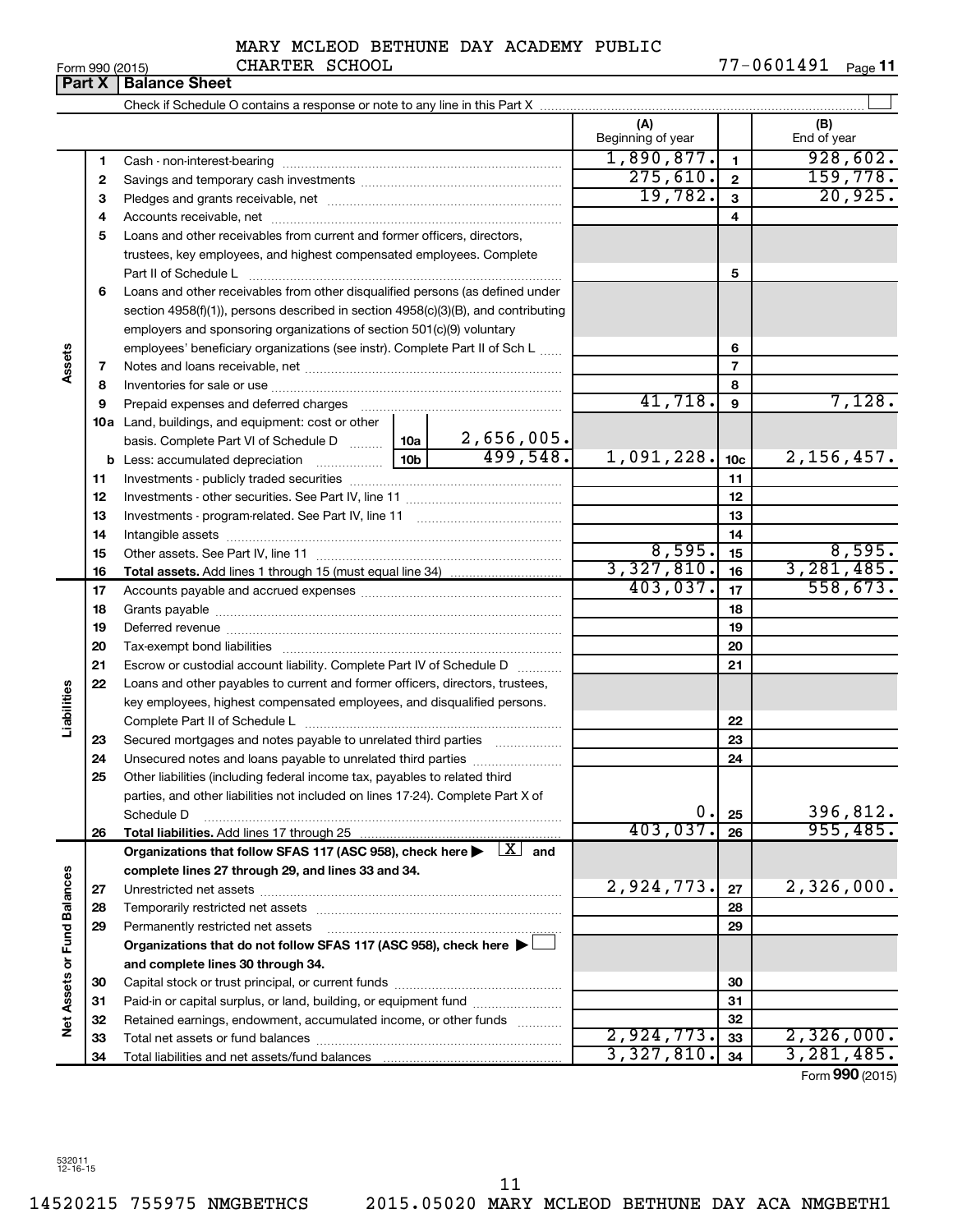|  |  | MARY MCLEOD BETHUNE DAY ACADEMY PUBLIC |  |
|--|--|----------------------------------------|--|
|  |  |                                        |  |

|    | CHARTER SCHOOL<br>Form 990 (2015)                                                                                                                                                                                              |                         | 77-0601491     |     | Page 12                 |
|----|--------------------------------------------------------------------------------------------------------------------------------------------------------------------------------------------------------------------------------|-------------------------|----------------|-----|-------------------------|
|    | <b>Reconciliation of Net Assets</b><br>Part XI                                                                                                                                                                                 |                         |                |     |                         |
|    |                                                                                                                                                                                                                                |                         |                |     | $\overline{\mathbf{x}}$ |
|    |                                                                                                                                                                                                                                |                         |                |     |                         |
| 1  |                                                                                                                                                                                                                                | $\mathbf{1}$            | 7,567,649.     |     |                         |
| 2  | Total expenses (must equal Part IX, column (A), line 25) www.communically.community.community.com                                                                                                                              | $\overline{2}$          | 7,983,470.     |     |                         |
| З  | Revenue less expenses. Subtract line 2 from line 1                                                                                                                                                                             | $\mathbf{3}$            |                |     | $-415,821.$             |
| 4  |                                                                                                                                                                                                                                | $\overline{\mathbf{4}}$ | 2,924,773.     |     |                         |
| 5  | Net unrealized gains (losses) on investments [11] matter contracts and the state of the state of the state of the state of the state of the state of the state of the state of the state of the state of the state of the stat | 5                       |                |     |                         |
| 6  | Donated services and use of facilities                                                                                                                                                                                         | 6                       |                |     |                         |
| 7  | Investment expenses                                                                                                                                                                                                            | $\overline{7}$          |                |     |                         |
| 8  | Prior period adjustments                                                                                                                                                                                                       | 8                       |                |     |                         |
| 9  |                                                                                                                                                                                                                                | 9                       |                |     | $-182,952.$             |
| 10 | Net assets or fund balances at end of year. Combine lines 3 through 9 (must equal Part X, line 33,                                                                                                                             |                         |                |     |                         |
|    | column (B))                                                                                                                                                                                                                    | 10                      | 2,326,000.     |     |                         |
|    | Part XII Financial Statements and Reporting                                                                                                                                                                                    |                         |                |     |                         |
|    |                                                                                                                                                                                                                                |                         |                |     |                         |
|    |                                                                                                                                                                                                                                |                         |                | Yes | <b>No</b>               |
| 1  | Accounting method used to prepare the Form 990: $\boxed{\textbf{X}}$ Cash $\boxed{\phantom{1}}$ Accrual $\boxed{\phantom{1}}$<br>Other                                                                                         |                         |                |     |                         |
|    | If the organization changed its method of accounting from a prior year or checked "Other," explain in Schedule O.                                                                                                              |                         |                |     |                         |
|    | 2a Were the organization's financial statements compiled or reviewed by an independent accountant?                                                                                                                             |                         | 2a             |     | х                       |
|    | If "Yes," check a box below to indicate whether the financial statements for the year were compiled or reviewed on a                                                                                                           |                         |                |     |                         |
|    | separate basis, consolidated basis, or both:                                                                                                                                                                                   |                         |                |     |                         |
|    | <b>Consolidated basis</b><br>Both consolidated and separate basis<br>Separate basis                                                                                                                                            |                         |                |     |                         |
|    |                                                                                                                                                                                                                                |                         | 2 <sub>b</sub> | х   |                         |
|    | If "Yes," check a box below to indicate whether the financial statements for the year were audited on a separate basis,                                                                                                        |                         |                |     |                         |
|    | consolidated basis, or both:                                                                                                                                                                                                   |                         |                |     |                         |
|    | $ \mathbf{X} $ Separate basis<br>Consolidated basis<br>Both consolidated and separate basis                                                                                                                                    |                         |                |     |                         |
|    | c If "Yes" to line 2a or 2b, does the organization have a committee that assumes responsibility for oversight of the audit,                                                                                                    |                         |                |     |                         |
|    |                                                                                                                                                                                                                                |                         | 2c             | х   |                         |
|    | If the organization changed either its oversight process or selection process during the tax year, explain in Schedule O.                                                                                                      |                         |                |     |                         |
|    | 3a As a result of a federal award, was the organization required to undergo an audit or audits as set forth in the Single Audit                                                                                                |                         |                |     |                         |
|    |                                                                                                                                                                                                                                |                         | За             |     | x                       |
|    | b If "Yes," did the organization undergo the required audit or audits? If the organization did not undergo the required audit                                                                                                  |                         |                |     |                         |
|    |                                                                                                                                                                                                                                |                         | 3 <sub>b</sub> |     |                         |

Form (2015) **990**

532012 12-16-15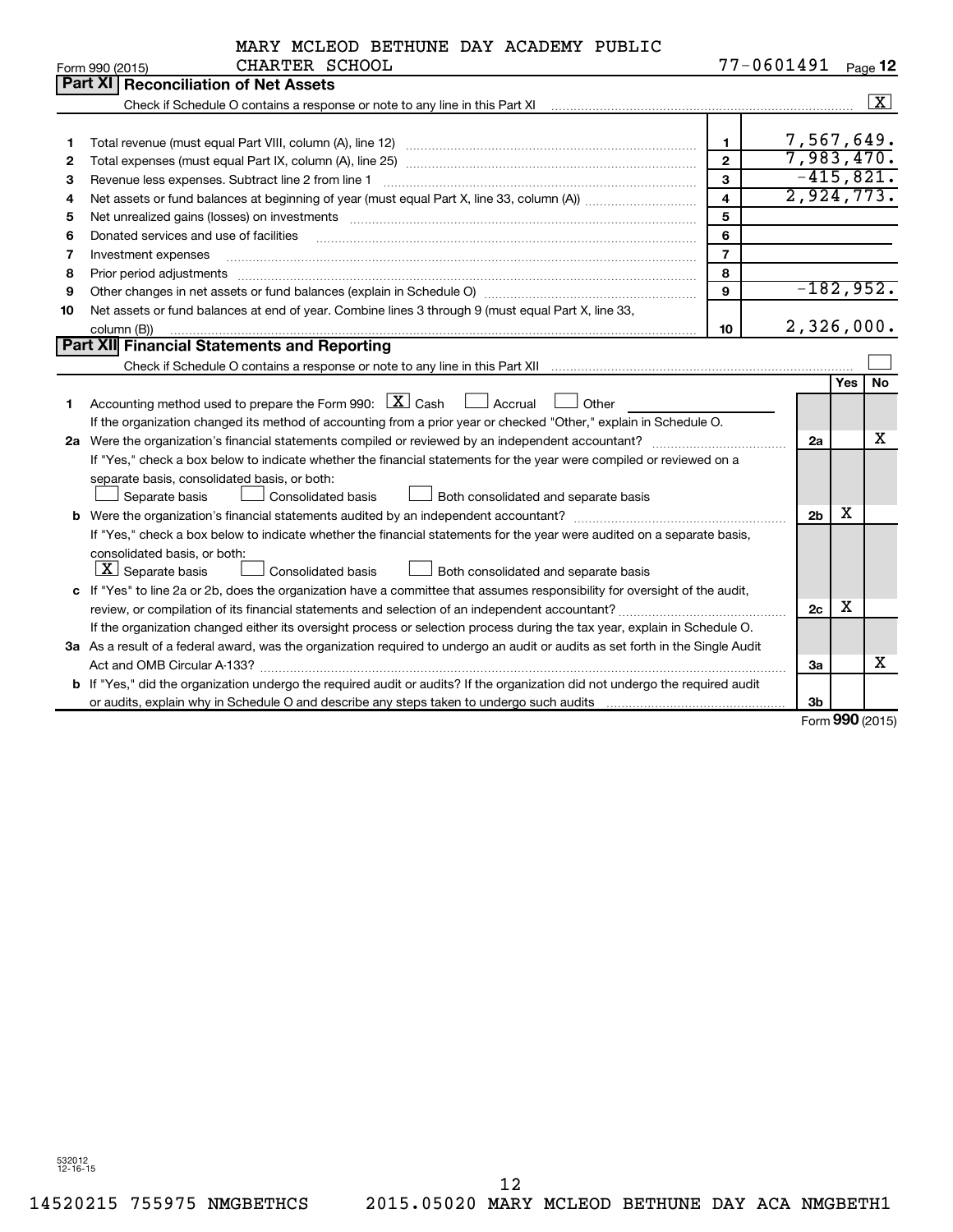|        | <b>SCHEDULE A</b>                     |  |                                                                          |                                                                                                                                                                                                                                                 |                          |                |                                        |  | OMB No. 1545-0047                     |
|--------|---------------------------------------|--|--------------------------------------------------------------------------|-------------------------------------------------------------------------------------------------------------------------------------------------------------------------------------------------------------------------------------------------|--------------------------|----------------|----------------------------------------|--|---------------------------------------|
|        | (Form 990 or 990-EZ)                  |  |                                                                          | <b>Public Charity Status and Public Support</b>                                                                                                                                                                                                 |                          |                |                                        |  |                                       |
|        |                                       |  |                                                                          | Complete if the organization is a section 501(c)(3) organization or a section                                                                                                                                                                   |                          |                |                                        |  |                                       |
|        | Department of the Treasury            |  |                                                                          | 4947(a)(1) nonexempt charitable trust.<br>Attach to Form 990 or Form 990-EZ.                                                                                                                                                                    |                          |                |                                        |  | <b>Open to Public</b>                 |
|        | <b>Internal Revenue Service</b>       |  |                                                                          | Information about Schedule A (Form 990 or 990-EZ) and its instructions is at WWW.irs.gov/form990.                                                                                                                                               |                          |                |                                        |  | <b>Inspection</b>                     |
|        | Name of the organization              |  |                                                                          | MARY MCLEOD BETHUNE DAY ACADEMY PUBLIC                                                                                                                                                                                                          |                          |                |                                        |  | <b>Employer identification number</b> |
|        |                                       |  | CHARTER SCHOOL                                                           |                                                                                                                                                                                                                                                 |                          |                |                                        |  | 77-0601491                            |
| Part I |                                       |  |                                                                          | Reason for Public Charity Status (All organizations must complete this part.) See instructions.                                                                                                                                                 |                          |                |                                        |  |                                       |
|        |                                       |  |                                                                          | The organization is not a private foundation because it is: (For lines 1 through 11, check only one box.)                                                                                                                                       |                          |                |                                        |  |                                       |
| 1      |                                       |  |                                                                          | A church, convention of churches, or association of churches described in section 170(b)(1)(A)(i).                                                                                                                                              |                          |                |                                        |  |                                       |
| 2      | X                                     |  |                                                                          | A school described in section 170(b)(1)(A)(ii). (Attach Schedule E (Form 990 or 990-EZ).)                                                                                                                                                       |                          |                |                                        |  |                                       |
| 3      |                                       |  |                                                                          |                                                                                                                                                                                                                                                 |                          |                |                                        |  |                                       |
| 4      |                                       |  |                                                                          | A hospital or a cooperative hospital service organization described in section 170(b)(1)(A)(iii).<br>A medical research organization operated in conjunction with a hospital described in section 170(b)(1)(A)(iii). Enter the hospital's name, |                          |                |                                        |  |                                       |
|        |                                       |  |                                                                          |                                                                                                                                                                                                                                                 |                          |                |                                        |  |                                       |
|        | city, and state:                      |  |                                                                          | An organization operated for the benefit of a college or university owned or operated by a governmental unit described in                                                                                                                       |                          |                |                                        |  |                                       |
| 5      |                                       |  |                                                                          |                                                                                                                                                                                                                                                 |                          |                |                                        |  |                                       |
|        |                                       |  | section 170(b)(1)(A)(iv). (Complete Part II.)                            |                                                                                                                                                                                                                                                 |                          |                |                                        |  |                                       |
| 6<br>7 |                                       |  |                                                                          | A federal, state, or local government or governmental unit described in section 170(b)(1)(A)(v).                                                                                                                                                |                          |                |                                        |  |                                       |
|        |                                       |  |                                                                          | An organization that normally receives a substantial part of its support from a governmental unit or from the general public described in                                                                                                       |                          |                |                                        |  |                                       |
|        |                                       |  | section 170(b)(1)(A)(vi). (Complete Part II.)                            |                                                                                                                                                                                                                                                 |                          |                |                                        |  |                                       |
| 8      |                                       |  |                                                                          | A community trust described in section 170(b)(1)(A)(vi). (Complete Part II.)                                                                                                                                                                    |                          |                |                                        |  |                                       |
| 9      |                                       |  |                                                                          | An organization that normally receives: (1) more than 33 1/3% of its support from contributions, membership fees, and gross receipts from                                                                                                       |                          |                |                                        |  |                                       |
|        |                                       |  |                                                                          | activities related to its exempt functions - subject to certain exceptions, and (2) no more than 33 1/3% of its support from gross investment                                                                                                   |                          |                |                                        |  |                                       |
|        |                                       |  |                                                                          | income and unrelated business taxable income (less section 511 tax) from businesses acquired by the organization after June 30, 1975.                                                                                                           |                          |                |                                        |  |                                       |
|        |                                       |  | See section 509(a)(2). (Complete Part III.)                              |                                                                                                                                                                                                                                                 |                          |                |                                        |  |                                       |
| 10     |                                       |  |                                                                          | An organization organized and operated exclusively to test for public safety. See section 509(a)(4).                                                                                                                                            |                          |                |                                        |  |                                       |
| 11     |                                       |  |                                                                          | An organization organized and operated exclusively for the benefit of, to perform the functions of, or to carry out the purposes of one or                                                                                                      |                          |                |                                        |  |                                       |
|        |                                       |  |                                                                          | more publicly supported organizations described in section 509(a)(1) or section 509(a)(2). See section 509(a)(3). Check the box in                                                                                                              |                          |                |                                        |  |                                       |
|        |                                       |  |                                                                          | lines 11a through 11d that describes the type of supporting organization and complete lines 11e, 11f, and 11g.                                                                                                                                  |                          |                |                                        |  |                                       |
| а      |                                       |  |                                                                          | Type I. A supporting organization operated, supervised, or controlled by its supported organization(s), typically by giving                                                                                                                     |                          |                |                                        |  |                                       |
|        |                                       |  |                                                                          | the supported organization(s) the power to regularly appoint or elect a majority of the directors or trustees of the supporting                                                                                                                 |                          |                |                                        |  |                                       |
|        |                                       |  | organization. You must complete Part IV, Sections A and B.               |                                                                                                                                                                                                                                                 |                          |                |                                        |  |                                       |
| b      |                                       |  |                                                                          | Type II. A supporting organization supervised or controlled in connection with its supported organization(s), by having                                                                                                                         |                          |                |                                        |  |                                       |
|        |                                       |  |                                                                          | control or management of the supporting organization vested in the same persons that control or manage the supported                                                                                                                            |                          |                |                                        |  |                                       |
|        |                                       |  | organization(s). You must complete Part IV, Sections A and C.            |                                                                                                                                                                                                                                                 |                          |                |                                        |  |                                       |
| с      |                                       |  |                                                                          | Type III functionally integrated. A supporting organization operated in connection with, and functionally integrated with,                                                                                                                      |                          |                |                                        |  |                                       |
|        |                                       |  |                                                                          | its supported organization(s) (see instructions). You must complete Part IV, Sections A, D, and E.                                                                                                                                              |                          |                |                                        |  |                                       |
| d      |                                       |  |                                                                          | Type III non-functionally integrated. A supporting organization operated in connection with its supported organization(s)                                                                                                                       |                          |                |                                        |  |                                       |
|        |                                       |  |                                                                          | that is not functionally integrated. The organization generally must satisfy a distribution requirement and an attentiveness                                                                                                                    |                          |                |                                        |  |                                       |
|        |                                       |  |                                                                          | requirement (see instructions). You must complete Part IV, Sections A and D, and Part V.                                                                                                                                                        |                          |                |                                        |  |                                       |
| е      |                                       |  |                                                                          | Check this box if the organization received a written determination from the IRS that it is a Type I, Type II, Type III                                                                                                                         |                          |                |                                        |  |                                       |
|        |                                       |  |                                                                          | functionally integrated, or Type III non-functionally integrated supporting organization.                                                                                                                                                       |                          |                |                                        |  |                                       |
|        |                                       |  |                                                                          |                                                                                                                                                                                                                                                 |                          |                |                                        |  |                                       |
|        |                                       |  | g Provide the following information about the supported organization(s). |                                                                                                                                                                                                                                                 |                          |                |                                        |  |                                       |
|        | (i) Name of supported<br>organization |  | (ii) EIN                                                                 | (iii) Type of organization<br>(described on lines 1-9                                                                                                                                                                                           | (iv) Is the organization | listed in your | (v) Amount of monetary<br>support (see |  | (vi) Amount of<br>other support (see  |
|        |                                       |  |                                                                          | above (see instructions))                                                                                                                                                                                                                       | governing document?      |                | instructions)                          |  | instructions)                         |
|        |                                       |  |                                                                          |                                                                                                                                                                                                                                                 | Yes                      | No             |                                        |  |                                       |
|        |                                       |  |                                                                          |                                                                                                                                                                                                                                                 |                          |                |                                        |  |                                       |
|        |                                       |  |                                                                          |                                                                                                                                                                                                                                                 |                          |                |                                        |  |                                       |
|        |                                       |  |                                                                          |                                                                                                                                                                                                                                                 |                          |                |                                        |  |                                       |
|        |                                       |  |                                                                          |                                                                                                                                                                                                                                                 |                          |                |                                        |  |                                       |
|        |                                       |  |                                                                          |                                                                                                                                                                                                                                                 |                          |                |                                        |  |                                       |
|        |                                       |  |                                                                          |                                                                                                                                                                                                                                                 |                          |                |                                        |  |                                       |
|        |                                       |  |                                                                          |                                                                                                                                                                                                                                                 |                          |                |                                        |  |                                       |
|        |                                       |  |                                                                          |                                                                                                                                                                                                                                                 |                          |                |                                        |  |                                       |
|        |                                       |  |                                                                          |                                                                                                                                                                                                                                                 |                          |                |                                        |  |                                       |
|        |                                       |  |                                                                          |                                                                                                                                                                                                                                                 |                          |                |                                        |  |                                       |
|        |                                       |  |                                                                          |                                                                                                                                                                                                                                                 |                          |                |                                        |  |                                       |
| Total  |                                       |  |                                                                          |                                                                                                                                                                                                                                                 |                          |                |                                        |  |                                       |
|        |                                       |  | LHA For Paperwork Reduction Act Notice, see the Instructions for         |                                                                                                                                                                                                                                                 |                          |                |                                        |  | Schedule A (Form 990 or 990-EZ) 2015  |
|        | Form 990 or 990-EZ. 532021 09-23-15   |  |                                                                          |                                                                                                                                                                                                                                                 |                          |                |                                        |  |                                       |
|        |                                       |  |                                                                          | 13                                                                                                                                                                                                                                              |                          |                |                                        |  |                                       |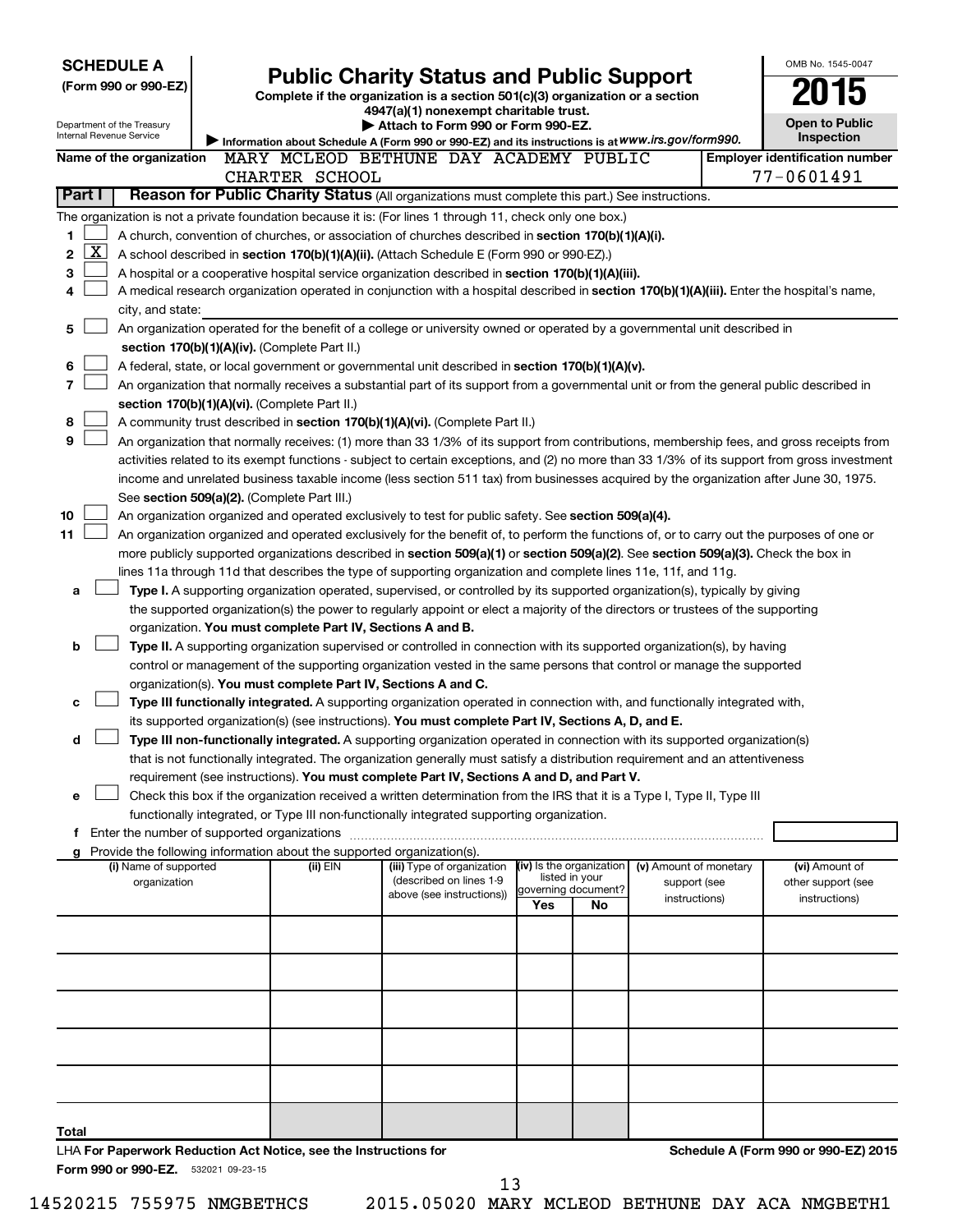#### Schedule A (Form 990 or 990-EZ) 2015 CHARTER SCHOOL  $77-0601491$  Page

77-0601491 Page 2

(Complete only if you checked the box on line 5, 7, or 8 of Part I or if the organization failed to qualify under Part III. If the organization fails to qualify under the tests listed below, please complete Part III.) **Part II Support Schedule for Organizations Described in Sections 170(b)(1)(A)(iv) and 170(b)(1)(A)(vi)**

|    | <b>Section A. Public Support</b>                                                                                                           |          |          |            |            |                                      |           |
|----|--------------------------------------------------------------------------------------------------------------------------------------------|----------|----------|------------|------------|--------------------------------------|-----------|
|    | Calendar year (or fiscal year beginning in)                                                                                                | (a) 2011 | (b) 2012 | $(c)$ 2013 | $(d)$ 2014 | (e) 2015                             | (f) Total |
|    | 1 Gifts, grants, contributions, and                                                                                                        |          |          |            |            |                                      |           |
|    | membership fees received. (Do not                                                                                                          |          |          |            |            |                                      |           |
|    | include any "unusual grants.")                                                                                                             |          |          |            |            |                                      |           |
|    | 2 Tax revenues levied for the organ-                                                                                                       |          |          |            |            |                                      |           |
|    | ization's benefit and either paid to                                                                                                       |          |          |            |            |                                      |           |
|    | or expended on its behalf                                                                                                                  |          |          |            |            |                                      |           |
|    | 3 The value of services or facilities                                                                                                      |          |          |            |            |                                      |           |
|    | furnished by a governmental unit to                                                                                                        |          |          |            |            |                                      |           |
|    | the organization without charge                                                                                                            |          |          |            |            |                                      |           |
|    | 4 Total. Add lines 1 through 3                                                                                                             |          |          |            |            |                                      |           |
|    | 5 The portion of total contributions                                                                                                       |          |          |            |            |                                      |           |
|    | by each person (other than a                                                                                                               |          |          |            |            |                                      |           |
|    | governmental unit or publicly                                                                                                              |          |          |            |            |                                      |           |
|    | supported organization) included                                                                                                           |          |          |            |            |                                      |           |
|    | on line 1 that exceeds 2% of the                                                                                                           |          |          |            |            |                                      |           |
|    | amount shown on line 11,                                                                                                                   |          |          |            |            |                                      |           |
|    | column (f)                                                                                                                                 |          |          |            |            |                                      |           |
|    | 6 Public support. Subtract line 5 from line 4.                                                                                             |          |          |            |            |                                      |           |
|    | <b>Section B. Total Support</b>                                                                                                            |          |          |            |            |                                      |           |
|    | Calendar year (or fiscal year beginning in)                                                                                                | (a) 2011 | (b) 2012 | $(c)$ 2013 | $(d)$ 2014 | (e) 2015                             | (f) Total |
|    | 7 Amounts from line 4                                                                                                                      |          |          |            |            |                                      |           |
| 8  | Gross income from interest,                                                                                                                |          |          |            |            |                                      |           |
|    | dividends, payments received on                                                                                                            |          |          |            |            |                                      |           |
|    | securities loans, rents, royalties                                                                                                         |          |          |            |            |                                      |           |
|    | and income from similar sources                                                                                                            |          |          |            |            |                                      |           |
| 9  | Net income from unrelated business                                                                                                         |          |          |            |            |                                      |           |
|    | activities, whether or not the                                                                                                             |          |          |            |            |                                      |           |
|    | business is regularly carried on                                                                                                           |          |          |            |            |                                      |           |
|    | 10 Other income. Do not include gain                                                                                                       |          |          |            |            |                                      |           |
|    | or loss from the sale of capital                                                                                                           |          |          |            |            |                                      |           |
|    | assets (Explain in Part VI.)                                                                                                               |          |          |            |            |                                      |           |
|    | 11 Total support. Add lines 7 through 10                                                                                                   |          |          |            |            |                                      |           |
|    | <b>12</b> Gross receipts from related activities, etc. (see instructions)                                                                  |          |          |            |            | 12                                   |           |
|    | 13 First five years. If the Form 990 is for the organization's first, second, third, fourth, or fifth tax year as a section 501(c)(3)      |          |          |            |            |                                      |           |
|    | organization, check this box and stop here                                                                                                 |          |          |            |            |                                      |           |
|    | <b>Section C. Computation of Public Support Percentage</b>                                                                                 |          |          |            |            |                                      |           |
|    |                                                                                                                                            |          |          |            |            | 14                                   | %         |
|    |                                                                                                                                            |          |          |            |            | 15                                   | %         |
|    | 16a 33 1/3% support test - 2015. If the organization did not check the box on line 13, and line 14 is 33 1/3% or more, check this box and  |          |          |            |            |                                      |           |
|    |                                                                                                                                            |          |          |            |            |                                      |           |
|    | b 33 1/3% support test - 2014. If the organization did not check a box on line 13 or 16a, and line 15 is 33 1/3% or more, check this box   |          |          |            |            |                                      |           |
|    |                                                                                                                                            |          |          |            |            |                                      |           |
|    | 17a 10% -facts-and-circumstances test - 2015. If the organization did not check a box on line 13, 16a, or 16b, and line 14 is 10% or more, |          |          |            |            |                                      |           |
|    | and if the organization meets the "facts-and-circumstances" test, check this box and stop here. Explain in Part VI how the organization    |          |          |            |            |                                      |           |
|    | meets the "facts-and-circumstances" test. The organization qualifies as a publicly supported organization <i>manumumumum</i>               |          |          |            |            |                                      |           |
|    | b 10% -facts-and-circumstances test - 2014. If the organization did not check a box on line 13, 16a, 16b, or 17a, and line 15 is 10% or    |          |          |            |            |                                      |           |
|    | more, and if the organization meets the "facts-and-circumstances" test, check this box and stop here. Explain in Part VI how the           |          |          |            |            |                                      |           |
|    | organization meets the "facts-and-circumstances" test. The organization qualifies as a publicly supported organization                     |          |          |            |            |                                      |           |
| 18 | Private foundation. If the organization did not check a box on line 13, 16a, 16b, 17a, or 17b, check this box and see instructions         |          |          |            |            |                                      |           |
|    |                                                                                                                                            |          |          |            |            | Schedule A (Form 990 or 990-EZ) 2015 |           |

532022 09-23-15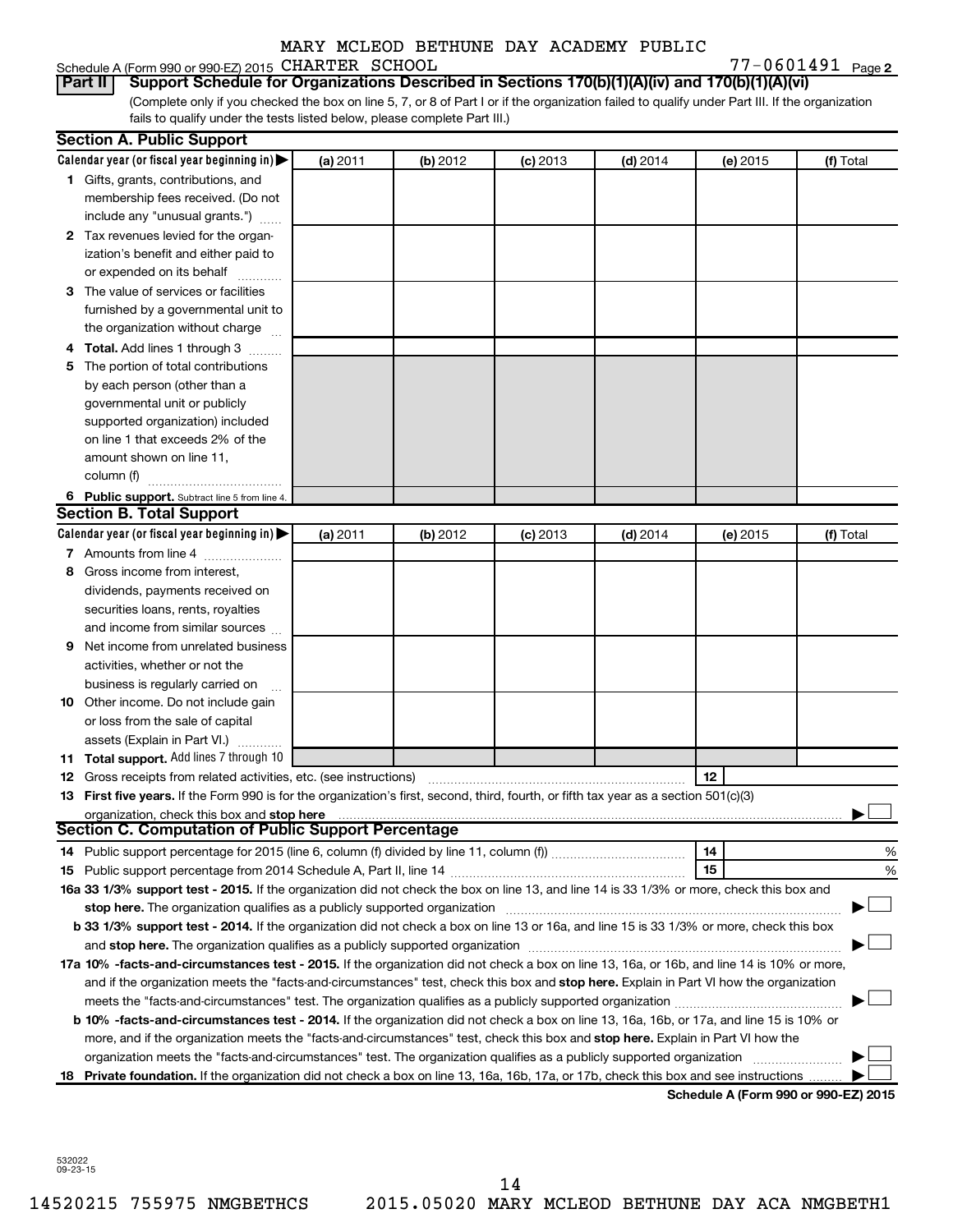#### Schedule A (Form 990 or 990-EZ) 2015 CHARTER SCHOOL  $77-0601491$  Page

77-0601491 Page 3

#### **Part III Support Schedule for Organizations Described in Section 509(a)(2)**

(Complete only if you checked the box on line 9 of Part I or if the organization failed to qualify under Part II. If the organization fails to qualify under the tests listed below, please complete Part II.)

| <b>Section A. Public Support</b>                                                                                                                                                                                                        |          |          |            |            |          |                                      |
|-----------------------------------------------------------------------------------------------------------------------------------------------------------------------------------------------------------------------------------------|----------|----------|------------|------------|----------|--------------------------------------|
| Calendar year (or fiscal year beginning in)                                                                                                                                                                                             | (a) 2011 | (b) 2012 | $(c)$ 2013 | $(d)$ 2014 | (e) 2015 | (f) Total                            |
| 1 Gifts, grants, contributions, and                                                                                                                                                                                                     |          |          |            |            |          |                                      |
| membership fees received. (Do not                                                                                                                                                                                                       |          |          |            |            |          |                                      |
| include any "unusual grants.")                                                                                                                                                                                                          |          |          |            |            |          |                                      |
| 2 Gross receipts from admissions,<br>merchandise sold or services per-<br>formed, or facilities furnished in<br>any activity that is related to the<br>organization's tax-exempt purpose                                                |          |          |            |            |          |                                      |
| 3 Gross receipts from activities that                                                                                                                                                                                                   |          |          |            |            |          |                                      |
| are not an unrelated trade or bus-                                                                                                                                                                                                      |          |          |            |            |          |                                      |
| iness under section 513                                                                                                                                                                                                                 |          |          |            |            |          |                                      |
| 4 Tax revenues levied for the organ-                                                                                                                                                                                                    |          |          |            |            |          |                                      |
| ization's benefit and either paid to                                                                                                                                                                                                    |          |          |            |            |          |                                      |
| or expended on its behalf                                                                                                                                                                                                               |          |          |            |            |          |                                      |
| 5 The value of services or facilities                                                                                                                                                                                                   |          |          |            |            |          |                                      |
| furnished by a governmental unit to                                                                                                                                                                                                     |          |          |            |            |          |                                      |
| the organization without charge                                                                                                                                                                                                         |          |          |            |            |          |                                      |
| 6 Total. Add lines 1 through 5                                                                                                                                                                                                          |          |          |            |            |          |                                      |
| 7a Amounts included on lines 1, 2, and                                                                                                                                                                                                  |          |          |            |            |          |                                      |
| 3 received from disqualified persons                                                                                                                                                                                                    |          |          |            |            |          |                                      |
| <b>b</b> Amounts included on lines 2 and 3 received<br>from other than disqualified persons that<br>exceed the greater of \$5,000 or 1% of the<br>amount on line 13 for the year                                                        |          |          |            |            |          |                                      |
| c Add lines 7a and 7b                                                                                                                                                                                                                   |          |          |            |            |          |                                      |
| 8 Public support. (Subtract line 7c from line 6.)                                                                                                                                                                                       |          |          |            |            |          |                                      |
| <b>Section B. Total Support</b>                                                                                                                                                                                                         |          |          |            |            |          |                                      |
| Calendar year (or fiscal year beginning in)                                                                                                                                                                                             | (a) 2011 | (b) 2012 | $(c)$ 2013 | $(d)$ 2014 | (e) 2015 | (f) Total                            |
| 9 Amounts from line 6                                                                                                                                                                                                                   |          |          |            |            |          |                                      |
| <b>10a</b> Gross income from interest,<br>dividends, payments received on<br>securities loans, rents, royalties<br>and income from similar sources                                                                                      |          |          |            |            |          |                                      |
| <b>b</b> Unrelated business taxable income                                                                                                                                                                                              |          |          |            |            |          |                                      |
| (less section 511 taxes) from businesses<br>acquired after June 30, 1975                                                                                                                                                                |          |          |            |            |          |                                      |
| c Add lines 10a and 10b                                                                                                                                                                                                                 |          |          |            |            |          |                                      |
| <b>11</b> Net income from unrelated business<br>activities not included in line 10b.<br>whether or not the business is<br>regularly carried on                                                                                          |          |          |            |            |          |                                      |
| 12 Other income. Do not include gain<br>or loss from the sale of capital<br>assets (Explain in Part VI.)                                                                                                                                |          |          |            |            |          |                                      |
| <b>13</b> Total support. (Add lines 9, 10c, 11, and 12.)                                                                                                                                                                                |          |          |            |            |          |                                      |
| 14 First five years. If the Form 990 is for the organization's first, second, third, fourth, or fifth tax year as a section 501(c)(3) organization,                                                                                     |          |          |            |            |          |                                      |
| check this box and stop here <b>contained and the contained and stop here</b> check this box and stop here <b>contained and the contained and stop here</b> contained and stop here contained and and stop here contained and stop here |          |          |            |            |          |                                      |
| Section C. Computation of Public Support Percentage                                                                                                                                                                                     |          |          |            |            |          |                                      |
|                                                                                                                                                                                                                                         |          |          |            |            | 15       | ℅                                    |
|                                                                                                                                                                                                                                         |          |          |            |            | 16       | %                                    |
| Section D. Computation of Investment Income Percentage                                                                                                                                                                                  |          |          |            |            |          |                                      |
|                                                                                                                                                                                                                                         |          |          |            |            | 17       | %                                    |
| 18 Investment income percentage from 2014 Schedule A, Part III, line 17                                                                                                                                                                 |          |          |            |            | 18       | %                                    |
| 19a 33 1/3% support tests - 2015. If the organization did not check the box on line 14, and line 15 is more than 33 1/3%, and line 17 is not                                                                                            |          |          |            |            |          |                                      |
| more than 33 1/3%, check this box and stop here. The organization qualifies as a publicly supported organization                                                                                                                        |          |          |            |            |          |                                      |
| b 33 1/3% support tests - 2014. If the organization did not check a box on line 14 or line 19a, and line 16 is more than 33 1/3%, and                                                                                                   |          |          |            |            |          |                                      |
| line 18 is not more than 33 1/3%, check this box and stop here. The organization qualifies as a publicly supported organization                                                                                                         |          |          |            |            |          |                                      |
|                                                                                                                                                                                                                                         |          |          |            |            |          |                                      |
| 532023 09-23-15                                                                                                                                                                                                                         |          |          |            |            |          | Schedule A (Form 990 or 990-EZ) 2015 |
|                                                                                                                                                                                                                                         |          |          | 15         |            |          |                                      |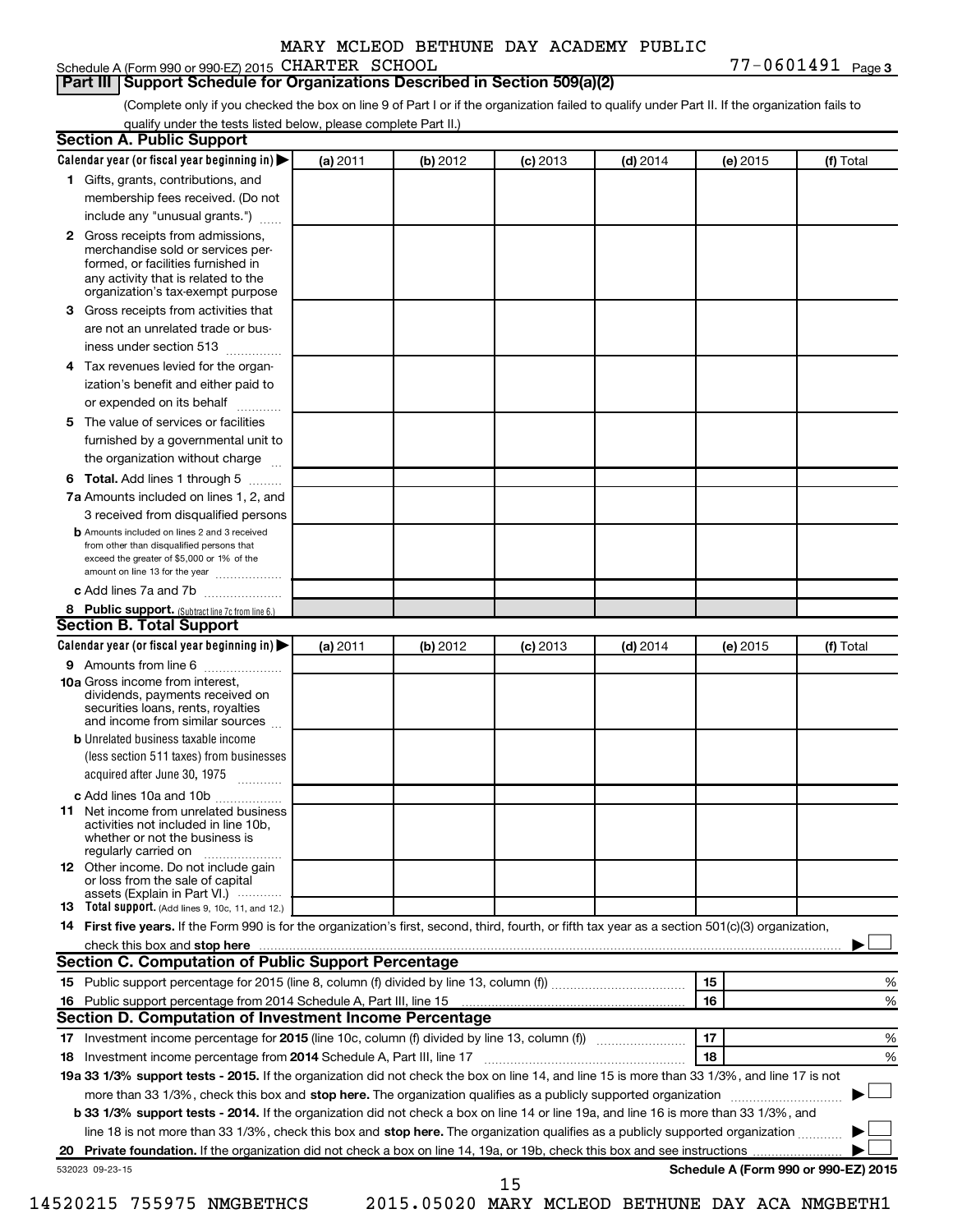**1**

**2**

**3a**

**3b**

**3c**

**4a**

**4b**

**4c**

**5a**

**5b 5c**

**6**

**7**

**8**

**9a**

**9b**

**9c**

**10a**

**10b**

**Yes No**

# **Part IV Supporting Organizations**

(Complete only if you checked a box in line 11 on Part I. If you checked 11a of Part I, complete Sections A and B. If you checked 11b of Part I, complete Sections A and C. If you checked 11c of Part I, complete Sections A, D, and E. If you checked 11d of Part I, complete Sections A and D, and complete Part V.)

#### **Section A. All Supporting Organizations**

- **1** Are all of the organization's supported organizations listed by name in the organization's governing documents? If "No" describe in Part VI how the supported organizations are designated. If designated by *class or purpose, describe the designation. If historic and continuing relationship, explain.*
- **2** Did the organization have any supported organization that does not have an IRS determination of status under section 509(a)(1) or (2)? If "Yes," explain in Part VI how the organization determined that the supported *organization was described in section 509(a)(1) or (2).*
- **3a** Did the organization have a supported organization described in section 501(c)(4), (5), or (6)? If "Yes," answer *(b) and (c) below.*
- **b** Did the organization confirm that each supported organization qualified under section 501(c)(4), (5), or (6) and satisfied the public support tests under section 509(a)(2)? If "Yes," describe in Part VI when and how the *organization made the determination.*
- **c** Did the organization ensure that all support to such organizations was used exclusively for section 170(c)(2)(B) purposes? If "Yes," explain in Part VI what controls the organization put in place to ensure such use.
- **4 a** *If* Was any supported organization not organized in the United States ("foreign supported organization")? *"Yes," and if you checked 11a or 11b in Part I, answer (b) and (c) below.*
- **b** Did the organization have ultimate control and discretion in deciding whether to make grants to the foreign supported organization? If "Yes," describe in Part VI how the organization had such control and discretion *despite being controlled or supervised by or in connection with its supported organizations.*
- **c** Did the organization support any foreign supported organization that does not have an IRS determination under sections 501(c)(3) and 509(a)(1) or (2)? If "Yes," explain in Part VI what controls the organization used *to ensure that all support to the foreign supported organization was used exclusively for section 170(c)(2)(B) purposes.*
- **5a** Did the organization add, substitute, or remove any supported organizations during the tax year? If "Yes," answer (b) and (c) below (if applicable). Also, provide detail in Part VI, including (i) the names and EIN *numbers of the supported organizations added, substituted, or removed; (ii) the reasons for each such action; (iii) the authority under the organization's organizing document authorizing such action; and (iv) how the action was accomplished (such as by amendment to the organizing document).*
- **b Type I or Type II only.** Was any added or substituted supported organization part of a class already designated in the organization's organizing document?
- **c Substitutions only.**  Was the substitution the result of an event beyond the organization's control?
- **6** Did the organization provide support (whether in the form of grants or the provision of services or facilities) to support or benefit one or more of the filing organization's supported organizations? If "Yes," provide detail in anyone other than (i) its supported organizations, (ii) individuals that are part of the charitable class benefited by one or more of its supported organizations, or (iii) other supporting organizations that also *Part VI.*
- **7** Did the organization provide a grant, loan, compensation, or other similar payment to a substantial contributor regard to a substantial contributor? If "Yes," complete Part I of Schedule L (Form 990 or 990-EZ). (defined in section 4958(c)(3)(C)), a family member of a substantial contributor, or a 35% controlled entity with
- **8** Did the organization make a loan to a disqualified person (as defined in section 4958) not described in line 7? *If "Yes," complete Part I of Schedule L (Form 990 or 990-EZ).*
- **9 a** Was the organization controlled directly or indirectly at any time during the tax year by one or more in section 509(a)(1) or (2))? If "Yes," provide detail in Part VI. disqualified persons as defined in section 4946 (other than foundation managers and organizations described
- **b** Did one or more disqualified persons (as defined in line 9a) hold a controlling interest in any entity in which the supporting organization had an interest? If "Yes," provide detail in Part VI.
- **c** Did a disqualified person (as defined in line 9a) have an ownership interest in, or derive any personal benefit from, assets in which the supporting organization also had an interest? If "Yes," provide detail in Part VI.
- **10 a** Was the organization subject to the excess business holdings rules of section 4943 because of section supporting organizations)? If "Yes," answer 10b below. 4943(f) (regarding certain Type II supporting organizations, and all Type III non-functionally integrated
	- **b** Did the organization have any excess business holdings in the tax year? (Use Schedule C, Form 4720, to *determine whether the organization had excess business holdings.)*

532024 09-23-15

**Schedule A (Form 990 or 990-EZ) 2015**

14520215 755975 NMGBETHCS 2015.05020 MARY MCLEOD BETHUNE DAY ACA NMGBETH1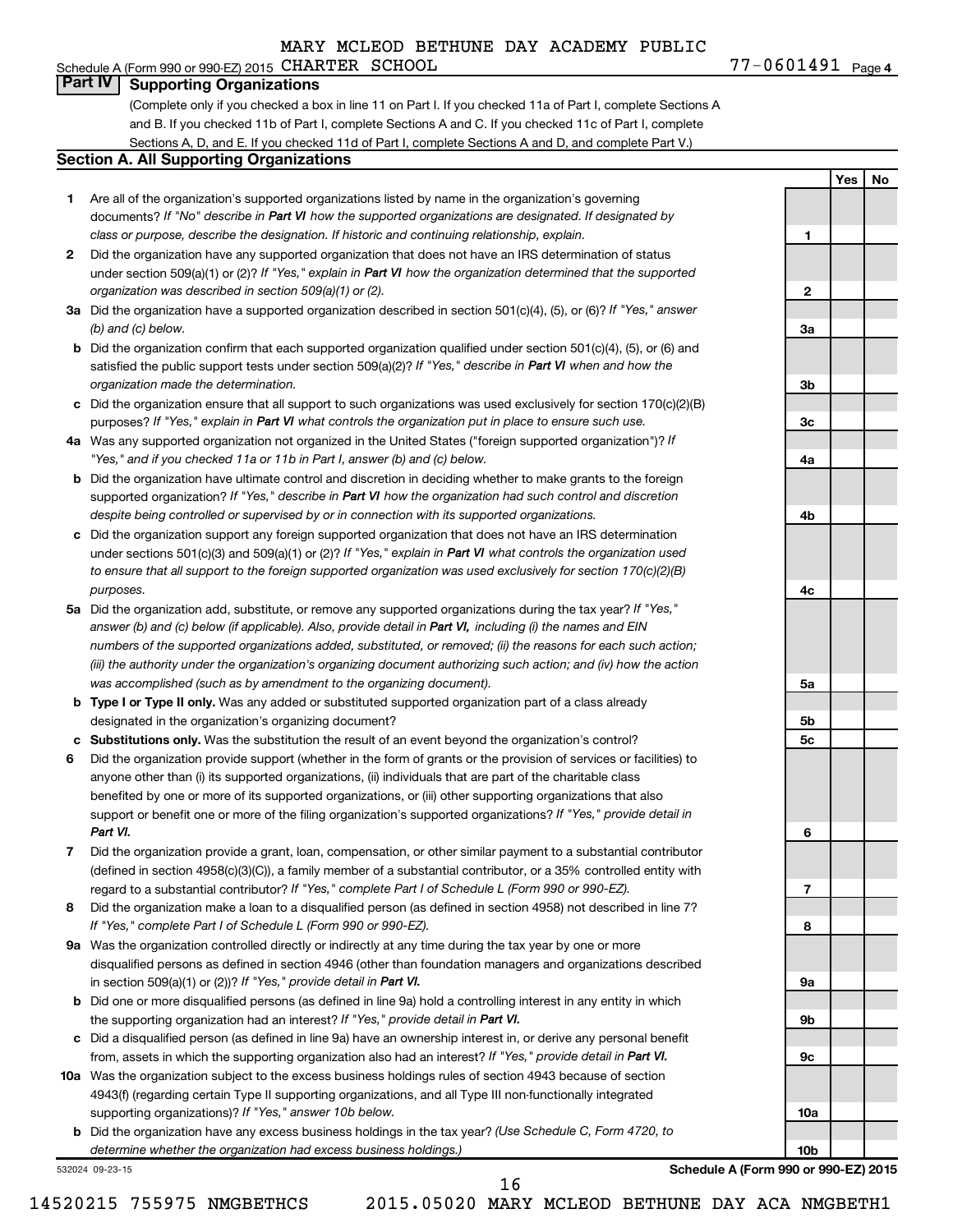**5** Schedule A (Form 990 or 990-EZ) 2015 CHARTER SCHOOL New YORD CHARGE AND THE MODEL ASSESSMENT OF DRUID Page CHARTER SCHOOL 77-0601491

|             | Part IV<br><b>Supporting Organizations (continued)</b>                                                                          |                 |     |    |
|-------------|---------------------------------------------------------------------------------------------------------------------------------|-----------------|-----|----|
|             |                                                                                                                                 |                 | Yes | No |
| 11          | Has the organization accepted a gift or contribution from any of the following persons?                                         |                 |     |    |
|             | a A person who directly or indirectly controls, either alone or together with persons described in (b) and (c)                  |                 |     |    |
|             | below, the governing body of a supported organization?                                                                          | 11a             |     |    |
|             | <b>b</b> A family member of a person described in (a) above?                                                                    | 11 <sub>b</sub> |     |    |
|             | c A 35% controlled entity of a person described in (a) or (b) above? If "Yes" to a, b, or c, provide detail in Part VI.         | 11c             |     |    |
|             | <b>Section B. Type I Supporting Organizations</b>                                                                               |                 |     |    |
|             |                                                                                                                                 |                 | Yes | No |
|             |                                                                                                                                 |                 |     |    |
| 1           | Did the directors, trustees, or membership of one or more supported organizations have the power to                             |                 |     |    |
|             | regularly appoint or elect at least a majority of the organization's directors or trustees at all times during the              |                 |     |    |
|             | tax year? If "No," describe in Part VI how the supported organization(s) effectively operated, supervised, or                   |                 |     |    |
|             | controlled the organization's activities. If the organization had more than one supported organization,                         |                 |     |    |
|             | describe how the powers to appoint and/or remove directors or trustees were allocated among the supported                       |                 |     |    |
|             | organizations and what conditions or restrictions, if any, applied to such powers during the tax year.                          | 1               |     |    |
| 2           | Did the organization operate for the benefit of any supported organization other than the supported                             |                 |     |    |
|             | organization(s) that operated, supervised, or controlled the supporting organization? If "Yes," explain in                      |                 |     |    |
|             | Part VI how providing such benefit carried out the purposes of the supported organization(s) that operated,                     |                 |     |    |
|             | supervised, or controlled the supporting organization.                                                                          | 2               |     |    |
|             | <b>Section C. Type II Supporting Organizations</b>                                                                              |                 |     |    |
|             |                                                                                                                                 |                 | Yes | No |
| 1           | Were a majority of the organization's directors or trustees during the tax year also a majority of the directors                |                 |     |    |
|             | or trustees of each of the organization's supported organization(s)? If "No," describe in Part VI how control                   |                 |     |    |
|             | or management of the supporting organization was vested in the same persons that controlled or managed                          |                 |     |    |
|             | the supported organization(s).                                                                                                  | 1               |     |    |
|             | <b>Section D. All Type III Supporting Organizations</b>                                                                         |                 |     |    |
|             |                                                                                                                                 |                 | Yes | No |
| 1           | Did the organization provide to each of its supported organizations, by the last day of the fifth month of the                  |                 |     |    |
|             | organization's tax year, (i) a written notice describing the type and amount of support provided during the prior tax           |                 |     |    |
|             |                                                                                                                                 |                 |     |    |
|             | year, (ii) a copy of the Form 990 that was most recently filed as of the date of notification, and (iii) copies of the          |                 |     |    |
|             | organization's governing documents in effect on the date of notification, to the extent not previously provided?                | 1               |     |    |
| 2           | Were any of the organization's officers, directors, or trustees either (i) appointed or elected by the supported                |                 |     |    |
|             | organization(s) or (ii) serving on the governing body of a supported organization? If "No," explain in Part VI how              |                 |     |    |
|             | the organization maintained a close and continuous working relationship with the supported organization(s).                     | 2               |     |    |
| 3           | By reason of the relationship described in (2), did the organization's supported organizations have a                           |                 |     |    |
|             | significant voice in the organization's investment policies and in directing the use of the organization's                      |                 |     |    |
|             | income or assets at all times during the tax year? If "Yes," describe in Part VI the role the organization's                    |                 |     |    |
|             | supported organizations played in this regard.                                                                                  | з               |     |    |
|             | Section E. Type III Functionally-Integrated Supporting Organizations                                                            |                 |     |    |
| 1           | Check the box next to the method that the organization used to satisfy the Integral Part Test during the yealsee instructions): |                 |     |    |
| a           | The organization satisfied the Activities Test. Complete line 2 below.                                                          |                 |     |    |
| $\mathbf b$ | The organization is the parent of each of its supported organizations. Complete line 3 below.                                   |                 |     |    |
| c           | The organization supported a governmental entity. Describe in Part VI how you supported a government entity (see instructions). |                 |     |    |
| 2           | Activities Test. Answer (a) and (b) below.                                                                                      |                 | Yes | No |
| а           | Did substantially all of the organization's activities during the tax year directly further the exempt purposes of              |                 |     |    |
|             | the supported organization(s) to which the organization was responsive? If "Yes," then in Part VI identify                      |                 |     |    |
|             | how these activities directly furthered their exempt purposes,<br>those supported organizations and explain                     |                 |     |    |
|             | how the organization was responsive to those supported organizations, and how the organization determined                       |                 |     |    |
|             | that these activities constituted substantially all of its activities.                                                          | 2a              |     |    |
|             | <b>b</b> Did the activities described in (a) constitute activities that, but for the organization's involvement, one or more    |                 |     |    |
|             | of the organization's supported organization(s) would have been engaged in? If "Yes," explain in Part VI the                    |                 |     |    |
|             | reasons for the organization's position that its supported organization(s) would have engaged in these                          |                 |     |    |
|             | activities but for the organization's involvement.                                                                              | 2b              |     |    |
| з           | Parent of Supported Organizations. Answer (a) and (b) below.                                                                    |                 |     |    |
|             |                                                                                                                                 |                 |     |    |
| а           | Did the organization have the power to regularly appoint or elect a majority of the officers, directors, or                     |                 |     |    |
|             | trustees of each of the supported organizations? Provide details in Part VI.                                                    | За              |     |    |
|             | <b>b</b> Did the organization exercise a substantial degree of direction over the policies, programs, and activities of each    |                 |     |    |
|             | of its supported organizations? If "Yes," describe in Part VI the role played by the organization in this regard.               | 3b              |     |    |
|             | Schedule A (Form 990 or 990-EZ) 2015<br>532025 09-23-15<br>17                                                                   |                 |     |    |
|             |                                                                                                                                 |                 |     |    |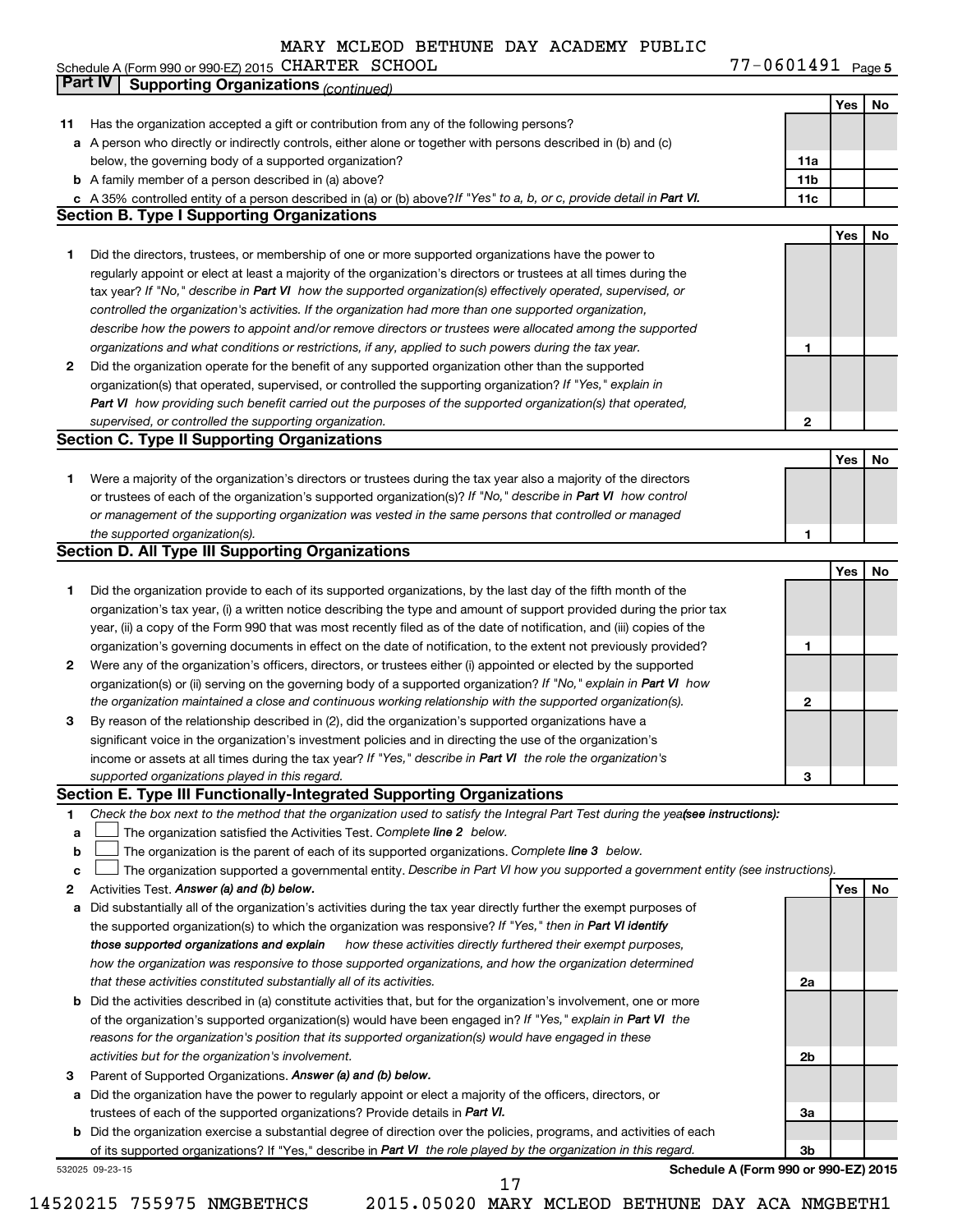|              | <b>Part V</b><br>Type III Non-Functionally Integrated 509(a)(3) Supporting Organizations                                      |                |                |                                |  |  |
|--------------|-------------------------------------------------------------------------------------------------------------------------------|----------------|----------------|--------------------------------|--|--|
| 1            | Check here if the organization satisfied the Integral Part Test as a qualifying trust on Nov. 20, 1970. See instructions. All |                |                |                                |  |  |
|              | other Type III non-functionally integrated supporting organizations must complete Sections A through E.                       |                |                |                                |  |  |
|              | Section A - Adjusted Net Income                                                                                               |                | (A) Prior Year | (B) Current Year<br>(optional) |  |  |
| 1            | Net short-term capital gain                                                                                                   | 1              |                |                                |  |  |
| 2            | Recoveries of prior-year distributions                                                                                        | $\mathbf{2}$   |                |                                |  |  |
| 3            | Other gross income (see instructions)                                                                                         | 3              |                |                                |  |  |
| 4            | Add lines 1 through 3                                                                                                         | 4              |                |                                |  |  |
| 5            | Depreciation and depletion                                                                                                    | 5              |                |                                |  |  |
| 6            | Portion of operating expenses paid or incurred for production or                                                              |                |                |                                |  |  |
|              | collection of gross income or for management, conservation, or                                                                |                |                |                                |  |  |
|              | maintenance of property held for production of income (see instructions)                                                      | 6              |                |                                |  |  |
| 7            | Other expenses (see instructions)                                                                                             | $\overline{7}$ |                |                                |  |  |
| 8            | Adjusted Net Income (subtract lines 5, 6 and 7 from line 4)                                                                   | 8              |                |                                |  |  |
|              | <b>Section B - Minimum Asset Amount</b>                                                                                       |                | (A) Prior Year | (B) Current Year<br>(optional) |  |  |
| 1            | Aggregate fair market value of all non-exempt-use assets (see                                                                 |                |                |                                |  |  |
|              | instructions for short tax year or assets held for part of year):                                                             |                |                |                                |  |  |
|              | a Average monthly value of securities                                                                                         | 1a             |                |                                |  |  |
|              | <b>b</b> Average monthly cash balances                                                                                        | 1b             |                |                                |  |  |
|              | c Fair market value of other non-exempt-use assets                                                                            | 1c             |                |                                |  |  |
|              | <b>d</b> Total (add lines 1a, 1b, and 1c)                                                                                     | 1d             |                |                                |  |  |
|              | e Discount claimed for blockage or other                                                                                      |                |                |                                |  |  |
|              | factors (explain in detail in <b>Part VI</b> ):                                                                               |                |                |                                |  |  |
| $\mathbf{2}$ | Acquisition indebtedness applicable to non-exempt-use assets                                                                  | $\mathbf{2}$   |                |                                |  |  |
| 3            | Subtract line 2 from line 1d                                                                                                  | 3              |                |                                |  |  |
| 4            | Cash deemed held for exempt use. Enter 1-1/2% of line 3 (for greater amount,                                                  |                |                |                                |  |  |
|              | see instructions)                                                                                                             | 4              |                |                                |  |  |
| 5            | Net value of non-exempt-use assets (subtract line 4 from line 3)                                                              | 5              |                |                                |  |  |
| 6            | Multiply line 5 by .035                                                                                                       | 6              |                |                                |  |  |
| 7            | Recoveries of prior-year distributions                                                                                        | $\overline{7}$ |                |                                |  |  |
| 8            | <b>Minimum Asset Amount (add line 7 to line 6)</b>                                                                            | 8              |                |                                |  |  |
|              | <b>Section C - Distributable Amount</b>                                                                                       |                |                | <b>Current Year</b>            |  |  |
| 1            | Adjusted net income for prior year (from Section A, line 8, Column A)                                                         | 1              |                |                                |  |  |
| 2            | Enter 85% of line 1                                                                                                           | $\overline{2}$ |                |                                |  |  |
| 3            | Minimum asset amount for prior year (from Section B, line 8, Column A)                                                        | 3              |                |                                |  |  |
| 4            | Enter greater of line 2 or line 3                                                                                             | 4              |                |                                |  |  |
| 5            | Income tax imposed in prior year                                                                                              | 5              |                |                                |  |  |
| 6            | <b>Distributable Amount.</b> Subtract line 5 from line 4, unless subject to                                                   |                |                |                                |  |  |
|              | emergency temporary reduction (see instructions)                                                                              | 6              |                |                                |  |  |

**7** Let Check here if the current year is the organization's first as a non-functionally-integrated Type III supporting organization (see instructions).

**Schedule A (Form 990 or 990-EZ) 2015**

532026 09-23-15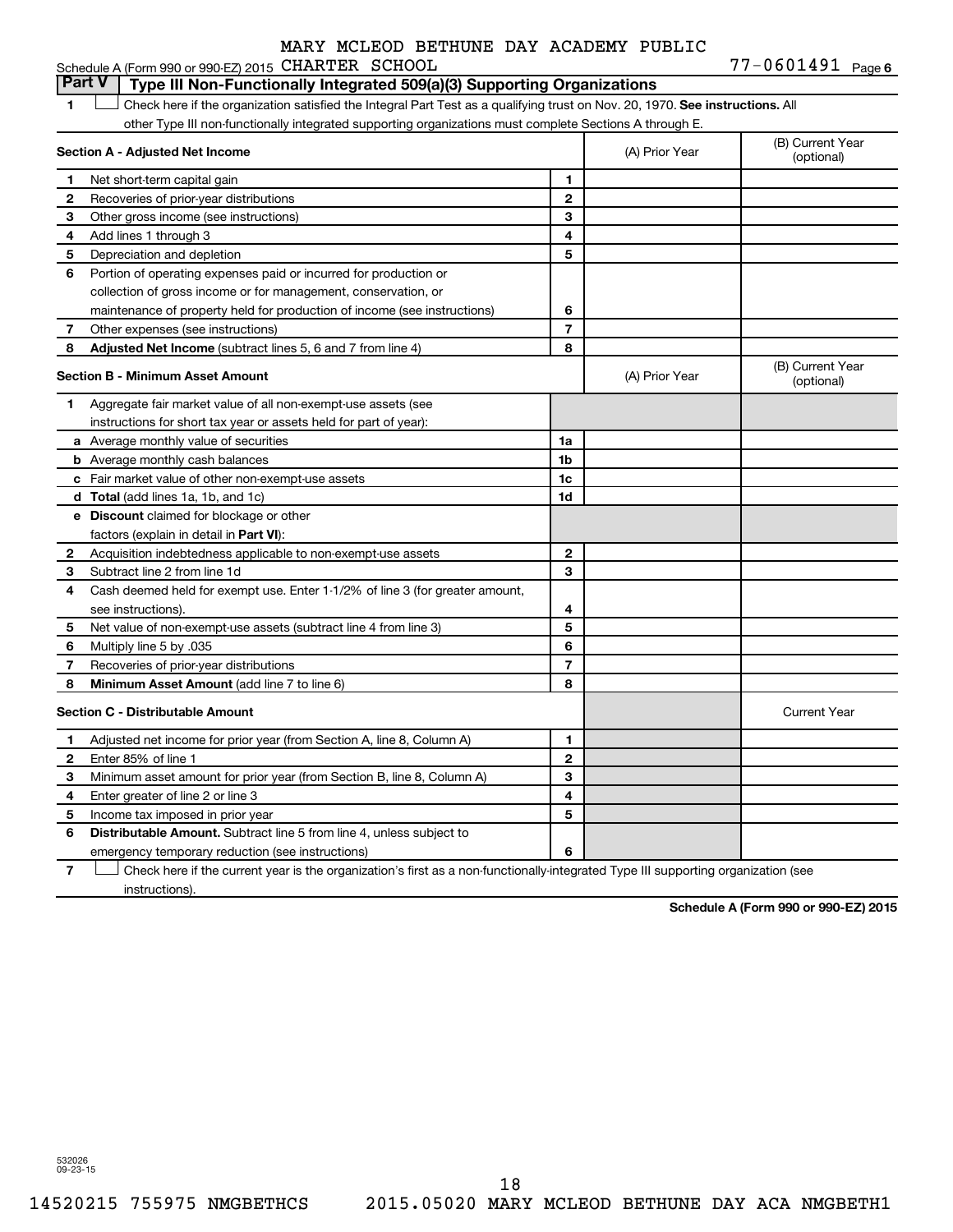|               | Schedule A (Form 990 or 990-EZ) 2015 CHARTER SCHOOL                                        |                             |                           | $77 - 0601491$ Page 7 |  |
|---------------|--------------------------------------------------------------------------------------------|-----------------------------|---------------------------|-----------------------|--|
| <b>Part V</b> | Type III Non-Functionally Integrated 509(a)(3) Supporting Organizations (continued)        |                             |                           |                       |  |
|               | Section D - Distributions                                                                  |                             |                           | <b>Current Year</b>   |  |
| 1             | Amounts paid to supported organizations to accomplish exempt purposes                      |                             |                           |                       |  |
| 2             | Amounts paid to perform activity that directly furthers exempt purposes of supported       |                             |                           |                       |  |
|               | organizations, in excess of income from activity                                           |                             |                           |                       |  |
| 3             | Administrative expenses paid to accomplish exempt purposes of supported organizations      |                             |                           |                       |  |
| 4             | Amounts paid to acquire exempt-use assets                                                  |                             |                           |                       |  |
| 5             | Qualified set-aside amounts (prior IRS approval required)                                  |                             |                           |                       |  |
| 6             | Other distributions (describe in Part VI). See instructions.                               |                             |                           |                       |  |
| 7             | Total annual distributions. Add lines 1 through 6.                                         |                             |                           |                       |  |
| 8             | Distributions to attentive supported organizations to which the organization is responsive |                             |                           |                       |  |
|               | (provide details in Part VI). See instructions.                                            |                             |                           |                       |  |
| 9             | Distributable amount for 2015 from Section C, line 6                                       |                             |                           |                       |  |
| 10            | Line 8 amount divided by Line 9 amount                                                     |                             |                           |                       |  |
|               |                                                                                            | (i)                         | (ii)                      | (iii)                 |  |
|               |                                                                                            | <b>Excess Distributions</b> | <b>Underdistributions</b> | <b>Distributable</b>  |  |
|               | Section E - Distribution Allocations (see instructions)                                    |                             | Pre-2015                  | Amount for 2015       |  |
| 1             | Distributable amount for 2015 from Section C, line 6                                       |                             |                           |                       |  |
| 2             | Underdistributions, if any, for years prior to 2015                                        |                             |                           |                       |  |
|               | (reasonable cause required-see instructions)                                               |                             |                           |                       |  |
| 3             | Excess distributions carryover, if any, to 2015:                                           |                             |                           |                       |  |
| а             |                                                                                            |                             |                           |                       |  |
| b             |                                                                                            |                             |                           |                       |  |
| c             |                                                                                            |                             |                           |                       |  |
|               | d From 2013                                                                                |                             |                           |                       |  |
|               | e From 2014                                                                                |                             |                           |                       |  |
| f             | <b>Total</b> of lines 3a through e                                                         |                             |                           |                       |  |
|               | g Applied to underdistributions of prior years                                             |                             |                           |                       |  |
|               | h Applied to 2015 distributable amount                                                     |                             |                           |                       |  |
| Ť.            | Carryover from 2010 not applied (see instructions)                                         |                             |                           |                       |  |
|               | Remainder. Subtract lines 3g, 3h, and 3i from 3f.                                          |                             |                           |                       |  |
| 4             | Distributions for 2015 from Section D,                                                     |                             |                           |                       |  |
|               | line $7:$                                                                                  |                             |                           |                       |  |
|               | a Applied to underdistributions of prior years                                             |                             |                           |                       |  |
|               | <b>b</b> Applied to 2015 distributable amount                                              |                             |                           |                       |  |
|               | c Remainder. Subtract lines 4a and 4b from 4.                                              |                             |                           |                       |  |
|               | 5 Remaining underdistributions for years prior to 2015, if                                 |                             |                           |                       |  |
|               | any. Subtract lines 3g and 4a from line 2 (if amount                                       |                             |                           |                       |  |
|               | greater than zero, see instructions).                                                      |                             |                           |                       |  |
| 6             | Remaining underdistributions for 2015. Subtract lines 3h                                   |                             |                           |                       |  |
|               | and 4b from line 1 (if amount greater than zero, see                                       |                             |                           |                       |  |
|               | instructions).                                                                             |                             |                           |                       |  |
| 7             | Excess distributions carryover to 2016. Add lines 3j                                       |                             |                           |                       |  |
|               | and 4c.                                                                                    |                             |                           |                       |  |
| 8             | Breakdown of line 7:                                                                       |                             |                           |                       |  |
| а             |                                                                                            |                             |                           |                       |  |
| b             |                                                                                            |                             |                           |                       |  |
|               | c Excess from 2013                                                                         |                             |                           |                       |  |
|               | d Excess from 2014                                                                         |                             |                           |                       |  |
|               | e Excess from 2015                                                                         |                             |                           |                       |  |

**Schedule A (Form 990 or 990-EZ) 2015**

532027 09-23-15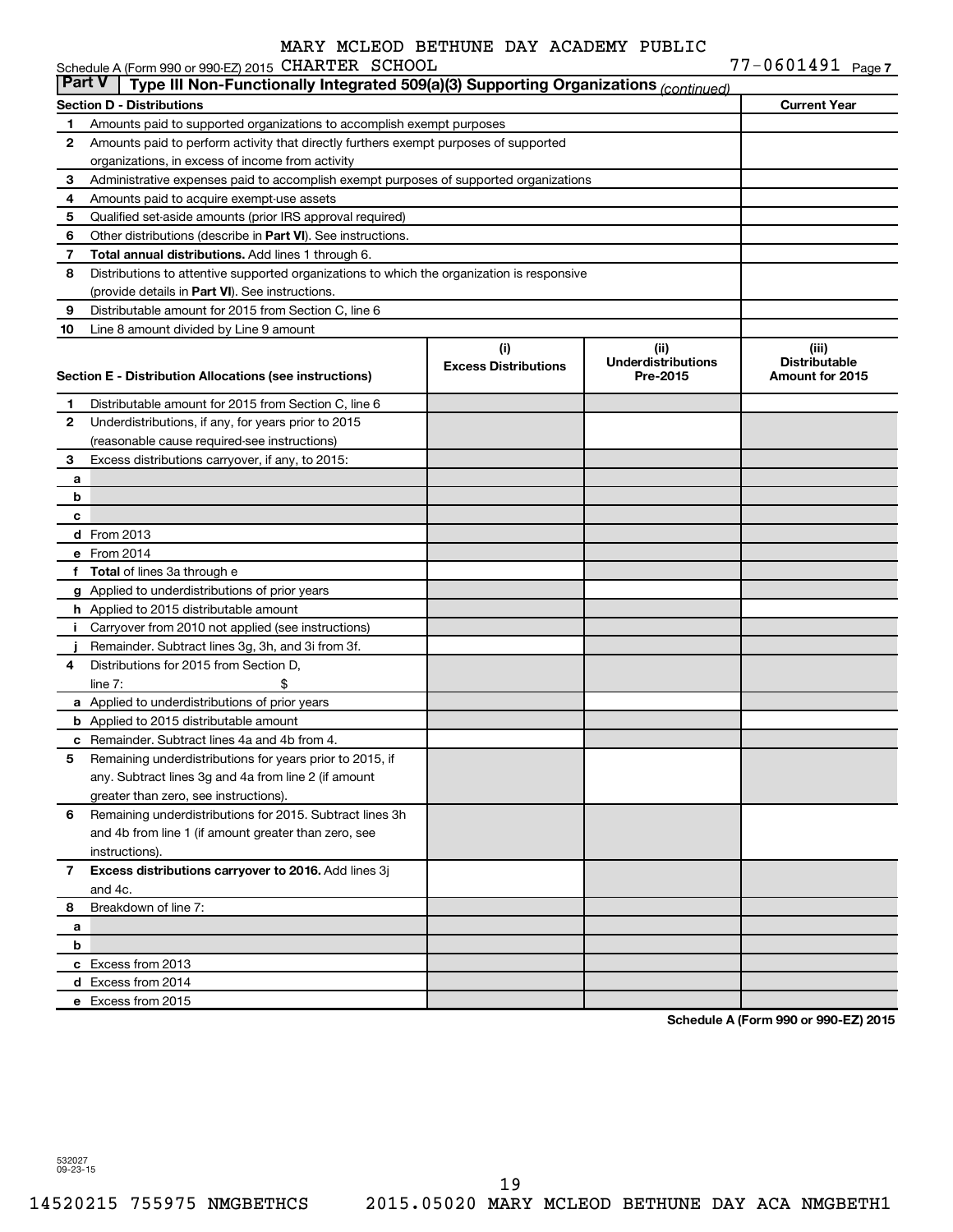|                 | Schedule A (Form 990 or 990-EZ) 2015 CHARTER SCHOOL                                                                                                                                                                                                                                                                                                                                                                                                                                                                                                                                        |  |  |  | 77-0601491 Page 8                    |  |
|-----------------|--------------------------------------------------------------------------------------------------------------------------------------------------------------------------------------------------------------------------------------------------------------------------------------------------------------------------------------------------------------------------------------------------------------------------------------------------------------------------------------------------------------------------------------------------------------------------------------------|--|--|--|--------------------------------------|--|
| <b>Part VI</b>  | Supplemental Information. Provide the explanations required by Part II, line 10; Part II, line 17a or 17b; Part III, line 12;<br>Part IV, Section A, lines 1, 2, 3b, 3c, 4b, 4c, 5a, 6, 9a, 9b, 9c, 11a, 11b, and 11c; Part IV, Section B, lines 1 and 2; Part IV, Section C,<br>line 1; Part IV, Section D, lines 2 and 3; Part IV, Section E, lines 1c, 2a, 2b, 3a and 3b; Part V, line 1; Part V, Section B, line 1e; Part V,<br>Section D, lines 5, 6, and 8; and Part V, Section E, lines 2, 5, and 6. Also complete this part for any additional information.<br>(See instructions.) |  |  |  |                                      |  |
|                 |                                                                                                                                                                                                                                                                                                                                                                                                                                                                                                                                                                                            |  |  |  |                                      |  |
|                 |                                                                                                                                                                                                                                                                                                                                                                                                                                                                                                                                                                                            |  |  |  |                                      |  |
|                 |                                                                                                                                                                                                                                                                                                                                                                                                                                                                                                                                                                                            |  |  |  |                                      |  |
|                 |                                                                                                                                                                                                                                                                                                                                                                                                                                                                                                                                                                                            |  |  |  |                                      |  |
|                 |                                                                                                                                                                                                                                                                                                                                                                                                                                                                                                                                                                                            |  |  |  |                                      |  |
|                 |                                                                                                                                                                                                                                                                                                                                                                                                                                                                                                                                                                                            |  |  |  |                                      |  |
|                 |                                                                                                                                                                                                                                                                                                                                                                                                                                                                                                                                                                                            |  |  |  |                                      |  |
|                 |                                                                                                                                                                                                                                                                                                                                                                                                                                                                                                                                                                                            |  |  |  |                                      |  |
|                 |                                                                                                                                                                                                                                                                                                                                                                                                                                                                                                                                                                                            |  |  |  |                                      |  |
|                 |                                                                                                                                                                                                                                                                                                                                                                                                                                                                                                                                                                                            |  |  |  |                                      |  |
|                 |                                                                                                                                                                                                                                                                                                                                                                                                                                                                                                                                                                                            |  |  |  |                                      |  |
|                 |                                                                                                                                                                                                                                                                                                                                                                                                                                                                                                                                                                                            |  |  |  |                                      |  |
|                 |                                                                                                                                                                                                                                                                                                                                                                                                                                                                                                                                                                                            |  |  |  |                                      |  |
|                 |                                                                                                                                                                                                                                                                                                                                                                                                                                                                                                                                                                                            |  |  |  |                                      |  |
|                 |                                                                                                                                                                                                                                                                                                                                                                                                                                                                                                                                                                                            |  |  |  |                                      |  |
|                 |                                                                                                                                                                                                                                                                                                                                                                                                                                                                                                                                                                                            |  |  |  |                                      |  |
|                 |                                                                                                                                                                                                                                                                                                                                                                                                                                                                                                                                                                                            |  |  |  |                                      |  |
|                 |                                                                                                                                                                                                                                                                                                                                                                                                                                                                                                                                                                                            |  |  |  |                                      |  |
|                 |                                                                                                                                                                                                                                                                                                                                                                                                                                                                                                                                                                                            |  |  |  |                                      |  |
|                 |                                                                                                                                                                                                                                                                                                                                                                                                                                                                                                                                                                                            |  |  |  |                                      |  |
|                 |                                                                                                                                                                                                                                                                                                                                                                                                                                                                                                                                                                                            |  |  |  |                                      |  |
|                 |                                                                                                                                                                                                                                                                                                                                                                                                                                                                                                                                                                                            |  |  |  |                                      |  |
|                 |                                                                                                                                                                                                                                                                                                                                                                                                                                                                                                                                                                                            |  |  |  |                                      |  |
|                 |                                                                                                                                                                                                                                                                                                                                                                                                                                                                                                                                                                                            |  |  |  |                                      |  |
|                 |                                                                                                                                                                                                                                                                                                                                                                                                                                                                                                                                                                                            |  |  |  |                                      |  |
|                 |                                                                                                                                                                                                                                                                                                                                                                                                                                                                                                                                                                                            |  |  |  |                                      |  |
|                 |                                                                                                                                                                                                                                                                                                                                                                                                                                                                                                                                                                                            |  |  |  |                                      |  |
|                 |                                                                                                                                                                                                                                                                                                                                                                                                                                                                                                                                                                                            |  |  |  |                                      |  |
|                 |                                                                                                                                                                                                                                                                                                                                                                                                                                                                                                                                                                                            |  |  |  |                                      |  |
|                 |                                                                                                                                                                                                                                                                                                                                                                                                                                                                                                                                                                                            |  |  |  |                                      |  |
| 532028 09-23-15 |                                                                                                                                                                                                                                                                                                                                                                                                                                                                                                                                                                                            |  |  |  | Schedule A (Form 990 or 990-EZ) 2015 |  |
|                 |                                                                                                                                                                                                                                                                                                                                                                                                                                                                                                                                                                                            |  |  |  |                                      |  |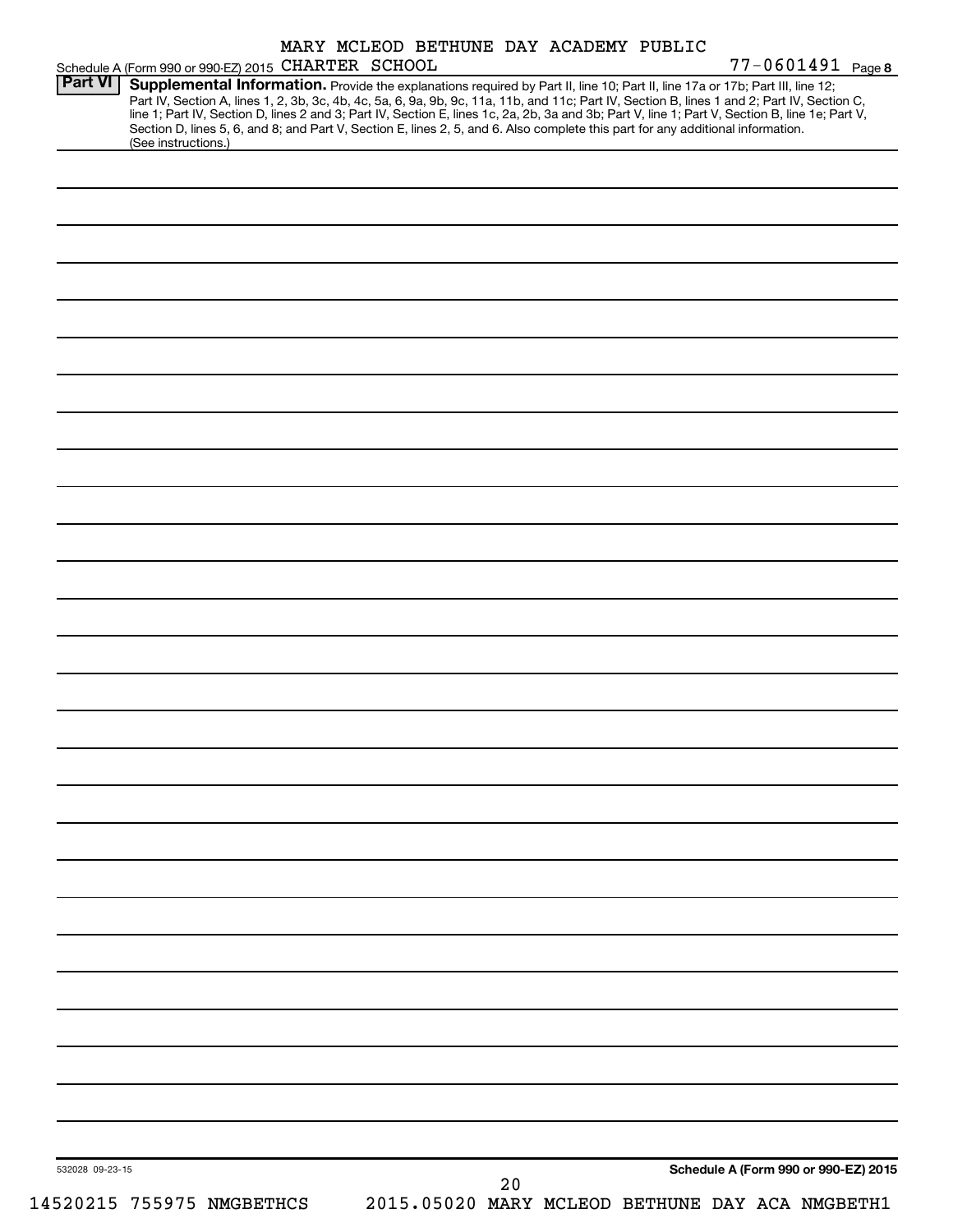Department of the Treasury Internal Revenue Service **(Form 990, 990-EZ,**

# **Schedule B Schedule of Contributors**

**or 990-PF) | Attach to Form 990, Form 990-EZ, or Form 990-PF. | Information about Schedule B (Form 990, 990-EZ, or 990-PF) and** its instructions is at www.irs.gov/form990.

OMB No. 1545-0047

**2015**

**Name of the organization Employer identification number**

|  |  | MARY MCLEOD BETHUNE DAY ACADEMY PUBLIC |  |
|--|--|----------------------------------------|--|
|  |  |                                        |  |

CHARTER SCHOOL

| 77-0601491 |  |  |  |  |
|------------|--|--|--|--|

|  | <b>Organization type</b> (check one): |
|--|---------------------------------------|
|--|---------------------------------------|

| Filers of:         | Section:                                                                           |
|--------------------|------------------------------------------------------------------------------------|
| Form 990 or 990-EZ | $\lfloor x \rfloor$ 501(c)( 3) (enter number) organization                         |
|                    | $4947(a)(1)$ nonexempt charitable trust <b>not</b> treated as a private foundation |
|                    | 527 political organization                                                         |
| Form 990-PF        | 501(c)(3) exempt private foundation                                                |
|                    | 4947(a)(1) nonexempt charitable trust treated as a private foundation              |
|                    | 501(c)(3) taxable private foundation                                               |

Check if your organization is covered by the General Rule or a Special Rule.

**Note.**  Only a section 501(c)(7), (8), or (10) organization can check boxes for both the General Rule and a Special Rule. See instructions.

#### **General Rule**

**K** For an organization filing Form 990, 990-EZ, or 990-PF that received, during the year, contributions totaling \$5,000 or more (in money or property) from any one contributor. Complete Parts I and II. See instructions for determining a contributor's total contributions.

#### **Special Rules**

 $\Box$ 

any one contributor, during the year, total contributions of the greater of **(1)** \$5,000 or **(2)** 2% of the amount on (i) Form 990, Part VIII, line 1h, For an organization described in section 501(c)(3) filing Form 990 or 990-EZ that met the 33 1/3% support test of the regulations under sections 509(a)(1) and 170(b)(1)(A)(vi), that checked Schedule A (Form 990 or 990-EZ), Part II, line 13, 16a, or 16b, and that received from or (ii) Form 990-EZ, line 1. Complete Parts I and II.  $\Box$ 

year, total contributions of more than \$1,000 *exclusively* for religious, charitable, scientific, literary, or educational purposes, or for For an organization described in section 501(c)(7), (8), or (10) filing Form 990 or 990-EZ that received from any one contributor, during the the prevention of cruelty to children or animals. Complete Parts I, II, and III.  $\Box$ 

purpose. Do not complete any of the parts unless the General Rule applies to this organization because it received nonexclusively year, contributions exclusively for religious, charitable, etc., purposes, but no such contributions totaled more than \$1,000. If this box is checked, enter here the total contributions that were received during the year for an exclusively religious, charitable, etc., For an organization described in section 501(c)(7), (8), or (10) filing Form 990 or 990-EZ that received from any one contributor, during the religious, charitable, etc., contributions totaling \$5,000 or more during the year  $\ldots$  $\ldots$  $\ldots$  $\ldots$  $\ldots$  $\ldots$ 

**Caution.** An organization that is not covered by the General Rule and/or the Special Rules does not file Schedule B (Form 990, 990-EZ, or 990-PF),  **must** but it answer "No" on Part IV, line 2, of its Form 990; or check the box on line H of its Form 990-EZ or on its Form 990-PF, Part I, line 2, to certify that it does not meet the filing requirements of Schedule B (Form 990, 990-EZ, or 990-PF).

LHA For Paperwork Reduction Act Notice, see the Instructions for Form 990, 990-EZ, or 990-PF. Schedule B (Form 990, 990-EZ, or 990-PF) (2015)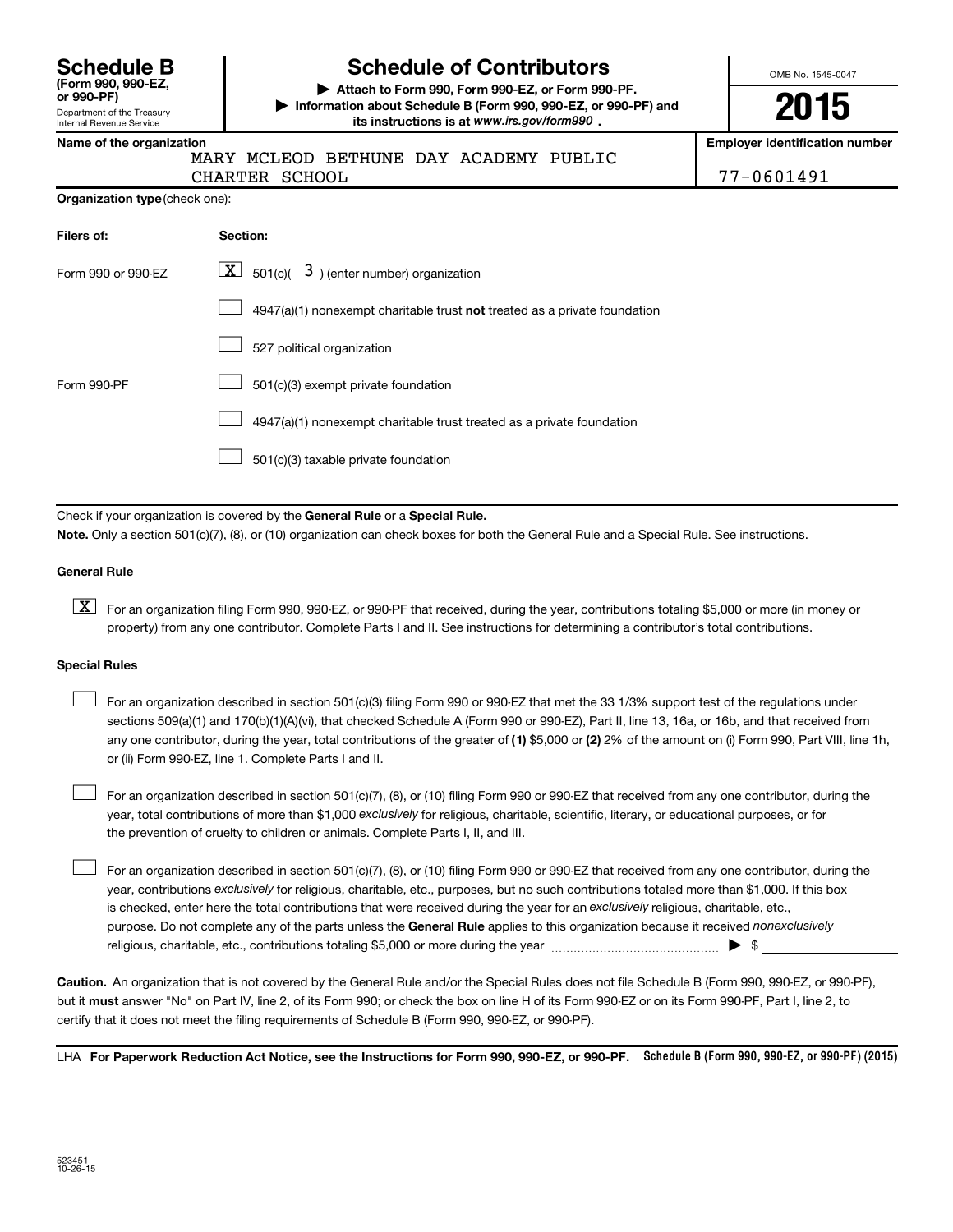#### Schedule B (Form 990, 990-EZ, or 990-PF) (2015)

**Name of organization Employer identification number** MARY MCLEOD BETHUNE DAY ACADEMY PUBLIC

CHARTER SCHOOL 277-0601491

| Part I     | <b>Contributors</b> (see instructions). Use duplicate copies of Part I if additional space is needed. |                                   |                                                                                                                    |
|------------|-------------------------------------------------------------------------------------------------------|-----------------------------------|--------------------------------------------------------------------------------------------------------------------|
| (a)<br>No. | (b)<br>Name, address, and ZIP + 4                                                                     | (c)<br><b>Total contributions</b> | (d)<br>Type of contribution                                                                                        |
| 1          | US DEPT.ED. (THROUGH DC DEPT ED.<br>810 1ST STREET NE, NINTH FLOOR,<br>WASHINGTON, DC 20002           | 721,649.<br>\$                    | $\overline{\mathbf{X}}$<br>Person<br>Payroll<br><b>Noncash</b><br>(Complete Part II for<br>noncash contributions.) |
| (a)<br>No. | (b)<br>Name, address, and ZIP + 4                                                                     | (c)<br><b>Total contributions</b> | (d)<br>Type of contribution                                                                                        |
|            |                                                                                                       | \$                                | Person<br>Payroll<br>Noncash<br>(Complete Part II for<br>noncash contributions.)                                   |
| (a)<br>No. | (b)<br>Name, address, and ZIP + 4                                                                     | (c)<br><b>Total contributions</b> | (d)<br>Type of contribution                                                                                        |
|            |                                                                                                       | \$                                | Person<br>Payroll<br>Noncash<br>(Complete Part II for<br>noncash contributions.)                                   |
| (a)<br>No. | (b)<br>Name, address, and ZIP + 4                                                                     | (c)<br><b>Total contributions</b> | (d)<br>Type of contribution                                                                                        |
|            |                                                                                                       | \$                                | Person<br>Payroll<br><b>Noncash</b><br>(Complete Part II for<br>noncash contributions.)                            |
| (a)<br>No. | (b)<br>Name, address, and ZIP + 4                                                                     | (c)<br><b>Total contributions</b> | (d)<br>Type of contribution                                                                                        |
|            |                                                                                                       | \$                                | Person<br>Payroll<br><b>Noncash</b><br>(Complete Part II for<br>noncash contributions.)                            |
| (a)<br>No. | (b)<br>Name, address, and ZIP + 4                                                                     | (c)<br><b>Total contributions</b> | (d)<br>Type of contribution                                                                                        |
|            |                                                                                                       | \$                                | Person<br>Payroll<br><b>Noncash</b><br>(Complete Part II for<br>noncash contributions.)                            |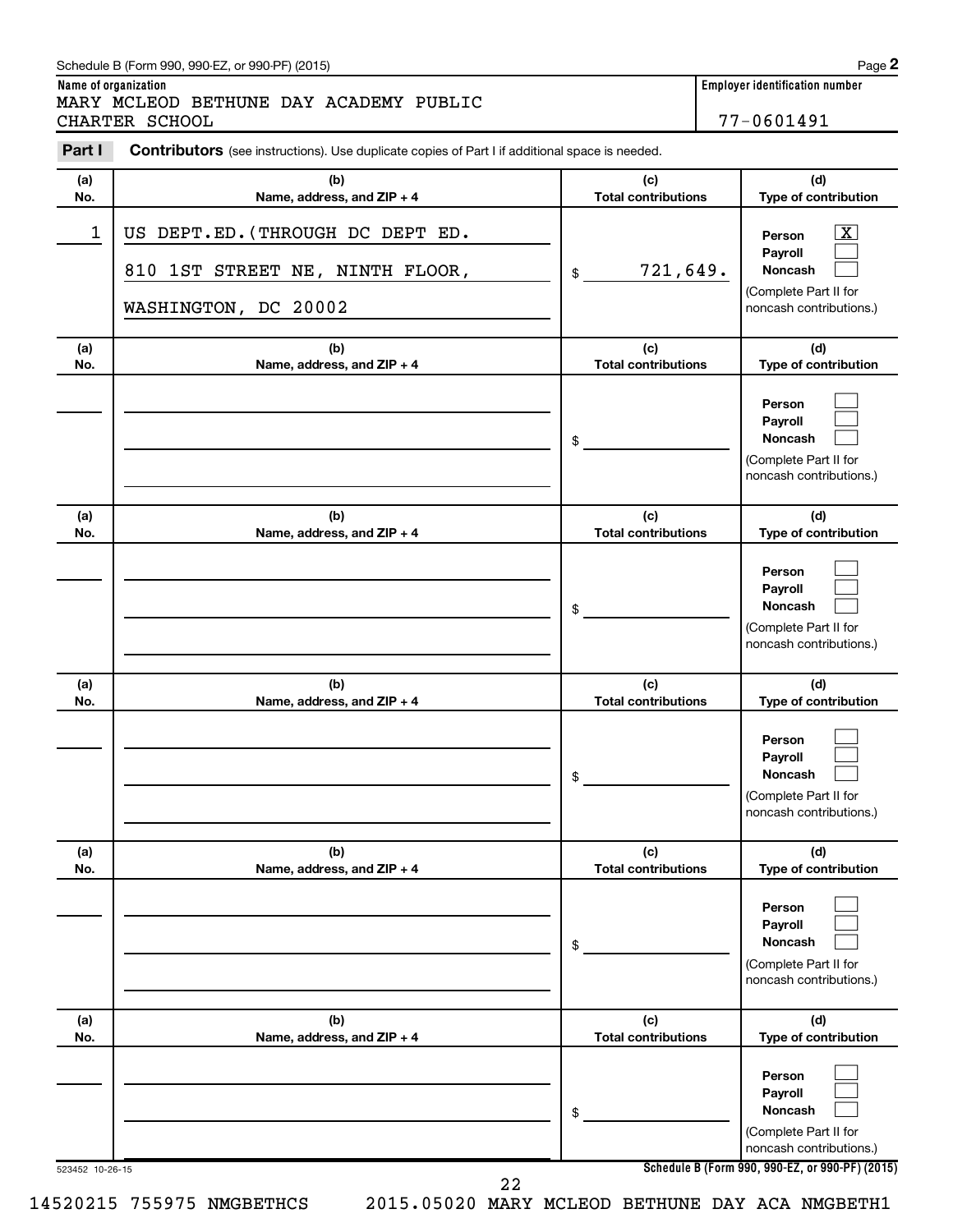| Part II                      | Noncash Property (see instructions). Use duplicate copies of Part II if additional space is needed. |                                                |                      |
|------------------------------|-----------------------------------------------------------------------------------------------------|------------------------------------------------|----------------------|
| (a)<br>No.<br>from<br>Part I | (b)<br>Description of noncash property given                                                        | (c)<br>FMV (or estimate)<br>(see instructions) | (d)<br>Date received |
|                              |                                                                                                     | \$                                             |                      |
| (a)<br>No.<br>from<br>Part I | (b)<br>Description of noncash property given                                                        | (c)<br>FMV (or estimate)<br>(see instructions) | (d)<br>Date received |
|                              |                                                                                                     | \$                                             |                      |
| (a)<br>No.<br>from<br>Part I | (b)<br>Description of noncash property given                                                        | (c)<br>FMV (or estimate)<br>(see instructions) | (d)<br>Date received |
|                              |                                                                                                     | \$                                             |                      |
| (a)<br>No.<br>from<br>Part I | (b)<br>Description of noncash property given                                                        | (c)<br>FMV (or estimate)<br>(see instructions) | (d)<br>Date received |
|                              |                                                                                                     | \$                                             |                      |
| (a)<br>No.<br>from<br>Part I | (b)<br>Description of noncash property given                                                        | (c)<br>FMV (or estimate)<br>(see instructions) | (d)<br>Date received |
|                              |                                                                                                     | \$                                             |                      |
| (a)<br>No.<br>from<br>Part I | (b)<br>Description of noncash property given                                                        | (c)<br>FMV (or estimate)<br>(see instructions) | (d)<br>Date received |
|                              |                                                                                                     | \$                                             |                      |

#### Schedule B (Form 990, 990-EZ, or 990-PF) (2015)

**Name of organization Employer identification number**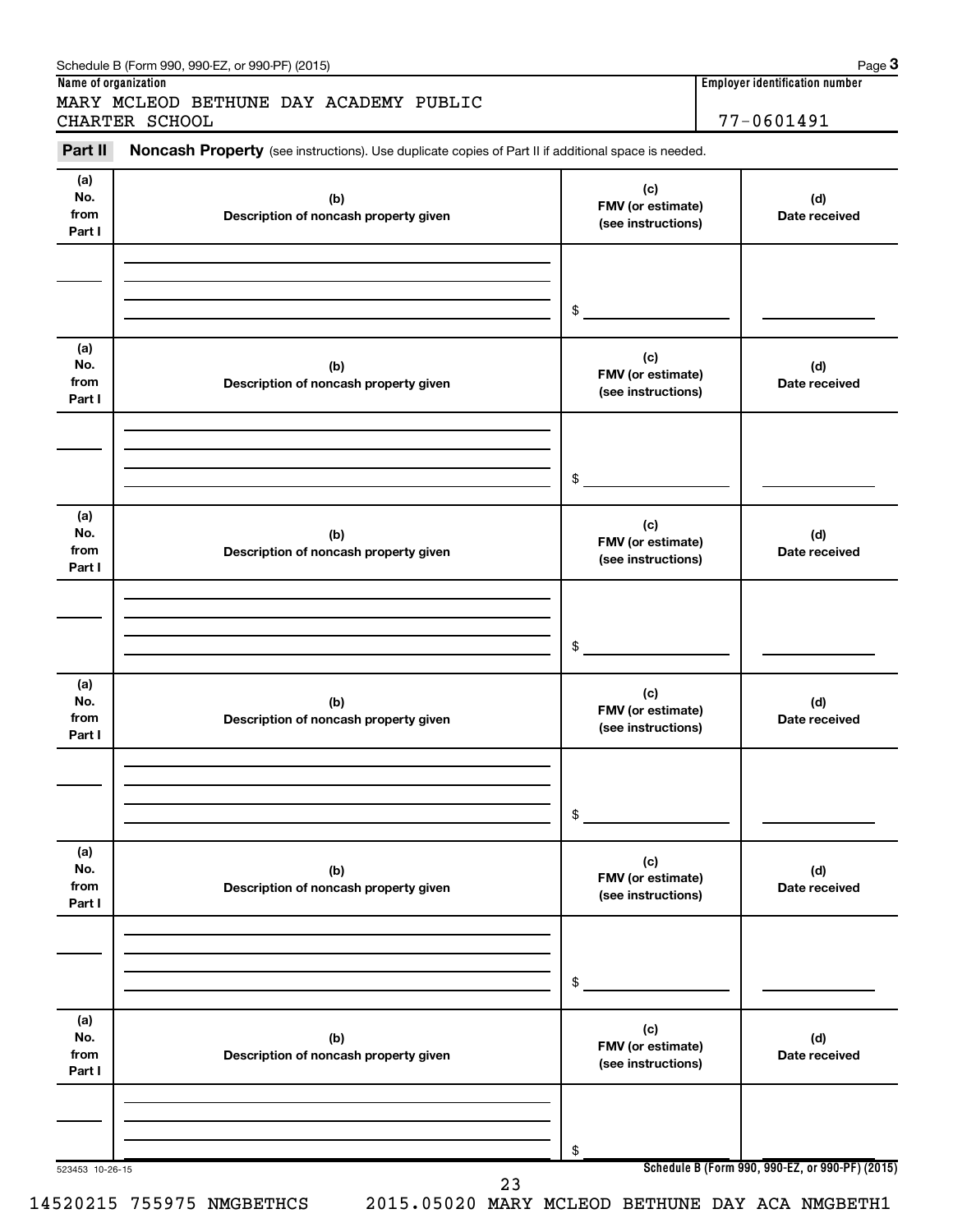|                           | Schedule B (Form 990, 990-EZ, or 990-PF) (2015)                                                                                                                                                                                                                                 |                      |  | Page 4                                          |  |  |  |  |
|---------------------------|---------------------------------------------------------------------------------------------------------------------------------------------------------------------------------------------------------------------------------------------------------------------------------|----------------------|--|-------------------------------------------------|--|--|--|--|
| Name of organization      | MARY MCLEOD BETHUNE DAY ACADEMY PUBLIC                                                                                                                                                                                                                                          |                      |  | <b>Employer identification number</b>           |  |  |  |  |
|                           | CHARTER SCHOOL                                                                                                                                                                                                                                                                  |                      |  | 77-0601491                                      |  |  |  |  |
| Part III                  | Exclusively religious, charitable, etc., contributions to organizations described in section 501(c)(7), (8), or (10) that total more than \$1,000 for                                                                                                                           |                      |  |                                                 |  |  |  |  |
|                           | the year from any one contributor. Complete columns (a) through (e) and the following line entry. For organizations<br>completing Part III, enter the total of exclusively religious, charitable, etc., contributions of \$1,000 or less for the year. (Enter this info. once.) |                      |  | $\blacktriangleright$ \$                        |  |  |  |  |
|                           | Use duplicate copies of Part III if additional space is needed.                                                                                                                                                                                                                 |                      |  |                                                 |  |  |  |  |
| (a) No.<br>from<br>Part I | (b) Purpose of gift                                                                                                                                                                                                                                                             | (c) Use of gift      |  | (d) Description of how gift is held             |  |  |  |  |
|                           |                                                                                                                                                                                                                                                                                 |                      |  |                                                 |  |  |  |  |
|                           |                                                                                                                                                                                                                                                                                 | (e) Transfer of gift |  |                                                 |  |  |  |  |
|                           | Transferee's name, address, and ZIP + 4                                                                                                                                                                                                                                         |                      |  | Relationship of transferor to transferee        |  |  |  |  |
|                           |                                                                                                                                                                                                                                                                                 |                      |  |                                                 |  |  |  |  |
| (a) No.<br>from           |                                                                                                                                                                                                                                                                                 |                      |  |                                                 |  |  |  |  |
| Part I                    | (b) Purpose of gift                                                                                                                                                                                                                                                             | (c) Use of gift      |  | (d) Description of how gift is held             |  |  |  |  |
|                           |                                                                                                                                                                                                                                                                                 |                      |  |                                                 |  |  |  |  |
|                           |                                                                                                                                                                                                                                                                                 | (e) Transfer of gift |  |                                                 |  |  |  |  |
|                           | Transferee's name, address, and ZIP + 4                                                                                                                                                                                                                                         |                      |  | Relationship of transferor to transferee        |  |  |  |  |
|                           |                                                                                                                                                                                                                                                                                 |                      |  |                                                 |  |  |  |  |
|                           |                                                                                                                                                                                                                                                                                 |                      |  |                                                 |  |  |  |  |
|                           |                                                                                                                                                                                                                                                                                 |                      |  |                                                 |  |  |  |  |
| (a) No.<br>from<br>Part I | (b) Purpose of gift                                                                                                                                                                                                                                                             | (c) Use of gift      |  | (d) Description of how gift is held             |  |  |  |  |
|                           |                                                                                                                                                                                                                                                                                 |                      |  |                                                 |  |  |  |  |
|                           |                                                                                                                                                                                                                                                                                 |                      |  |                                                 |  |  |  |  |
|                           | (e) Transfer of gift                                                                                                                                                                                                                                                            |                      |  |                                                 |  |  |  |  |
|                           |                                                                                                                                                                                                                                                                                 |                      |  |                                                 |  |  |  |  |
|                           | Transferee's name, address, and ZIP + 4                                                                                                                                                                                                                                         |                      |  | Relationship of transferor to transferee        |  |  |  |  |
|                           |                                                                                                                                                                                                                                                                                 |                      |  |                                                 |  |  |  |  |
|                           |                                                                                                                                                                                                                                                                                 |                      |  |                                                 |  |  |  |  |
| (a) No.<br>from           |                                                                                                                                                                                                                                                                                 |                      |  |                                                 |  |  |  |  |
| Part I                    | (b) Purpose of gift                                                                                                                                                                                                                                                             | (c) Use of gift      |  | (d) Description of how gift is held             |  |  |  |  |
|                           |                                                                                                                                                                                                                                                                                 |                      |  |                                                 |  |  |  |  |
|                           |                                                                                                                                                                                                                                                                                 |                      |  |                                                 |  |  |  |  |
|                           |                                                                                                                                                                                                                                                                                 |                      |  |                                                 |  |  |  |  |
|                           |                                                                                                                                                                                                                                                                                 | (e) Transfer of gift |  |                                                 |  |  |  |  |
|                           | Transferee's name, address, and ZIP + 4                                                                                                                                                                                                                                         |                      |  | Relationship of transferor to transferee        |  |  |  |  |
|                           |                                                                                                                                                                                                                                                                                 |                      |  |                                                 |  |  |  |  |
|                           |                                                                                                                                                                                                                                                                                 |                      |  |                                                 |  |  |  |  |
|                           |                                                                                                                                                                                                                                                                                 |                      |  |                                                 |  |  |  |  |
| 523454 10-26-15           |                                                                                                                                                                                                                                                                                 |                      |  | Schedule B (Form 990, 990-EZ, or 990-PF) (2015) |  |  |  |  |
|                           |                                                                                                                                                                                                                                                                                 | 24                   |  |                                                 |  |  |  |  |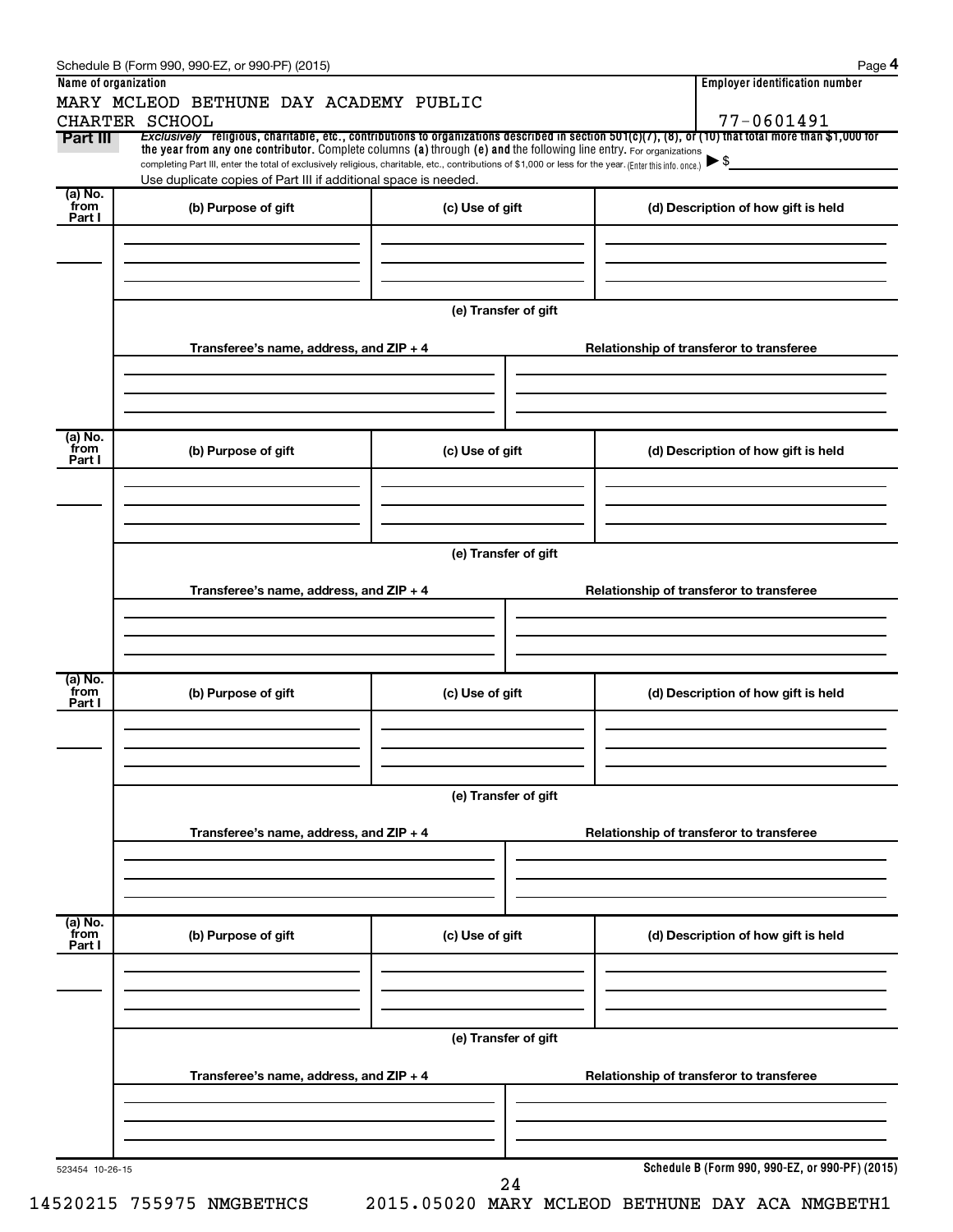|                          | <b>SCHEDULE D</b>              |                                                                                                        | <b>Supplemental Financial Statements</b>                                                                                                                   | OMB No. 1545-0047                                   |
|--------------------------|--------------------------------|--------------------------------------------------------------------------------------------------------|------------------------------------------------------------------------------------------------------------------------------------------------------------|-----------------------------------------------------|
|                          | (Form 990)                     |                                                                                                        | Complete if the organization answered "Yes" on Form 990,                                                                                                   |                                                     |
|                          | Department of the Treasury     |                                                                                                        | Part IV, line 6, 7, 8, 9, 10, 11a, 11b, 11c, 11d, 11e, 11f, 12a, or 12b.<br>Attach to Form 990.                                                            | <b>Open to Public</b>                               |
|                          | Internal Revenue Service       |                                                                                                        | Information about Schedule D (Form 990) and its instructions is at www.irs.gov/form990.                                                                    | Inspection                                          |
|                          | Name of the organization       |                                                                                                        | MARY MCLEOD BETHUNE DAY ACADEMY PUBLIC                                                                                                                     | <b>Employer identification number</b><br>77-0601491 |
| Part I                   |                                | CHARTER SCHOOL                                                                                         | Organizations Maintaining Donor Advised Funds or Other Similar Funds or Accounts. Complete if the                                                          |                                                     |
|                          |                                | organization answered "Yes" on Form 990, Part IV, line 6.                                              |                                                                                                                                                            |                                                     |
|                          |                                |                                                                                                        | (a) Donor advised funds                                                                                                                                    | (b) Funds and other accounts                        |
| 1                        |                                |                                                                                                        |                                                                                                                                                            |                                                     |
| 2                        |                                | Aggregate value of contributions to (during year)                                                      |                                                                                                                                                            |                                                     |
| З                        |                                |                                                                                                        |                                                                                                                                                            |                                                     |
| 4                        |                                |                                                                                                        |                                                                                                                                                            |                                                     |
| 5                        |                                |                                                                                                        | Did the organization inform all donors and donor advisors in writing that the assets held in donor advised funds                                           |                                                     |
|                          |                                |                                                                                                        |                                                                                                                                                            | Yes<br><b>No</b>                                    |
| 6                        |                                |                                                                                                        | Did the organization inform all grantees, donors, and donor advisors in writing that grant funds can be used only                                          |                                                     |
|                          |                                |                                                                                                        | for charitable purposes and not for the benefit of the donor or donor advisor, or for any other purpose conferring                                         |                                                     |
|                          | impermissible private benefit? |                                                                                                        |                                                                                                                                                            | Yes<br>No                                           |
|                          | Part II                        |                                                                                                        | Conservation Easements. Complete if the organization answered "Yes" on Form 990, Part IV, line 7.                                                          |                                                     |
| 1                        |                                | Purpose(s) of conservation easements held by the organization (check all that apply).                  |                                                                                                                                                            |                                                     |
|                          |                                | Preservation of land for public use (e.g., recreation or education)                                    |                                                                                                                                                            | Preservation of a historically important land area  |
|                          |                                | Protection of natural habitat                                                                          | Preservation of a certified historic structure                                                                                                             |                                                     |
|                          |                                | Preservation of open space                                                                             |                                                                                                                                                            |                                                     |
| 2                        |                                |                                                                                                        | Complete lines 2a through 2d if the organization held a qualified conservation contribution in the form of a conservation easement on the last             |                                                     |
|                          | day of the tax year.           |                                                                                                        |                                                                                                                                                            | Held at the End of the Tax Year                     |
|                          |                                |                                                                                                        |                                                                                                                                                            | 2a                                                  |
|                          |                                |                                                                                                        |                                                                                                                                                            | 2b                                                  |
|                          |                                |                                                                                                        |                                                                                                                                                            | 2c                                                  |
|                          |                                |                                                                                                        | d Number of conservation easements included in (c) acquired after 8/17/06, and not on a historic structure                                                 |                                                     |
|                          |                                |                                                                                                        |                                                                                                                                                            | 2d                                                  |
| З                        |                                |                                                                                                        | Number of conservation easements modified, transferred, released, extinguished, or terminated by the organization during the tax                           |                                                     |
|                          | $year \triangleright$          |                                                                                                        |                                                                                                                                                            |                                                     |
| 4                        |                                | Number of states where property subject to conservation easement is located                            |                                                                                                                                                            |                                                     |
| 5                        |                                | Does the organization have a written policy regarding the periodic monitoring, inspection, handling of |                                                                                                                                                            |                                                     |
|                          |                                |                                                                                                        |                                                                                                                                                            | Yes<br><b>No</b>                                    |
| 6                        |                                |                                                                                                        | Staff and volunteer hours devoted to monitoring, inspecting, handling of violations, and enforcing conservation easements during the year                  |                                                     |
|                          |                                |                                                                                                        |                                                                                                                                                            |                                                     |
| 7                        |                                |                                                                                                        | Amount of expenses incurred in monitoring, inspecting, handling of violations, and enforcing conservation easements during the year                        |                                                     |
|                          | ▶ \$                           |                                                                                                        |                                                                                                                                                            |                                                     |
| 8                        |                                |                                                                                                        | Does each conservation easement reported on line 2(d) above satisfy the requirements of section 170(h)(4)(B)(i)                                            |                                                     |
|                          |                                |                                                                                                        |                                                                                                                                                            | Yes<br>No                                           |
| 9                        |                                |                                                                                                        | In Part XIII, describe how the organization reports conservation easements in its revenue and expense statement, and balance sheet, and                    |                                                     |
|                          | conservation easements.        |                                                                                                        | include, if applicable, the text of the footnote to the organization's financial statements that describes the organization's accounting for               |                                                     |
|                          | Part III                       |                                                                                                        | Organizations Maintaining Collections of Art, Historical Treasures, or Other Similar Assets.                                                               |                                                     |
|                          |                                | Complete if the organization answered "Yes" on Form 990, Part IV, line 8.                              |                                                                                                                                                            |                                                     |
|                          |                                |                                                                                                        | 1a If the organization elected, as permitted under SFAS 116 (ASC 958), not to report in its revenue statement and balance sheet works of art,              |                                                     |
|                          |                                |                                                                                                        | historical treasures, or other similar assets held for public exhibition, education, or research in furtherance of public service, provide, in Part XIII,  |                                                     |
|                          |                                | the text of the footnote to its financial statements that describes these items.                       |                                                                                                                                                            |                                                     |
|                          |                                |                                                                                                        | <b>b</b> If the organization elected, as permitted under SFAS 116 (ASC 958), to report in its revenue statement and balance sheet works of art, historical |                                                     |
|                          |                                |                                                                                                        | treasures, or other similar assets held for public exhibition, education, or research in furtherance of public service, provide the following amounts      |                                                     |
|                          | relating to these items:       |                                                                                                        |                                                                                                                                                            |                                                     |
|                          |                                |                                                                                                        |                                                                                                                                                            | \$                                                  |
|                          |                                | (ii) Assets included in Form 990, Part X                                                               |                                                                                                                                                            | \$                                                  |
| 2                        |                                |                                                                                                        | If the organization received or held works of art, historical treasures, or other similar assets for financial gain, provide                               |                                                     |
|                          |                                | the following amounts required to be reported under SFAS 116 (ASC 958) relating to these items:        |                                                                                                                                                            |                                                     |
|                          |                                |                                                                                                        |                                                                                                                                                            | \$                                                  |
|                          |                                |                                                                                                        |                                                                                                                                                            | $\blacktriangleright$ s                             |
|                          |                                | LHA For Paperwork Reduction Act Notice, see the Instructions for Form 990.                             |                                                                                                                                                            | Schedule D (Form 990) 2015                          |
| 532051<br>$11 - 02 - 15$ |                                |                                                                                                        |                                                                                                                                                            |                                                     |
|                          |                                |                                                                                                        | 25                                                                                                                                                         |                                                     |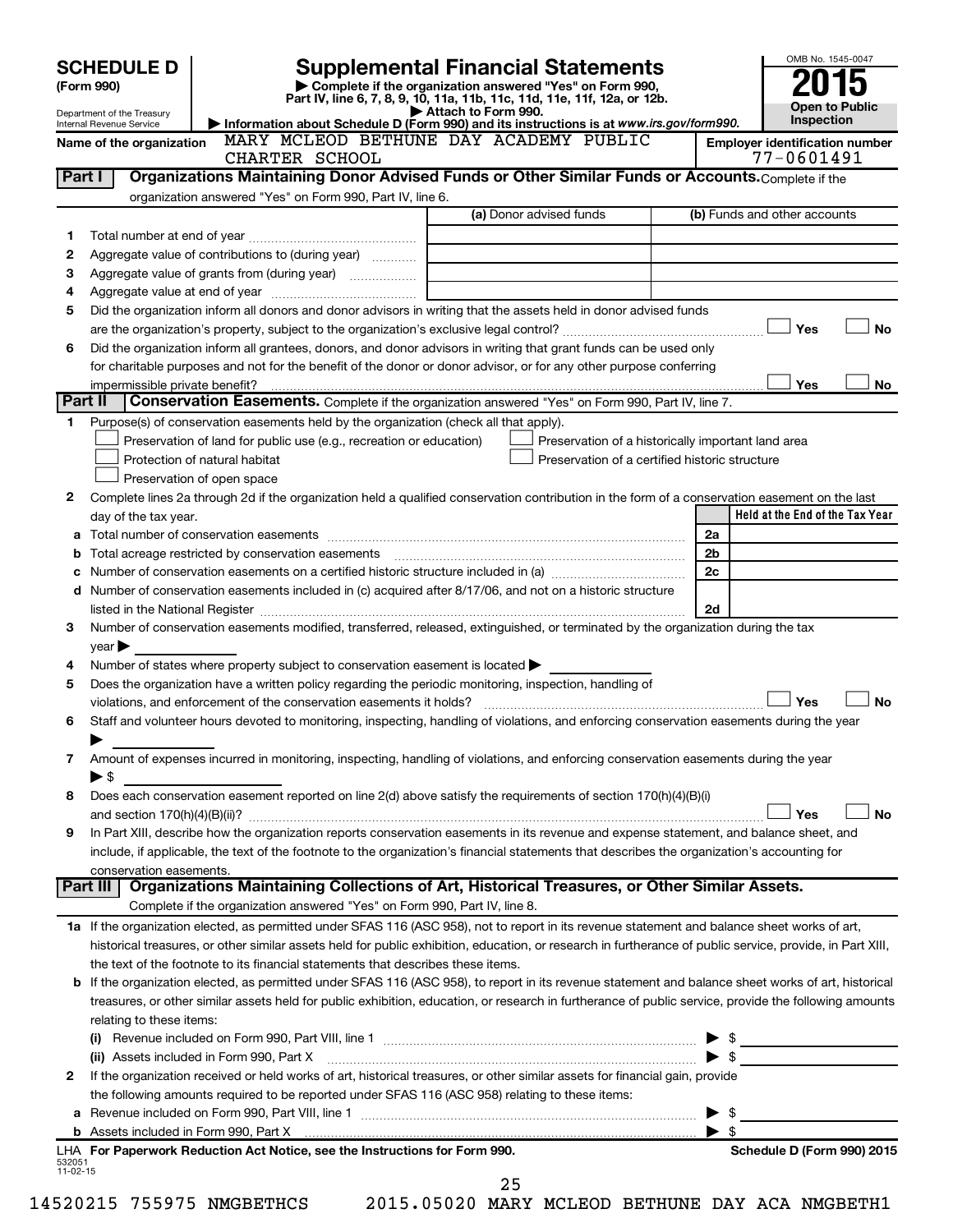|        |                                                                                                                                                                                                                                | MARY MCLEOD BETHUNE DAY ACADEMY PUBLIC |   |                |                                                                                                                                                                                                                               |                 |                |                            |
|--------|--------------------------------------------------------------------------------------------------------------------------------------------------------------------------------------------------------------------------------|----------------------------------------|---|----------------|-------------------------------------------------------------------------------------------------------------------------------------------------------------------------------------------------------------------------------|-----------------|----------------|----------------------------|
|        | Schedule D (Form 990) 2015                                                                                                                                                                                                     | CHARTER SCHOOL                         |   |                |                                                                                                                                                                                                                               |                 |                | $77 - 0601491$ Page 2      |
|        | Part III<br>Organizations Maintaining Collections of Art, Historical Treasures, or Other Similar Assets (continued)                                                                                                            |                                        |   |                |                                                                                                                                                                                                                               |                 |                |                            |
| з      | Using the organization's acquisition, accession, and other records, check any of the following that are a significant use of its collection items                                                                              |                                        |   |                |                                                                                                                                                                                                                               |                 |                |                            |
|        | (check all that apply):                                                                                                                                                                                                        |                                        |   |                |                                                                                                                                                                                                                               |                 |                |                            |
| a      | Public exhibition                                                                                                                                                                                                              |                                        |   |                | Loan or exchange programs                                                                                                                                                                                                     |                 |                |                            |
| b      | Scholarly research                                                                                                                                                                                                             |                                        |   |                | Other and the contract of the contract of the contract of the contract of the contract of the contract of the contract of the contract of the contract of the contract of the contract of the contract of the contract of the |                 |                |                            |
| c      | Preservation for future generations                                                                                                                                                                                            |                                        |   |                |                                                                                                                                                                                                                               |                 |                |                            |
| 4      | Provide a description of the organization's collections and explain how they further the organization's exempt purpose in Part XIII.                                                                                           |                                        |   |                |                                                                                                                                                                                                                               |                 |                |                            |
| 5      | During the year, did the organization solicit or receive donations of art, historical treasures, or other similar assets                                                                                                       |                                        |   |                |                                                                                                                                                                                                                               |                 |                |                            |
|        | <b>Part IV</b>                                                                                                                                                                                                                 |                                        |   |                |                                                                                                                                                                                                                               |                 | Yes            | No                         |
|        | Escrow and Custodial Arrangements. Complete if the organization answered "Yes" on Form 990, Part IV, line 9, or<br>reported an amount on Form 990, Part X, line 21.                                                            |                                        |   |                |                                                                                                                                                                                                                               |                 |                |                            |
|        | 1a Is the organization an agent, trustee, custodian or other intermediary for contributions or other assets not included                                                                                                       |                                        |   |                |                                                                                                                                                                                                                               |                 |                |                            |
|        |                                                                                                                                                                                                                                |                                        |   |                |                                                                                                                                                                                                                               |                 | Yes            | <b>No</b>                  |
|        | b If "Yes," explain the arrangement in Part XIII and complete the following table:                                                                                                                                             |                                        |   |                |                                                                                                                                                                                                                               |                 |                |                            |
|        |                                                                                                                                                                                                                                |                                        |   |                |                                                                                                                                                                                                                               |                 | Amount         |                            |
|        |                                                                                                                                                                                                                                |                                        |   |                |                                                                                                                                                                                                                               | 1c              |                |                            |
|        |                                                                                                                                                                                                                                |                                        |   |                |                                                                                                                                                                                                                               | 1d              |                |                            |
|        |                                                                                                                                                                                                                                |                                        |   |                |                                                                                                                                                                                                                               | 1e              |                |                            |
|        | e Distributions during the year manufactured and contain an account of the year manufactured and the year manufactured and the year manufactured and the year manufactured and the year manufactured and the year manufactured |                                        |   |                |                                                                                                                                                                                                                               | 1f              |                |                            |
|        | 2a Did the organization include an amount on Form 990, Part X, line 21, for escrow or custodial account liability?                                                                                                             |                                        |   |                |                                                                                                                                                                                                                               |                 | <b>Yes</b>     | No                         |
|        | <b>b</b> If "Yes," explain the arrangement in Part XIII. Check here if the explanation has been provided on Part XIII                                                                                                          |                                        |   |                |                                                                                                                                                                                                                               | .<br>. <u>.</u> |                |                            |
| Part V | Endowment Funds. Complete if the organization answered "Yes" on Form 990, Part IV, line 10.                                                                                                                                    |                                        |   |                |                                                                                                                                                                                                                               |                 |                |                            |
|        |                                                                                                                                                                                                                                | (a) Current year                       |   | (b) Prior year | (c) Two years back $\vert$ (d) Three years back $\vert$ (e) Four years back                                                                                                                                                   |                 |                |                            |
|        |                                                                                                                                                                                                                                |                                        |   |                |                                                                                                                                                                                                                               |                 |                |                            |
|        |                                                                                                                                                                                                                                |                                        |   |                |                                                                                                                                                                                                                               |                 |                |                            |
|        | Net investment earnings, gains, and losses                                                                                                                                                                                     |                                        |   |                |                                                                                                                                                                                                                               |                 |                |                            |
|        |                                                                                                                                                                                                                                |                                        |   |                |                                                                                                                                                                                                                               |                 |                |                            |
|        | e Other expenditures for facilities                                                                                                                                                                                            |                                        |   |                |                                                                                                                                                                                                                               |                 |                |                            |
|        |                                                                                                                                                                                                                                |                                        |   |                |                                                                                                                                                                                                                               |                 |                |                            |
|        |                                                                                                                                                                                                                                |                                        |   |                |                                                                                                                                                                                                                               |                 |                |                            |
| g      |                                                                                                                                                                                                                                |                                        |   |                |                                                                                                                                                                                                                               |                 |                |                            |
|        | Provide the estimated percentage of the current year end balance (line 1g, column (a)) held as:                                                                                                                                |                                        |   |                |                                                                                                                                                                                                                               |                 |                |                            |
| а      | Board designated or quasi-endowment                                                                                                                                                                                            |                                        | % |                |                                                                                                                                                                                                                               |                 |                |                            |
|        | Permanent endowment                                                                                                                                                                                                            | %                                      |   |                |                                                                                                                                                                                                                               |                 |                |                            |
|        | <b>c</b> Temporarily restricted endowment $\blacktriangleright$                                                                                                                                                                | %                                      |   |                |                                                                                                                                                                                                                               |                 |                |                            |
|        | The percentages on lines 2a, 2b, and 2c should equal 100%.                                                                                                                                                                     |                                        |   |                |                                                                                                                                                                                                                               |                 |                |                            |
|        | 3a Are there endowment funds not in the possession of the organization that are held and administered for the organization                                                                                                     |                                        |   |                |                                                                                                                                                                                                                               |                 |                |                            |
|        | by:                                                                                                                                                                                                                            |                                        |   |                |                                                                                                                                                                                                                               |                 |                | Yes<br>No                  |
|        | (i)                                                                                                                                                                                                                            |                                        |   |                |                                                                                                                                                                                                                               |                 | 3a(i)          |                            |
|        |                                                                                                                                                                                                                                |                                        |   |                |                                                                                                                                                                                                                               |                 | 3a(ii)         |                            |
|        |                                                                                                                                                                                                                                |                                        |   |                |                                                                                                                                                                                                                               |                 | 3b             |                            |
|        | Describe in Part XIII the intended uses of the organization's endowment funds.                                                                                                                                                 |                                        |   |                |                                                                                                                                                                                                                               |                 |                |                            |
|        | Land, Buildings, and Equipment.<br><b>Part VI</b>                                                                                                                                                                              |                                        |   |                |                                                                                                                                                                                                                               |                 |                |                            |
|        | Complete if the organization answered "Yes" on Form 990, Part IV, line 11a. See Form 990, Part X, line 10.                                                                                                                     |                                        |   |                |                                                                                                                                                                                                                               |                 |                |                            |
|        | Description of property                                                                                                                                                                                                        | (a) Cost or other                      |   |                | (b) Cost or other                                                                                                                                                                                                             | (c) Accumulated | (d) Book value |                            |
|        |                                                                                                                                                                                                                                | basis (investment)                     |   |                | basis (other)                                                                                                                                                                                                                 | depreciation    |                |                            |
|        |                                                                                                                                                                                                                                |                                        |   |                | 267,751.                                                                                                                                                                                                                      |                 |                | 267,750.                   |
|        |                                                                                                                                                                                                                                |                                        |   |                | 583, 374.                                                                                                                                                                                                                     | 4,628.          |                | 578, 746.                  |
|        |                                                                                                                                                                                                                                |                                        |   |                | 1,239,651.                                                                                                                                                                                                                    | 197,982.        |                | 1,041,669.                 |
|        |                                                                                                                                                                                                                                |                                        |   |                | 565,229.                                                                                                                                                                                                                      | 296,938.        |                | 268, 292.                  |
|        |                                                                                                                                                                                                                                |                                        |   |                |                                                                                                                                                                                                                               |                 |                |                            |
|        | Total. Add lines 1a through 1e. (Column (d) must equal Form 990, Part X, column (B), line 10c.)                                                                                                                                |                                        |   |                |                                                                                                                                                                                                                               |                 |                | 2,156,457.                 |
|        |                                                                                                                                                                                                                                |                                        |   |                |                                                                                                                                                                                                                               |                 |                | Schedule D (Form 990) 2015 |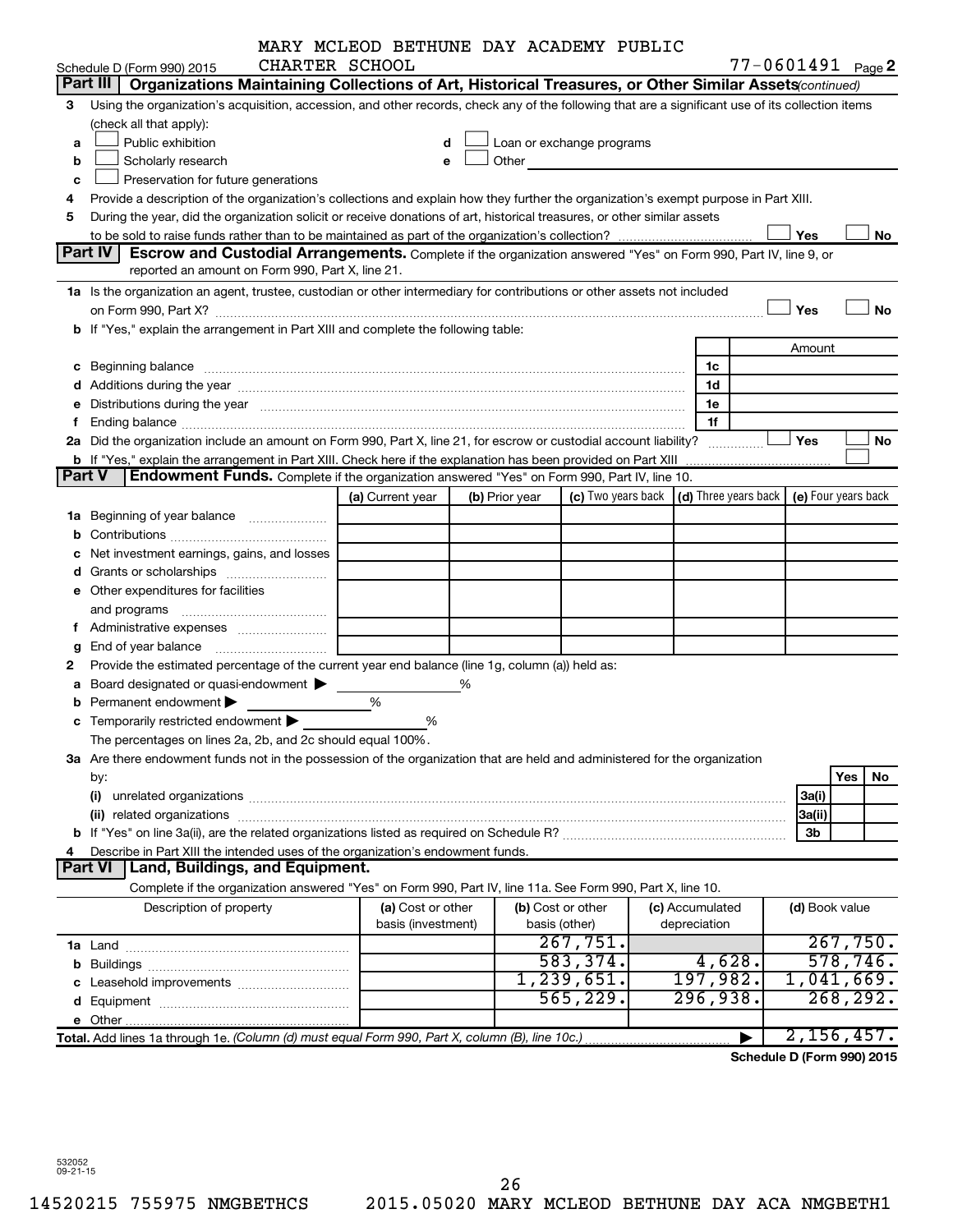|                                       |  | MARY MCLEOD BETHUNE DAY ACADEMY PUBLIC |  |
|---------------------------------------|--|----------------------------------------|--|
| $\alpha$ iia nooco a coii $\alpha$ at |  |                                        |  |

|             | Schedule D (Form 990) 2015    | CHARTER SCHOOL                                                                         |                 |                                                                                                                                                          | $77 - 0601491$ Page 3                                     |
|-------------|-------------------------------|----------------------------------------------------------------------------------------|-----------------|----------------------------------------------------------------------------------------------------------------------------------------------------------|-----------------------------------------------------------|
| Part VIII   |                               | <b>Investments - Other Securities.</b>                                                 |                 |                                                                                                                                                          |                                                           |
|             |                               |                                                                                        |                 | Complete if the organization answered "Yes" on Form 990, Part IV, line 11b. See Form 990, Part X, line 12.                                               |                                                           |
|             |                               | (a) Description of security or category (including name of security)                   | (b) Book value  |                                                                                                                                                          | (c) Method of valuation: Cost or end-of-year market value |
|             | (1) Financial derivatives     |                                                                                        |                 |                                                                                                                                                          |                                                           |
|             |                               |                                                                                        |                 |                                                                                                                                                          |                                                           |
| $(3)$ Other |                               |                                                                                        |                 |                                                                                                                                                          |                                                           |
| (A)         |                               |                                                                                        |                 |                                                                                                                                                          |                                                           |
| (B)         |                               |                                                                                        |                 |                                                                                                                                                          |                                                           |
| (C)         |                               |                                                                                        |                 |                                                                                                                                                          |                                                           |
| (D)         |                               |                                                                                        |                 |                                                                                                                                                          |                                                           |
| (E)         |                               |                                                                                        |                 |                                                                                                                                                          |                                                           |
| (F)         |                               |                                                                                        |                 |                                                                                                                                                          |                                                           |
| (G)         |                               |                                                                                        |                 |                                                                                                                                                          |                                                           |
| (H)         |                               |                                                                                        |                 |                                                                                                                                                          |                                                           |
|             |                               | Total. (Col. (b) must equal Form 990, Part X, col. (B) line 12.) $\blacktriangleright$ |                 |                                                                                                                                                          |                                                           |
|             |                               | Part VIII Investments - Program Related.                                               |                 |                                                                                                                                                          |                                                           |
|             |                               |                                                                                        |                 | Complete if the organization answered "Yes" on Form 990, Part IV, line 11c. See Form 990, Part X, line 13.                                               |                                                           |
|             | (a) Description of investment |                                                                                        | (b) Book value  |                                                                                                                                                          | (c) Method of valuation: Cost or end-of-year market value |
| (1)         |                               |                                                                                        |                 |                                                                                                                                                          |                                                           |
| (2)         |                               |                                                                                        |                 |                                                                                                                                                          |                                                           |
| (3)         |                               |                                                                                        |                 |                                                                                                                                                          |                                                           |
| (4)         |                               |                                                                                        |                 |                                                                                                                                                          |                                                           |
| (5)         |                               |                                                                                        |                 |                                                                                                                                                          |                                                           |
| (6)         |                               |                                                                                        |                 |                                                                                                                                                          |                                                           |
| (7)         |                               |                                                                                        |                 |                                                                                                                                                          |                                                           |
| (8)         |                               |                                                                                        |                 |                                                                                                                                                          |                                                           |
| (9)         |                               |                                                                                        |                 |                                                                                                                                                          |                                                           |
| Part IX     | <b>Other Assets.</b>          | Total. (Col. (b) must equal Form 990, Part X, col. (B) line 13.) $\blacktriangleright$ |                 |                                                                                                                                                          |                                                           |
|             |                               |                                                                                        |                 |                                                                                                                                                          |                                                           |
|             |                               |                                                                                        | (a) Description | Complete if the organization answered "Yes" on Form 990, Part IV, line 11d. See Form 990, Part X, line 15.                                               | (b) Book value                                            |
|             |                               |                                                                                        |                 |                                                                                                                                                          |                                                           |
| (1)<br>(2)  |                               |                                                                                        |                 |                                                                                                                                                          |                                                           |
| (3)         |                               |                                                                                        |                 |                                                                                                                                                          |                                                           |
| (4)         |                               |                                                                                        |                 |                                                                                                                                                          |                                                           |
| (5)         |                               |                                                                                        |                 |                                                                                                                                                          |                                                           |
| (6)         |                               |                                                                                        |                 |                                                                                                                                                          |                                                           |
| (7)         |                               |                                                                                        |                 |                                                                                                                                                          |                                                           |
| (8)         |                               |                                                                                        |                 |                                                                                                                                                          |                                                           |
| (9)         |                               |                                                                                        |                 |                                                                                                                                                          |                                                           |
|             |                               | Total. (Column (b) must equal Form 990, Part X, col. (B) line 15.)                     |                 |                                                                                                                                                          |                                                           |
| Part X      | <b>Other Liabilities.</b>     |                                                                                        |                 |                                                                                                                                                          |                                                           |
|             |                               |                                                                                        |                 | Complete if the organization answered "Yes" on Form 990, Part IV, line 11e or 11f. See Form 990, Part X, line 25.                                        |                                                           |
| 1.          |                               | (a) Description of liability                                                           |                 | (b) Book value                                                                                                                                           |                                                           |
| (1)         | Federal income taxes          |                                                                                        |                 |                                                                                                                                                          |                                                           |
| (2)         | <b>DEFERRED RENT</b>          |                                                                                        |                 | 396,812.                                                                                                                                                 |                                                           |
| (3)         |                               |                                                                                        |                 |                                                                                                                                                          |                                                           |
| (4)         |                               |                                                                                        |                 |                                                                                                                                                          |                                                           |
| (5)         |                               |                                                                                        |                 |                                                                                                                                                          |                                                           |
| (6)         |                               |                                                                                        |                 |                                                                                                                                                          |                                                           |
| (7)         |                               |                                                                                        |                 |                                                                                                                                                          |                                                           |
| (8)         |                               |                                                                                        |                 |                                                                                                                                                          |                                                           |
| (9)         |                               |                                                                                        |                 |                                                                                                                                                          |                                                           |
|             |                               | Total. (Column (b) must equal Form 990, Part X, col. (B) line 25.) $\ldots$            |                 | 396, 812.                                                                                                                                                |                                                           |
|             |                               |                                                                                        |                 | 2. Liability for uncertain tax positions. In Part XIII, provide the text of the footnote to the organization's financial statements that reports the     |                                                           |
|             |                               |                                                                                        |                 | organization's liability for uncertain tax positions under FIN 48 (ASC 740). Check here if the text of the footnote has been provided in Part XIII $ X $ |                                                           |
|             |                               |                                                                                        |                 |                                                                                                                                                          | Schedule D (Form 990) 2015                                |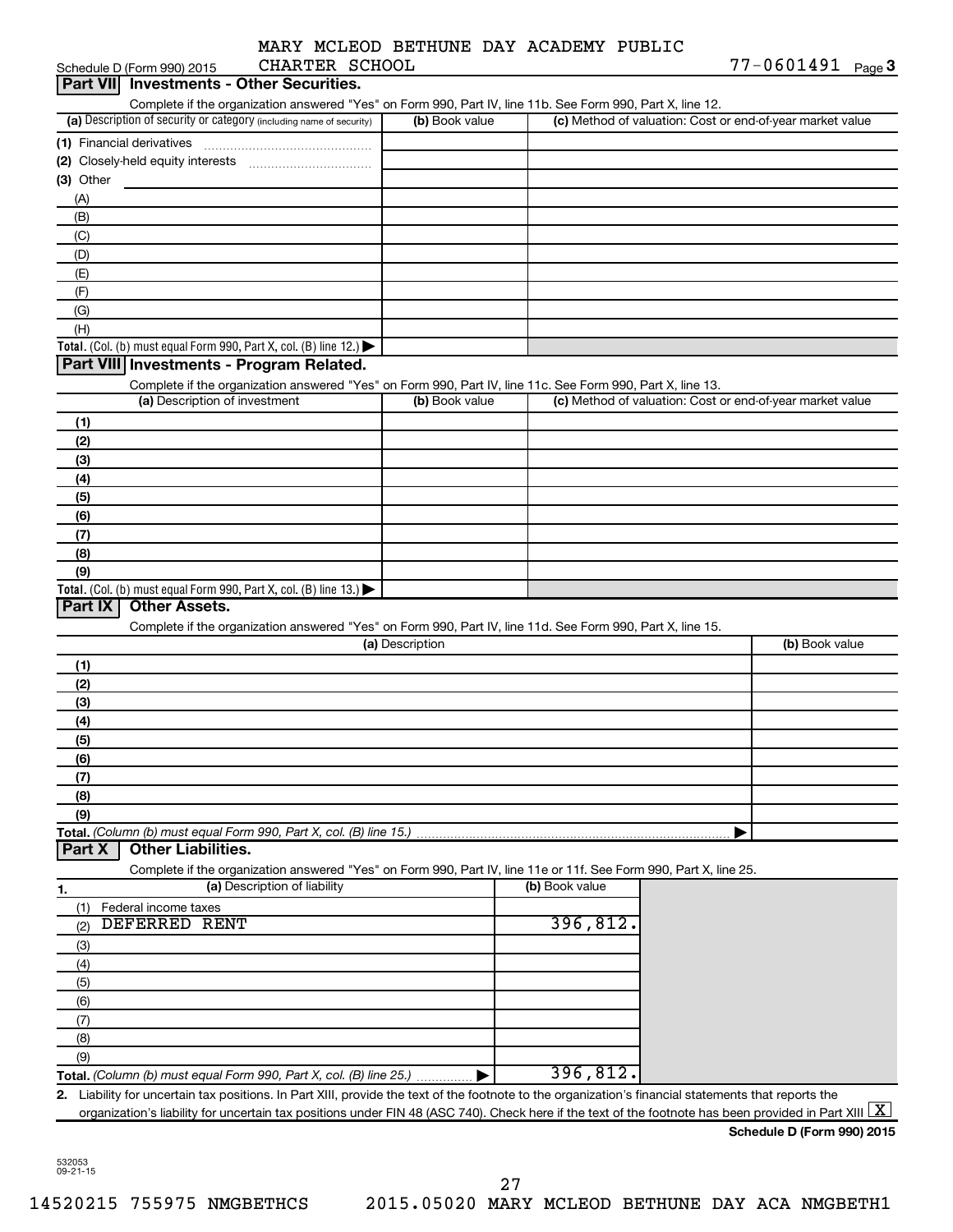|    | CHARTER SCHOOL<br>Schedule D (Form 990) 2015                                                                                                                                                                                         |                |                | $77 - 0601491$ Page 4 |
|----|--------------------------------------------------------------------------------------------------------------------------------------------------------------------------------------------------------------------------------------|----------------|----------------|-----------------------|
|    | Reconciliation of Revenue per Audited Financial Statements With Revenue per Return.<br><b>Part XI</b>                                                                                                                                |                |                |                       |
|    | Complete if the organization answered "Yes" on Form 990, Part IV, line 12a.                                                                                                                                                          |                |                |                       |
| 1  | Total revenue, gains, and other support per audited financial statements [111] [11] Total revenue, gains, and other support per audited financial statements                                                                         |                | $\mathbf 1$    | 7,567,649.            |
| 2  | Amounts included on line 1 but not on Form 990, Part VIII, line 12:                                                                                                                                                                  |                |                |                       |
| a  | Net unrealized gains (losses) on investments [111] [12] matter contracts and the unrealized gains (losses) on investments [11] matter contracts and the unrealized gains (losses) on investments [11] matter contracts and the       | 2a             |                |                       |
| b  |                                                                                                                                                                                                                                      | 2 <sub>b</sub> |                |                       |
| c  |                                                                                                                                                                                                                                      | 2 <sub>c</sub> |                |                       |
| d  |                                                                                                                                                                                                                                      | 2d             |                |                       |
| e  | Add lines 2a through 2d                                                                                                                                                                                                              |                | <b>2e</b>      | о.                    |
| 3  |                                                                                                                                                                                                                                      |                | 3              | 7,567,649.            |
|    | Amounts included on Form 990, Part VIII, line 12, but not on line 1:                                                                                                                                                                 |                |                |                       |
| a  |                                                                                                                                                                                                                                      | 4a             |                |                       |
| b  |                                                                                                                                                                                                                                      | 4 <sub>b</sub> |                |                       |
|    | Add lines 4a and 4b                                                                                                                                                                                                                  |                | 4c             | υ.                    |
| 5  |                                                                                                                                                                                                                                      |                | 5              | 7,567,649.            |
|    |                                                                                                                                                                                                                                      |                |                |                       |
|    | Part XII Reconciliation of Expenses per Audited Financial Statements With Expenses per Return.                                                                                                                                       |                |                |                       |
|    | Complete if the organization answered "Yes" on Form 990, Part IV, line 12a.                                                                                                                                                          |                |                |                       |
| 1. |                                                                                                                                                                                                                                      |                | $\blacksquare$ | 7,983,470.            |
| 2  | Amounts included on line 1 but not on Form 990, Part IX, line 25:                                                                                                                                                                    |                |                |                       |
| a  |                                                                                                                                                                                                                                      | 2a             |                |                       |
| b  | Prior year adjustments [111] matter contracts and provide the contract of the contract of the contract of the                                                                                                                        | 2 <sub>b</sub> |                |                       |
| c  |                                                                                                                                                                                                                                      | 2 <sub>c</sub> |                |                       |
|    | Other losses <b>with a contract the contract of the contract of the contract of the contract of the contract of the contract of the contract of the contract of the contract of the contract of the contract of the contract of </b> | 2d             |                |                       |
| е  |                                                                                                                                                                                                                                      |                | 2e             |                       |
| З  | Add lines 2a through 2d <b>[10]</b> University of the state of the state of the state of the state of the state of the state of the state of the state of the state of the state of the state of the state of the state of the stat  |                | $\mathbf{a}$   | 7,983,470.            |
| 4  | Amounts included on Form 990, Part IX, line 25, but not on line 1:                                                                                                                                                                   |                |                |                       |
| a  |                                                                                                                                                                                                                                      | 4a             |                |                       |
| b  |                                                                                                                                                                                                                                      | 4 <sub>b</sub> |                |                       |
|    | Add lines 4a and 4b                                                                                                                                                                                                                  |                | 4c             | 0.                    |
| 5. | <b>Part XIII Supplemental Information.</b>                                                                                                                                                                                           |                | 5              | $7,983,470$ .         |

Provide the descriptions required for Part II, lines 3, 5, and 9; Part III, lines 1a and 4; Part IV, lines 1b and 2b; Part V, line 4; Part X, line 2; Part XI, lines 2d and 4b; and Part XII, lines 2d and 4b. Also complete this part to provide any additional information.

PART X, LINE 2:

532054 09-21-15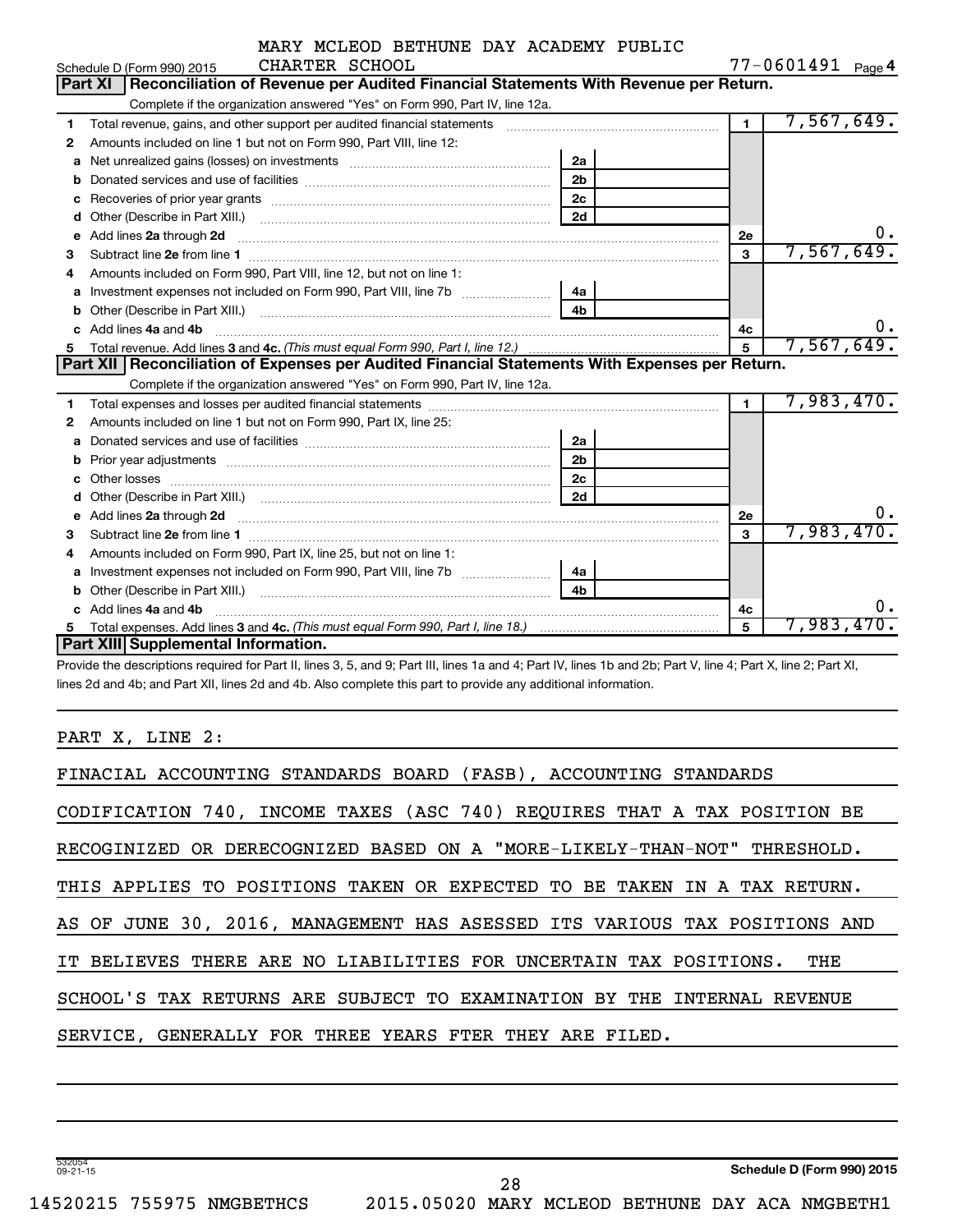| Schedule D (Form 990) 2015 CHARTER SC<br>Part XIII Supplemental Information (continued) | CHARTER SCHOOL |  |    | MARY MCLEOD BETHUNE DAY ACADEMY PUBLIC | 77-0601491 Page 5          |
|-----------------------------------------------------------------------------------------|----------------|--|----|----------------------------------------|----------------------------|
|                                                                                         |                |  |    |                                        |                            |
|                                                                                         |                |  |    |                                        |                            |
|                                                                                         |                |  |    |                                        |                            |
|                                                                                         |                |  |    |                                        |                            |
|                                                                                         |                |  |    |                                        |                            |
|                                                                                         |                |  |    |                                        |                            |
|                                                                                         |                |  |    |                                        |                            |
|                                                                                         |                |  |    |                                        |                            |
|                                                                                         |                |  |    |                                        |                            |
|                                                                                         |                |  |    |                                        |                            |
|                                                                                         |                |  |    |                                        |                            |
|                                                                                         |                |  |    |                                        |                            |
|                                                                                         |                |  |    |                                        |                            |
|                                                                                         |                |  |    |                                        |                            |
|                                                                                         |                |  |    |                                        |                            |
|                                                                                         |                |  |    |                                        |                            |
|                                                                                         |                |  |    |                                        |                            |
|                                                                                         |                |  |    |                                        |                            |
|                                                                                         |                |  |    |                                        |                            |
|                                                                                         |                |  |    |                                        |                            |
|                                                                                         |                |  |    |                                        |                            |
|                                                                                         |                |  |    |                                        |                            |
|                                                                                         |                |  |    |                                        |                            |
|                                                                                         |                |  |    |                                        |                            |
|                                                                                         |                |  |    |                                        |                            |
|                                                                                         |                |  |    |                                        |                            |
|                                                                                         |                |  |    |                                        |                            |
|                                                                                         |                |  |    |                                        |                            |
|                                                                                         |                |  |    |                                        |                            |
|                                                                                         |                |  |    |                                        |                            |
|                                                                                         |                |  |    |                                        |                            |
|                                                                                         |                |  |    |                                        |                            |
|                                                                                         |                |  |    |                                        |                            |
|                                                                                         |                |  |    |                                        |                            |
|                                                                                         |                |  |    |                                        |                            |
|                                                                                         |                |  |    |                                        |                            |
| 532055<br>09-21-15                                                                      |                |  |    |                                        | Schedule D (Form 990) 2015 |
|                                                                                         |                |  | 29 |                                        |                            |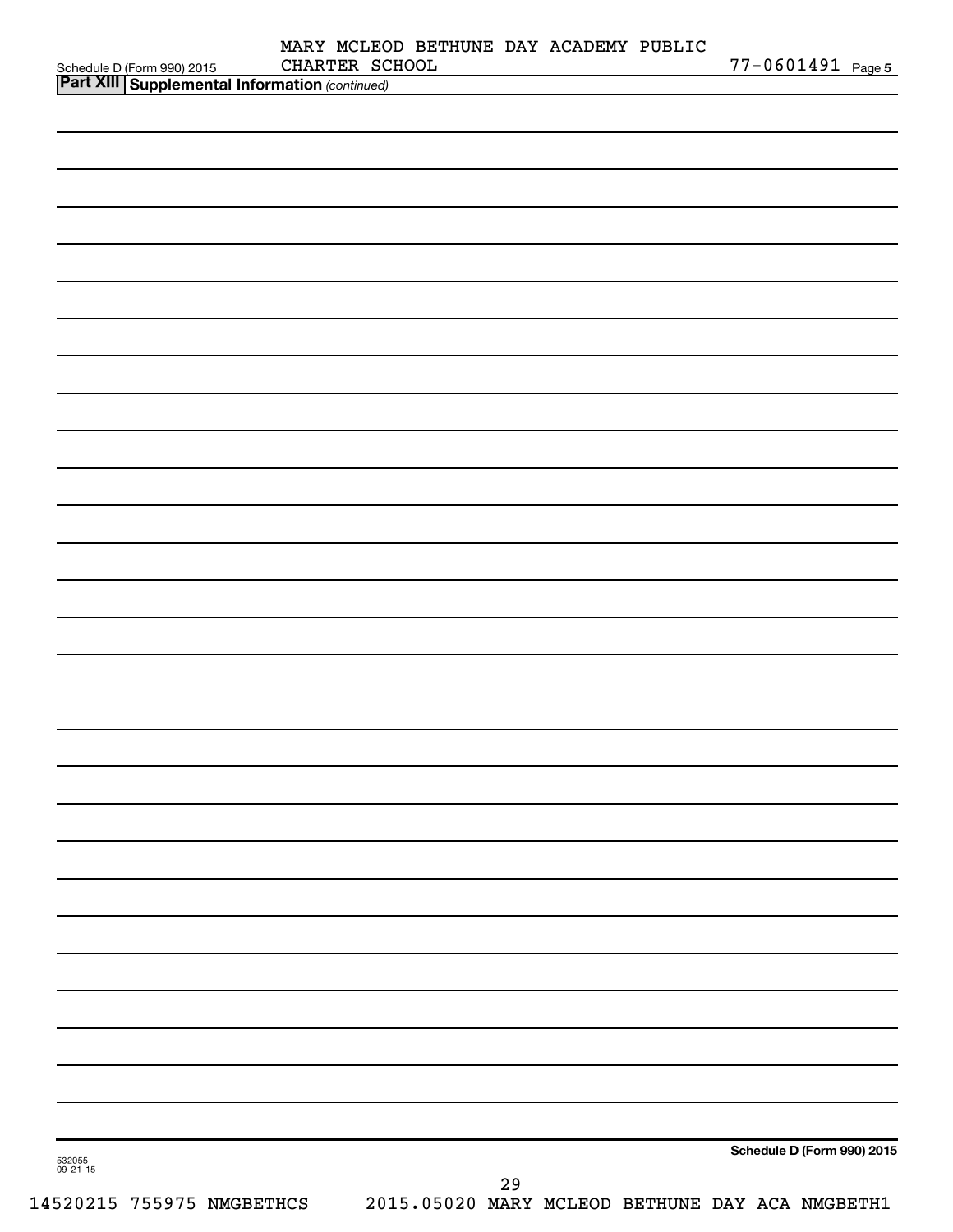| <b>SCHEDULE E</b> |  |
|-------------------|--|
|                   |  |

# **(Form 990 or 990-EZ) | Complete if the organization answered "Yes" on Form 990,**

## **Schools**

**Part IV, line 13, or Form 990-EZ, Part VI, line 48.**

OMB No. 1545-0047 **2015**

| Department of the Treasury |  |  |
|----------------------------|--|--|

|        | Department of the Treasury<br>Internal Revenue Service | Attach to Form 990 or Form 990-EZ.                                                                                                                                                                                            |                                        | <b>Open to Public</b> |                         |                         |
|--------|--------------------------------------------------------|-------------------------------------------------------------------------------------------------------------------------------------------------------------------------------------------------------------------------------|----------------------------------------|-----------------------|-------------------------|-------------------------|
|        |                                                        | Information about Schedule E (Form 990 or 990-EZ) and its instructions is at WWW.irs.gov/form990.                                                                                                                             |                                        | Inspection            |                         |                         |
|        | Name of the organization                               | MARY MCLEOD BETHUNE DAY ACADEMY PUBLIC                                                                                                                                                                                        | <b>Employer identification number</b>  |                       |                         |                         |
|        |                                                        | CHARTER SCHOOL                                                                                                                                                                                                                |                                        | 77-0601491            |                         |                         |
| Part I |                                                        |                                                                                                                                                                                                                               |                                        |                       |                         |                         |
|        |                                                        |                                                                                                                                                                                                                               |                                        |                       |                         | YES   NO                |
| 1.     |                                                        | Does the organization have a racially nondiscriminatory policy toward students by statement in its charter, bylaws,                                                                                                           |                                        |                       |                         |                         |
|        |                                                        |                                                                                                                                                                                                                               |                                        | 1                     | x                       |                         |
| 2      |                                                        | Does the organization include a statement of its racially nondiscriminatory policy toward students in all its brochures,                                                                                                      |                                        |                       |                         |                         |
|        |                                                        | catalogues, and other written communications with the public dealing with student admissions, programs, and scholarships?                                                                                                     |                                        | $\mathbf{2}$          | х                       |                         |
| 3      |                                                        | Has the organization publicized its racially nondiscriminatory policy through newspaper or broadcast media during the                                                                                                         |                                        |                       |                         |                         |
|        |                                                        | period of solicitation for students, or during the registration period if it has no solicitation program, in a way that makes                                                                                                 |                                        |                       |                         |                         |
|        |                                                        | the policy known to all parts of the general community it serves? If "Yes," please describe. If "No," please explain.                                                                                                         |                                        |                       |                         |                         |
|        |                                                        | If you need more space, use Part II manufactured and continuum contract to the Part II manufacture and the manufacture of the space with the manufacture of the space with the manufacture of the space of the manufacture of |                                        | 3                     | х                       |                         |
|        | SEE PART II                                            |                                                                                                                                                                                                                               |                                        |                       |                         |                         |
|        |                                                        |                                                                                                                                                                                                                               |                                        |                       |                         |                         |
|        |                                                        |                                                                                                                                                                                                                               |                                        |                       |                         |                         |
|        |                                                        |                                                                                                                                                                                                                               |                                        |                       |                         |                         |
|        |                                                        |                                                                                                                                                                                                                               |                                        |                       |                         |                         |
| 4      |                                                        | Does the organization maintain the following?                                                                                                                                                                                 |                                        |                       |                         |                         |
|        |                                                        |                                                                                                                                                                                                                               |                                        | 4a                    | х                       |                         |
|        |                                                        | <b>b</b> Records documenting that scholarships and other financial assistance are awarded on a racially nondiscriminatory basis?                                                                                              |                                        | 4b                    | х                       |                         |
|        |                                                        | c Copies of all catalogues, brochures, announcements, and other written communications to the public dealing with student                                                                                                     |                                        |                       |                         |                         |
|        |                                                        |                                                                                                                                                                                                                               |                                        | 4c                    | х                       |                         |
|        |                                                        |                                                                                                                                                                                                                               |                                        | 4d                    | $\overline{\textbf{x}}$ |                         |
|        |                                                        | If you answered "No" to any of the above, please explain. If you need more space, use Part II.                                                                                                                                |                                        |                       |                         |                         |
|        |                                                        |                                                                                                                                                                                                                               |                                        |                       |                         |                         |
|        |                                                        |                                                                                                                                                                                                                               |                                        |                       |                         |                         |
|        |                                                        |                                                                                                                                                                                                                               |                                        |                       |                         |                         |
|        |                                                        |                                                                                                                                                                                                                               |                                        |                       |                         |                         |
| 5      |                                                        | Does the organization discriminate by race in any way with respect to:                                                                                                                                                        |                                        |                       |                         |                         |
|        |                                                        |                                                                                                                                                                                                                               |                                        | 5a                    |                         | х                       |
|        |                                                        |                                                                                                                                                                                                                               |                                        | 5b                    |                         | $\overline{\mathbf{x}}$ |
|        |                                                        |                                                                                                                                                                                                                               |                                        | 5с                    |                         | $\overline{\mathbf{x}}$ |
|        |                                                        |                                                                                                                                                                                                                               |                                        | 5d                    |                         | $\overline{\textbf{x}}$ |
|        |                                                        |                                                                                                                                                                                                                               |                                        | 5е                    |                         | $\overline{\mathbf{x}}$ |
|        | f Use of facilities?                                   |                                                                                                                                                                                                                               |                                        | 5f                    |                         | $\overline{\text{x}}$   |
|        |                                                        |                                                                                                                                                                                                                               |                                        | 5g                    |                         | x                       |
|        |                                                        |                                                                                                                                                                                                                               |                                        | 5h                    |                         | $\overline{\textbf{X}}$ |
|        |                                                        | If you answered "Yes" to any of the above, please explain. If you need more space, use Part II.                                                                                                                               |                                        |                       |                         |                         |
|        |                                                        |                                                                                                                                                                                                                               |                                        |                       |                         |                         |
|        |                                                        |                                                                                                                                                                                                                               |                                        |                       |                         |                         |
|        |                                                        |                                                                                                                                                                                                                               |                                        |                       |                         |                         |
|        |                                                        |                                                                                                                                                                                                                               |                                        |                       |                         |                         |
|        |                                                        |                                                                                                                                                                                                                               |                                        | 6a                    |                         | х                       |
|        |                                                        |                                                                                                                                                                                                                               |                                        | 6b                    |                         | $\overline{\textbf{X}}$ |
|        |                                                        | If you answered "Yes" on either line 6a or line 6b, explain on Part II.                                                                                                                                                       |                                        |                       |                         |                         |
| 7      |                                                        | Does the organization certify that it has complied with the applicable requirements of sections 4.01 through 4.05 of                                                                                                          |                                        |                       |                         |                         |
|        |                                                        |                                                                                                                                                                                                                               |                                        | $\overline{7}$        | х                       |                         |
|        |                                                        | LHA For Paperwork Reduction Act Notice, see the Instructions for Form 990 or Form 990-EZ.                                                                                                                                     | Schedule E (Form 990 or 990-EZ) (2015) |                       |                         |                         |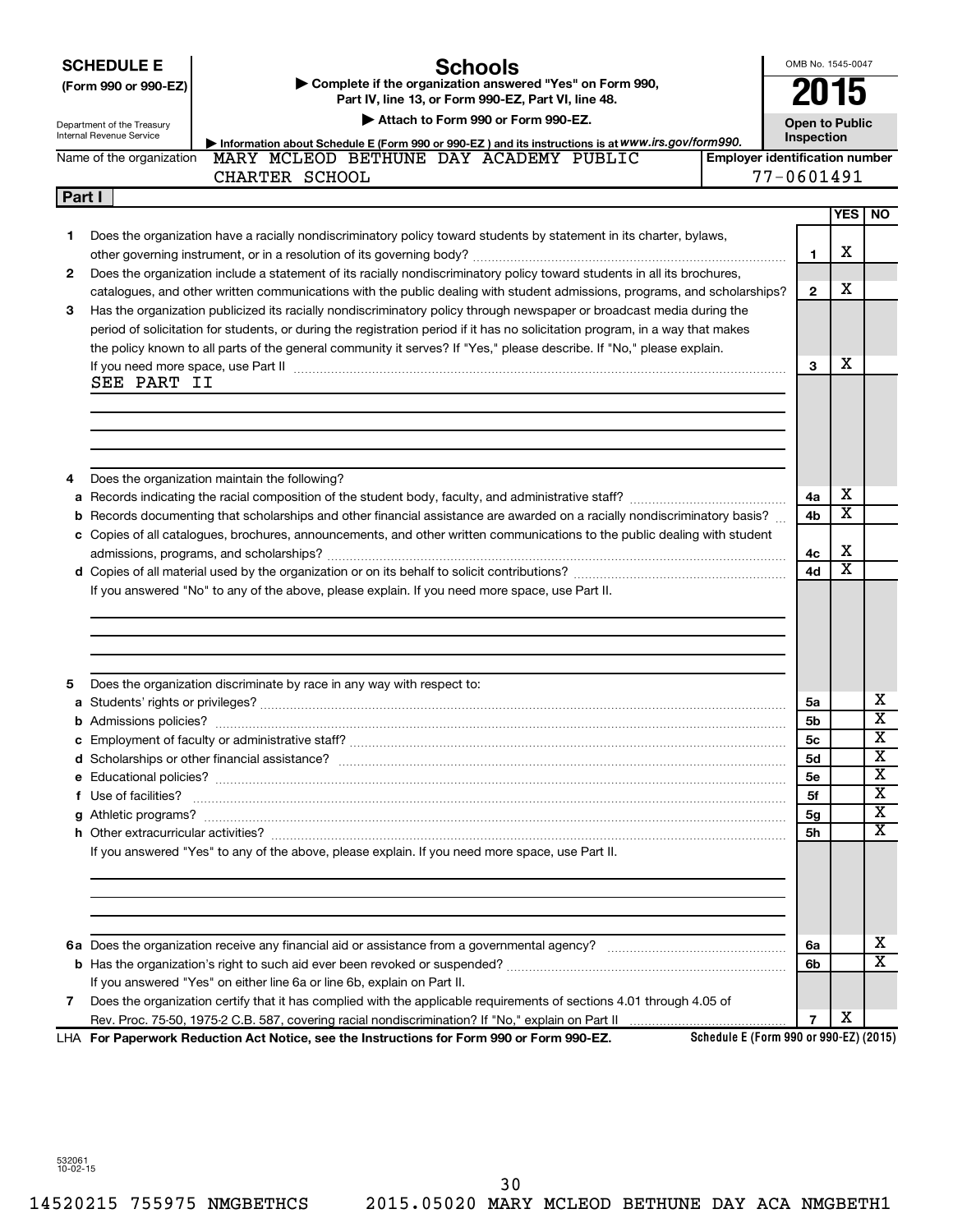| 532062 10-02-15                                                               | 31 | Schedule E (Form 990 or 990-EZ) (2015) |  |
|-------------------------------------------------------------------------------|----|----------------------------------------|--|
|                                                                               |    |                                        |  |
|                                                                               |    |                                        |  |
|                                                                               |    |                                        |  |
|                                                                               |    |                                        |  |
|                                                                               |    |                                        |  |
|                                                                               |    |                                        |  |
|                                                                               |    |                                        |  |
|                                                                               |    |                                        |  |
|                                                                               |    |                                        |  |
|                                                                               |    |                                        |  |
|                                                                               |    |                                        |  |
|                                                                               |    |                                        |  |
|                                                                               |    |                                        |  |
|                                                                               |    |                                        |  |
|                                                                               |    |                                        |  |
|                                                                               |    |                                        |  |
|                                                                               |    |                                        |  |
|                                                                               |    |                                        |  |
|                                                                               |    |                                        |  |
|                                                                               |    |                                        |  |
|                                                                               |    |                                        |  |
| ADMITTED, SUBJECT SOLELY TO MAXIMUM ENROLLMENT LIMITS. THE<br>SCHOOL DOES NOT |    |                                        |  |
| ELGIBLE CHILD APPLYING IN ACCORDANCE WITH THE LAW WILL BE                     |    |                                        |  |
| ARE CONDUCTED IN ACCORDANCE WITH THE DIETRICT LAW AND ANY                     |    |                                        |  |
| STUDENTS WHO RESIDE IN THE DISTRICT OF COLUMBIA. ADMISSIONS                   |    |                                        |  |
| THE SCHOOL IS S PUBLIC CHARTER SCHOOL FREE OF CHARGE TO                       |    |                                        |  |
| LINE 3 - EXPLANATION OF NONDISCRIMINATION POLICY:                             |    |                                        |  |

Schedule E (Form 990 or 990-EZ) (2015) CHARTER SCHOOL  $77-0601491$  Page

MARY MCLEOD BETHUNE DAY ACADEMY PUBLIC

Part II | Supplemental Information. Provide the explanations required by Part I, lines 3, 4d, 5h, 6b, and 7, as applicable.

77-0601491 Page 2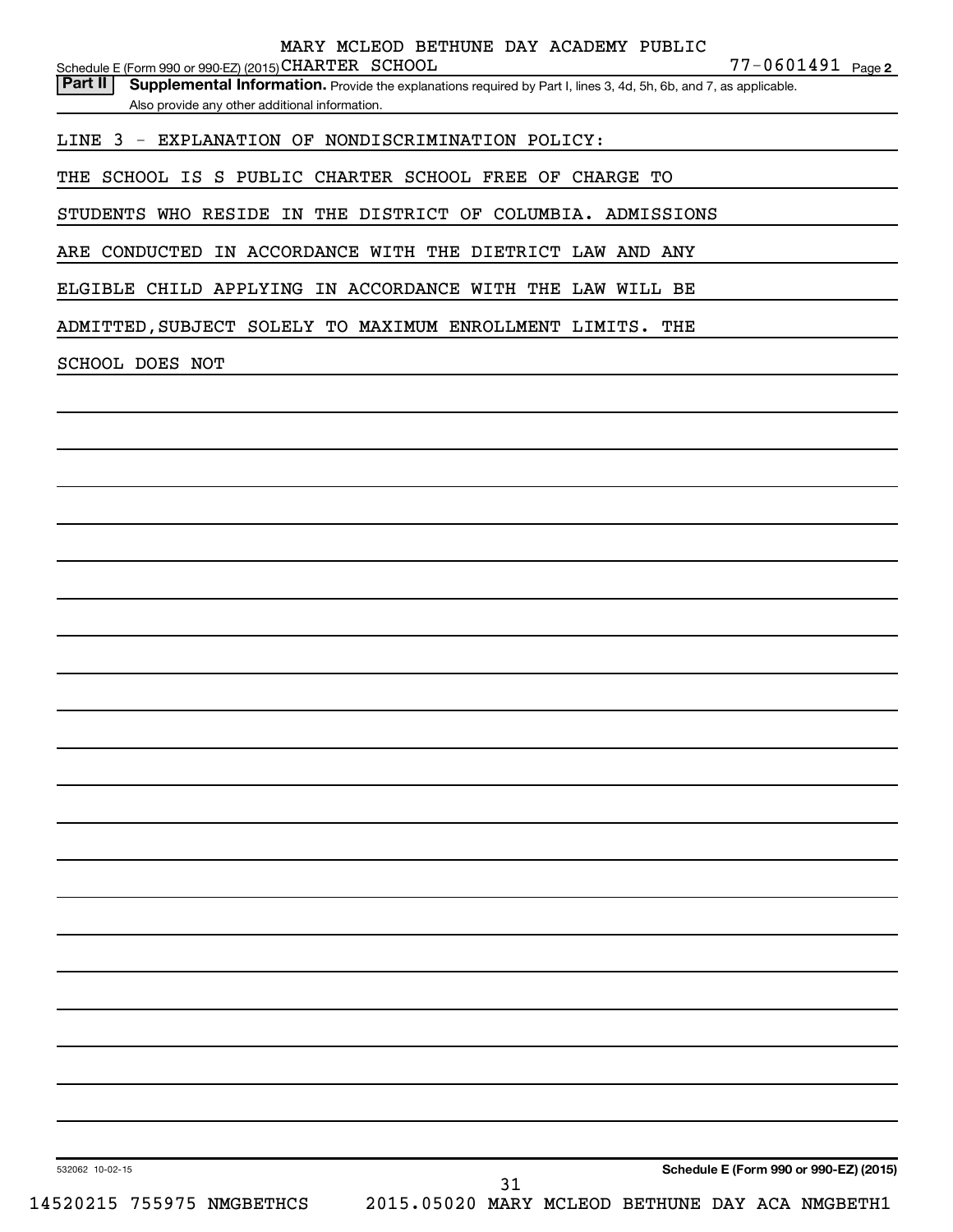|   | <b>SCHEDULE J</b>                                                                                          | <b>Compensation Information</b>                                                                                                   |                            | OMB No. 1545-0047     |     |                         |  |
|---|------------------------------------------------------------------------------------------------------------|-----------------------------------------------------------------------------------------------------------------------------------|----------------------------|-----------------------|-----|-------------------------|--|
|   | (Form 990)<br>For certain Officers, Directors, Trustees, Key Employees, and Highest                        |                                                                                                                                   |                            | 2015                  |     |                         |  |
|   | <b>Compensated Employees</b><br>Complete if the organization answered "Yes" on Form 990, Part IV, line 23. |                                                                                                                                   |                            |                       |     |                         |  |
|   | Department of the Treasury                                                                                 | Attach to Form 990.                                                                                                               |                            | <b>Open to Public</b> |     |                         |  |
|   | Internal Revenue Service                                                                                   | Information about Schedule J (Form 990) and its instructions is at www.irs.gov/form990.<br>MARY MCLEOD BETHUNE DAY ACADEMY PUBLIC |                            | Inspection            |     |                         |  |
|   | Name of the organization                                                                                   | <b>Employer identification number</b>                                                                                             |                            |                       |     |                         |  |
|   |                                                                                                            | CHARTER SCHOOL                                                                                                                    | 77-0601491                 |                       |     |                         |  |
|   | Part I                                                                                                     | <b>Questions Regarding Compensation</b>                                                                                           |                            |                       |     |                         |  |
|   |                                                                                                            |                                                                                                                                   |                            |                       | Yes | No                      |  |
|   |                                                                                                            | Check the appropriate box(es) if the organization provided any of the following to or for a person listed on Form 990,            |                            |                       |     |                         |  |
|   |                                                                                                            | Part VII, Section A, line 1a. Complete Part III to provide any relevant information regarding these items.                        |                            |                       |     |                         |  |
|   | First-class or charter travel                                                                              | Housing allowance or residence for personal use                                                                                   |                            |                       |     |                         |  |
|   | Travel for companions                                                                                      | Payments for business use of personal residence                                                                                   |                            |                       |     |                         |  |
|   |                                                                                                            | Health or social club dues or initiation fees<br>Tax indemnification and gross-up payments                                        |                            |                       |     |                         |  |
|   |                                                                                                            | Discretionary spending account<br>Personal services (e.g., maid, chauffeur, chef)                                                 |                            |                       |     |                         |  |
|   |                                                                                                            |                                                                                                                                   |                            |                       |     |                         |  |
|   |                                                                                                            | <b>b</b> If any of the boxes on line 1a are checked, did the organization follow a written policy regarding payment or            |                            |                       |     |                         |  |
|   |                                                                                                            |                                                                                                                                   |                            | 1b                    |     |                         |  |
| 2 |                                                                                                            | Did the organization require substantiation prior to reimbursing or allowing expenses incurred by all directors,                  |                            |                       |     |                         |  |
|   |                                                                                                            |                                                                                                                                   |                            | $\mathbf{2}$          |     |                         |  |
|   |                                                                                                            |                                                                                                                                   |                            |                       |     |                         |  |
| з |                                                                                                            | Indicate which, if any, of the following the filing organization used to establish the compensation of the organization's         |                            |                       |     |                         |  |
|   |                                                                                                            | CEO/Executive Director. Check all that apply. Do not check any boxes for methods used by a related organization to                |                            |                       |     |                         |  |
|   |                                                                                                            | establish compensation of the CEO/Executive Director, but explain in Part III.                                                    |                            |                       |     |                         |  |
|   | Compensation committee                                                                                     | $\underline{\mathbf{X}}$ Written employment contract                                                                              |                            |                       |     |                         |  |
|   |                                                                                                            | Compensation survey or study<br>Independent compensation consultant                                                               |                            |                       |     |                         |  |
|   |                                                                                                            | $\lfloor x \rfloor$ Approval by the board or compensation committee<br>Form 990 of other organizations                            |                            |                       |     |                         |  |
|   |                                                                                                            |                                                                                                                                   |                            |                       |     |                         |  |
| 4 |                                                                                                            | During the year, did any person listed on Form 990, Part VII, Section A, line 1a, with respect to the filing                      |                            |                       |     |                         |  |
|   | organization or a related organization:                                                                    |                                                                                                                                   |                            |                       |     | х                       |  |
| а |                                                                                                            | Receive a severance payment or change-of-control payment?                                                                         |                            | 4a                    |     | $\overline{\mathbf{X}}$ |  |
| b |                                                                                                            |                                                                                                                                   |                            | 4b<br>4c              |     | $\mathbf x$             |  |
|   |                                                                                                            | If "Yes" to any of lines 4a-c, list the persons and provide the applicable amounts for each item in Part III.                     |                            |                       |     |                         |  |
|   |                                                                                                            |                                                                                                                                   |                            |                       |     |                         |  |
|   |                                                                                                            | Only section 501(c)(3), 501(c)(4), and 501(c)(29) organizations must complete lines 5-9.                                          |                            |                       |     |                         |  |
|   |                                                                                                            | For persons listed on Form 990, Part VII, Section A, line 1a, did the organization pay or accrue any compensation                 |                            |                       |     |                         |  |
|   | contingent on the revenues of:                                                                             |                                                                                                                                   |                            |                       |     |                         |  |
| a |                                                                                                            |                                                                                                                                   |                            | 5a                    |     | x                       |  |
|   |                                                                                                            |                                                                                                                                   |                            | 5b                    |     | X                       |  |
|   |                                                                                                            | If "Yes" to line 5a or 5b, describe in Part III.                                                                                  |                            |                       |     |                         |  |
|   |                                                                                                            | 6 For persons listed on Form 990, Part VII, Section A, line 1a, did the organization pay or accrue any compensation               |                            |                       |     |                         |  |
|   | contingent on the net earnings of:                                                                         |                                                                                                                                   |                            |                       |     |                         |  |
| a |                                                                                                            |                                                                                                                                   |                            | 6a                    |     | x                       |  |
|   |                                                                                                            |                                                                                                                                   |                            | 6b                    |     | $\overline{\mathbf{X}}$ |  |
|   |                                                                                                            | If "Yes" on line 6a or 6b, describe in Part III.                                                                                  |                            |                       |     |                         |  |
|   |                                                                                                            | 7 For persons listed on Form 990, Part VII, Section A, line 1a, did the organization provide any non-fixed payments               |                            |                       |     |                         |  |
|   |                                                                                                            |                                                                                                                                   |                            | 7                     |     | x                       |  |
| 8 |                                                                                                            | Were any amounts reported on Form 990, Part VII, paid or accrued pursuant to a contract that was subject to the                   |                            |                       |     |                         |  |
|   |                                                                                                            |                                                                                                                                   |                            | 8                     |     | x                       |  |
| 9 |                                                                                                            | If "Yes" to line 8, did the organization also follow the rebuttable presumption procedure described in                            |                            |                       |     |                         |  |
|   |                                                                                                            |                                                                                                                                   |                            | 9                     |     |                         |  |
|   |                                                                                                            | LHA For Paperwork Reduction Act Notice, see the Instructions for Form 990.                                                        | Schedule J (Form 990) 2015 |                       |     |                         |  |

532111 10-14-15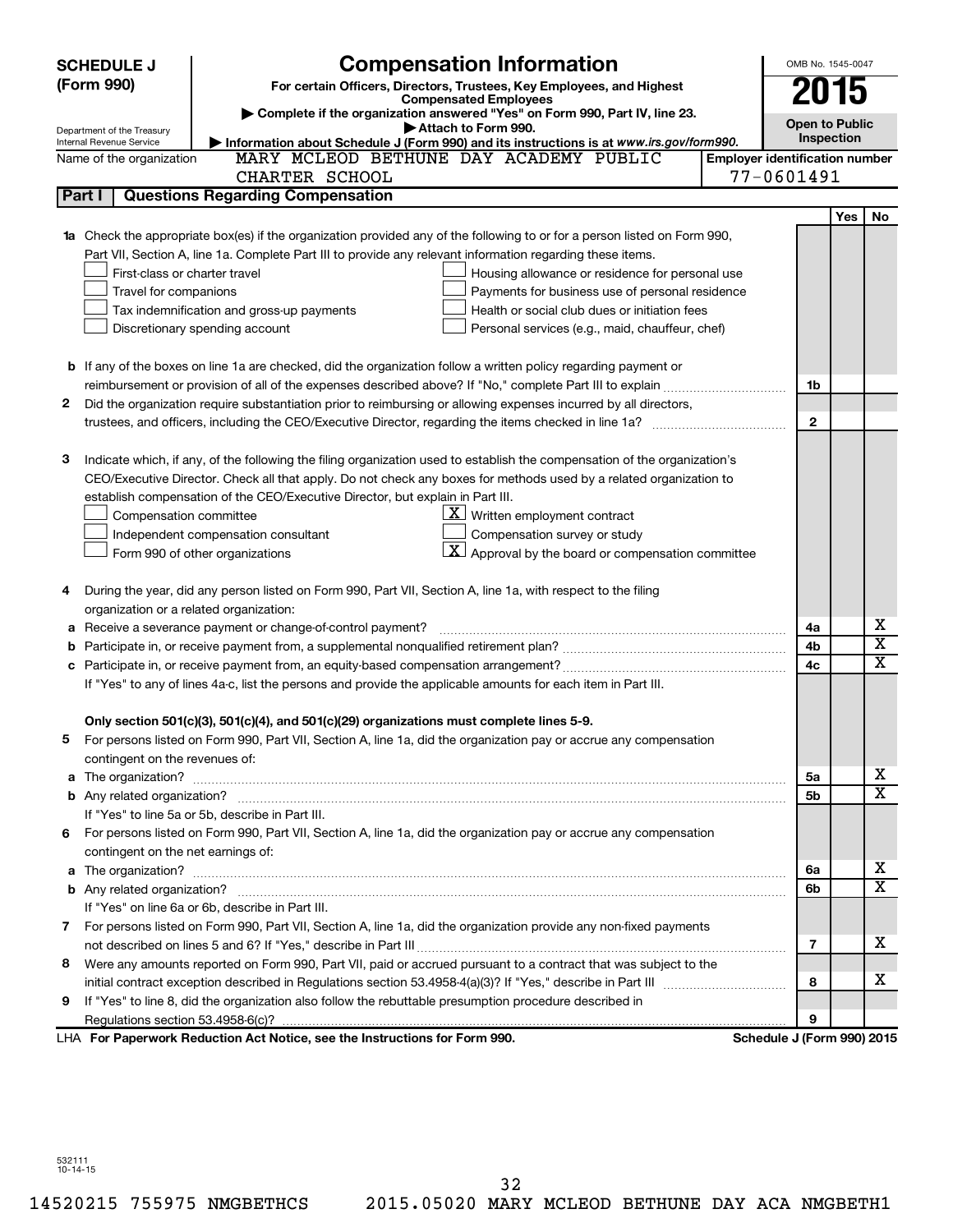Schedule J (Form 990) 2015 CHARTER SCHOOL  $77-0601491$ CHARTER SCHOOL

**2**

Part II | Officers, Directors, Trustees, Key Employees, and Highest Compensated Employees. Use duplicate copies if additional space is needed.

For each individual whose compensation must be reported on Schedule J, report compensation from the organization on row (i) and from related organizations, described in the instructions, on row (ii). Do not list any individuals that are not listed on Form 990, Part VII.

Note: The sum of columns (B)(i)-(iii) for each listed individual must equal the total amount of Form 990, Part VII, Section A, line 1a, applicable column (D) and (E) amounts for that individual.

| (A) Name and Title |                        |                          | (B) Breakdown of W-2 and/or 1099-MISC compensation |                                           | (C) Retirement and             | (D) Nontaxable<br>benefits | (E) Total of columns | (F) Compensation                                           |
|--------------------|------------------------|--------------------------|----------------------------------------------------|-------------------------------------------|--------------------------------|----------------------------|----------------------|------------------------------------------------------------|
|                    |                        | (i) Base<br>compensation | (ii) Bonus &<br>incentive<br>compensation          | (iii) Other<br>reportable<br>compensation | other deferred<br>compensation |                            | $(B)(i)-(D)$         | in column (B)<br>reported as deferred<br>on prior Form 990 |
| $(1)$ LINDA MCKAY  | (i)                    | 188,008.                 | $\overline{0}$ .                                   | $\overline{0}$ .                          | 1,200.                         | $\overline{0}$ .           | 189,208.             | $\overline{0}$ .                                           |
| EXECUTIVE DIRECTOR | (ii)                   | $\overline{0}$ .         | σ.                                                 | $\overline{0}$ .                          | $\overline{\mathfrak{o}}$ .    | $\overline{0}$ .           | $\overline{0}$ .     | $\overline{0}$ .                                           |
|                    | (i)                    |                          |                                                    |                                           |                                |                            |                      |                                                            |
|                    | (i)                    |                          |                                                    |                                           |                                |                            |                      |                                                            |
|                    | (i)                    |                          |                                                    |                                           |                                |                            |                      |                                                            |
|                    | (i)                    |                          |                                                    |                                           |                                |                            |                      |                                                            |
|                    | (i)                    |                          |                                                    |                                           |                                |                            |                      |                                                            |
|                    | (i)                    |                          |                                                    |                                           |                                |                            |                      |                                                            |
|                    | (i)                    |                          |                                                    |                                           |                                |                            |                      |                                                            |
|                    | (ii)                   |                          |                                                    |                                           |                                |                            |                      |                                                            |
|                    | $(\mathsf{i})$         |                          |                                                    |                                           |                                |                            |                      |                                                            |
|                    | (i)                    |                          |                                                    |                                           |                                |                            |                      |                                                            |
|                    | $(\mathsf{i})$         |                          |                                                    |                                           |                                |                            |                      |                                                            |
|                    | (i)                    |                          |                                                    |                                           |                                |                            |                      |                                                            |
|                    | (i)                    |                          |                                                    |                                           |                                |                            |                      |                                                            |
|                    | (i)                    |                          |                                                    |                                           |                                |                            |                      |                                                            |
|                    | (i)                    |                          |                                                    |                                           |                                |                            |                      |                                                            |
|                    | (ii)                   |                          |                                                    |                                           |                                |                            |                      |                                                            |
|                    | $(\mathsf{i})$         |                          |                                                    |                                           |                                |                            |                      |                                                            |
|                    | (ii)                   |                          |                                                    |                                           |                                |                            |                      |                                                            |
|                    | $(\mathsf{i})$         |                          |                                                    |                                           |                                |                            |                      |                                                            |
|                    | (ii)<br>$(\mathsf{i})$ |                          |                                                    |                                           |                                |                            |                      |                                                            |
|                    | (ii)                   |                          |                                                    |                                           |                                |                            |                      |                                                            |
|                    | (i)                    |                          |                                                    |                                           |                                |                            |                      |                                                            |
|                    | (ii)                   |                          |                                                    |                                           |                                |                            |                      |                                                            |
|                    | (i)                    |                          |                                                    |                                           |                                |                            |                      |                                                            |
|                    | (ii)                   |                          |                                                    |                                           |                                |                            |                      |                                                            |
|                    | (i)                    |                          |                                                    |                                           |                                |                            |                      |                                                            |
|                    | (ii)                   |                          |                                                    |                                           |                                |                            |                      |                                                            |
|                    | $(\mathsf{i})$         |                          |                                                    |                                           |                                |                            |                      |                                                            |
|                    | (iii)                  |                          |                                                    |                                           |                                |                            |                      |                                                            |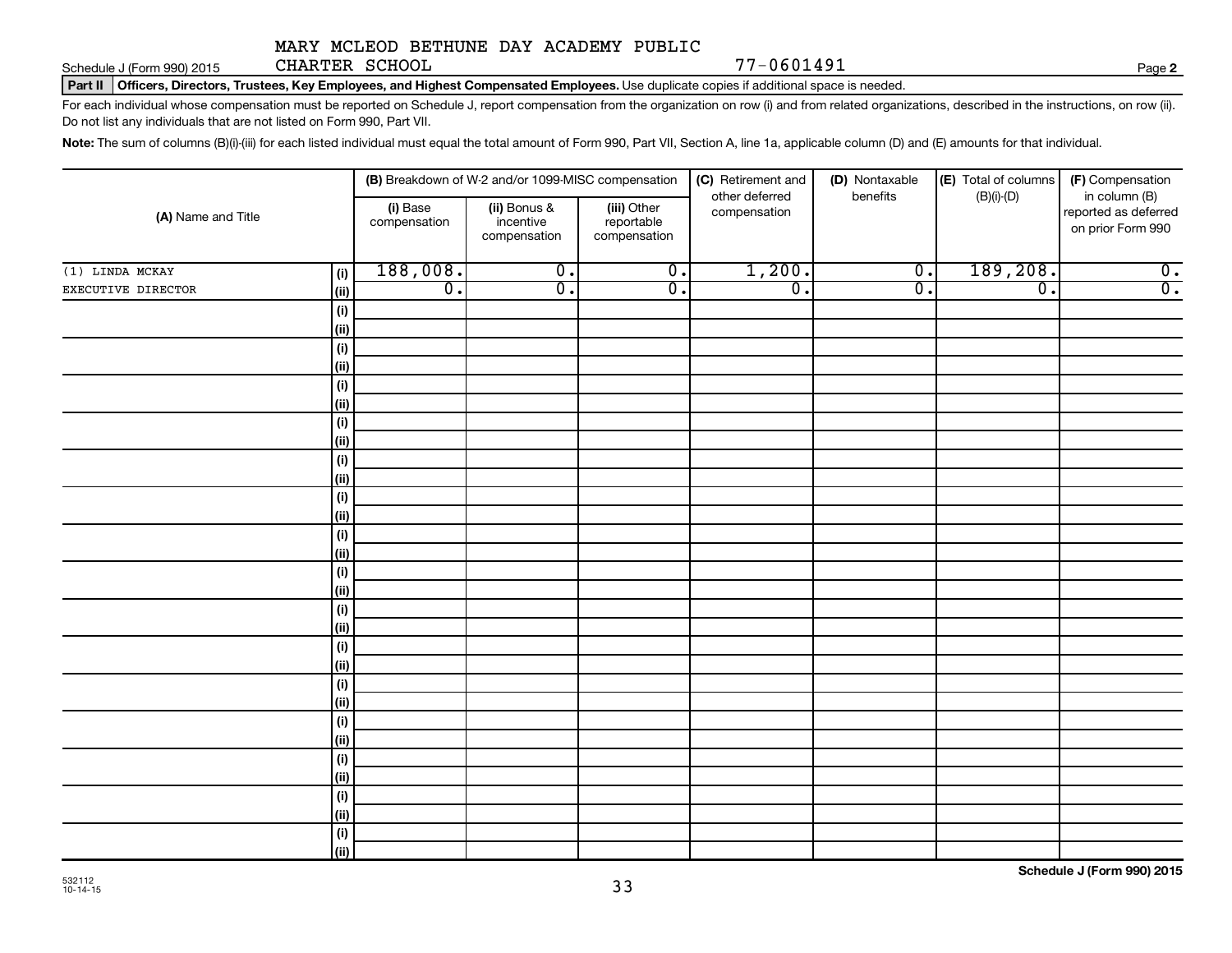#### **Part III Supplemental Information**

Provide the information, explanation, or descriptions required for Part I, lines 1a, 1b, 3, 4a, 4b, 4c, 5a, 5b, 6a, 6b, 7, and 8, and for Part II. Also complete this part for any additional information.

**Schedule J (Form 990) 2015**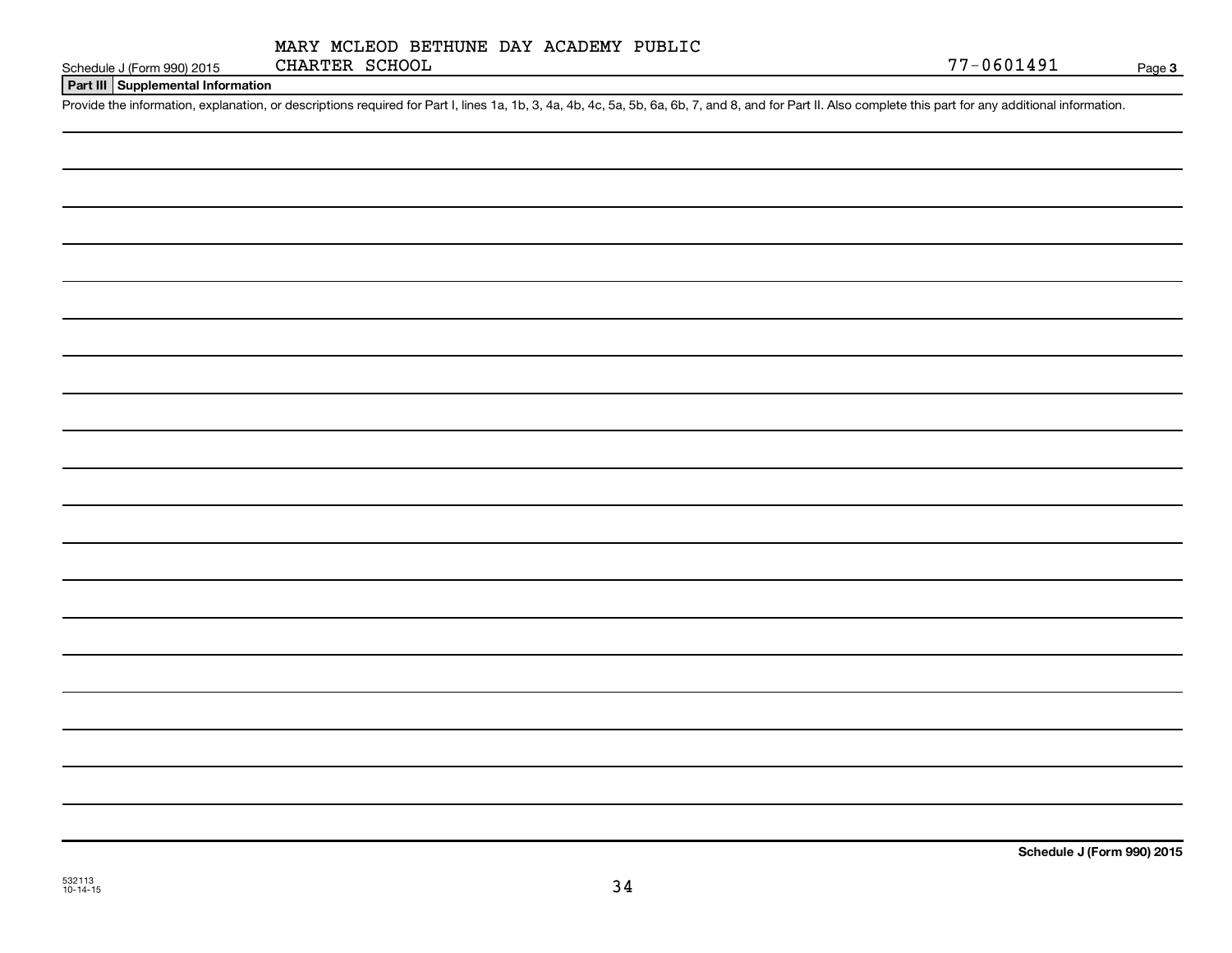| <b>SCHEDULE L</b>                                                                                             |                   |                                                                            |                           |                | <b>Transactions With Interested Persons</b>                                                                                        |                                |                  |           |                                                 | OMB No. 1545-0047                   |                           |                |            |  |
|---------------------------------------------------------------------------------------------------------------|-------------------|----------------------------------------------------------------------------|---------------------------|----------------|------------------------------------------------------------------------------------------------------------------------------------|--------------------------------|------------------|-----------|-------------------------------------------------|-------------------------------------|---------------------------|----------------|------------|--|
| (Form 990 or 990-EZ)                                                                                          |                   |                                                                            |                           |                | Complete if the organization answered "Yes" on Form 990, Part IV, line 25a, 25b, 26, 27, 28a,                                      |                                |                  |           |                                                 | 2015                                |                           |                |            |  |
|                                                                                                               |                   |                                                                            |                           |                | 28b, or 28c, or Form 990-EZ, Part V, line 38a or 40b.<br>Attach to Form 990 or Form 990-EZ.                                        |                                |                  |           |                                                 |                                     |                           |                |            |  |
| Department of the Treasury<br>Internal Revenue Service                                                        |                   |                                                                            |                           |                | Information about Schedule L (Form 990 or 990-EZ) and its instructions is at www.irs.gov/form990.                                  |                                |                  |           |                                                 | <b>Open To Public</b><br>Inspection |                           |                |            |  |
| Name of the organization                                                                                      |                   |                                                                            |                           |                | MARY MCLEOD BETHUNE DAY ACADEMY PUBLIC                                                                                             |                                |                  |           | <b>Employer identification number</b>           |                                     |                           |                |            |  |
|                                                                                                               | CHARTER SCHOOL    |                                                                            |                           |                |                                                                                                                                    |                                |                  |           | 77-0601491                                      |                                     |                           |                |            |  |
| Part I                                                                                                        |                   |                                                                            |                           |                | Excess Benefit Transactions (section 501(c)(3), section 501(c)(4), and 501(c)(29) organizations only).                             |                                |                  |           |                                                 |                                     |                           |                |            |  |
| 1                                                                                                             |                   | (b) Relationship between disqualified                                      |                           |                | Complete if the organization answered "Yes" on Form 990, Part IV, line 25a or 25b, or Form 990-EZ, Part V, line 40b.               |                                |                  |           |                                                 |                                     |                           | (d) Corrected? |            |  |
| (a) Name of disqualified person                                                                               |                   | person and organization                                                    |                           |                |                                                                                                                                    | (c) Description of transaction |                  |           |                                                 |                                     | Yes                       | No             |            |  |
|                                                                                                               |                   |                                                                            |                           |                |                                                                                                                                    |                                |                  |           |                                                 |                                     |                           |                |            |  |
|                                                                                                               |                   |                                                                            |                           |                |                                                                                                                                    |                                |                  |           |                                                 |                                     |                           |                |            |  |
|                                                                                                               |                   |                                                                            |                           |                |                                                                                                                                    |                                |                  |           |                                                 |                                     |                           |                |            |  |
|                                                                                                               |                   |                                                                            |                           |                |                                                                                                                                    |                                |                  |           |                                                 |                                     |                           |                |            |  |
|                                                                                                               |                   |                                                                            |                           |                |                                                                                                                                    |                                |                  |           |                                                 |                                     |                           |                |            |  |
| 2 Enter the amount of tax incurred by the organization managers or disqualified persons during the year under |                   |                                                                            |                           |                |                                                                                                                                    |                                |                  |           |                                                 |                                     |                           |                |            |  |
| section 4958                                                                                                  |                   |                                                                            |                           |                |                                                                                                                                    |                                |                  |           | $\triangleright$ \$<br>$\blacktriangleright$ \$ |                                     |                           |                |            |  |
|                                                                                                               |                   |                                                                            |                           |                |                                                                                                                                    |                                |                  |           |                                                 |                                     |                           |                |            |  |
| Part II                                                                                                       |                   | Loans to and/or From Interested Persons.                                   |                           |                |                                                                                                                                    |                                |                  |           |                                                 |                                     |                           |                |            |  |
|                                                                                                               |                   |                                                                            |                           |                | Complete if the organization answered "Yes" on Form 990-EZ, Part V, line 38a or Form 990, Part IV, line 26; or if the organization |                                |                  |           |                                                 |                                     |                           |                |            |  |
| (a) Name of                                                                                                   | (b) Relationship  | reported an amount on Form 990, Part X, line 5, 6, or 22.<br>(c) Purpose   |                           | (d) Loan to or | (e) Original                                                                                                                       | (f) Balance due                |                  |           | <b>(h)</b> Approved                             |                                     |                           | (i) Written    |            |  |
| interested person                                                                                             | with organization | of loan                                                                    | from the<br>organization? |                |                                                                                                                                    |                                | principal amount |           |                                                 | (g) In<br>default?                  | by board or<br>committee? |                | agreement? |  |
|                                                                                                               |                   |                                                                            | To                        | <b>IFrom</b>   |                                                                                                                                    |                                | Yes              | <b>No</b> | Yes                                             | No.                                 | Yes                       | No.            |            |  |
|                                                                                                               |                   |                                                                            |                           |                |                                                                                                                                    |                                |                  |           |                                                 |                                     |                           |                |            |  |
|                                                                                                               |                   |                                                                            |                           |                |                                                                                                                                    |                                |                  |           |                                                 |                                     |                           |                |            |  |
|                                                                                                               |                   |                                                                            |                           |                |                                                                                                                                    |                                |                  |           |                                                 |                                     |                           |                |            |  |
|                                                                                                               |                   |                                                                            |                           |                |                                                                                                                                    |                                |                  |           |                                                 |                                     |                           |                |            |  |
|                                                                                                               |                   |                                                                            |                           |                |                                                                                                                                    |                                |                  |           |                                                 |                                     |                           |                |            |  |
|                                                                                                               |                   |                                                                            |                           |                |                                                                                                                                    |                                |                  |           |                                                 |                                     |                           |                |            |  |
|                                                                                                               |                   |                                                                            |                           |                |                                                                                                                                    |                                |                  |           |                                                 |                                     |                           |                |            |  |
|                                                                                                               |                   |                                                                            |                           |                |                                                                                                                                    |                                |                  |           |                                                 |                                     |                           |                |            |  |
| Total                                                                                                         |                   |                                                                            |                           |                | $\blacktriangleright$ \$                                                                                                           |                                |                  |           |                                                 |                                     |                           |                |            |  |
| Part III                                                                                                      |                   | <b>Grants or Assistance Benefiting Interested Persons.</b>                 |                           |                |                                                                                                                                    |                                |                  |           |                                                 |                                     |                           |                |            |  |
|                                                                                                               |                   | Complete if the organization answered "Yes" on Form 990, Part IV, line 27. |                           |                |                                                                                                                                    |                                |                  |           |                                                 |                                     |                           |                |            |  |
| (a) Name of interested person                                                                                 |                   | (b) Relationship between<br>interested person and<br>the organization      |                           |                | (c) Amount of<br>assistance                                                                                                        | (d) Type of<br>assistance      |                  |           |                                                 | (e) Purpose of<br>assistance        |                           |                |            |  |
|                                                                                                               |                   |                                                                            |                           |                |                                                                                                                                    |                                |                  |           |                                                 |                                     |                           |                |            |  |
|                                                                                                               |                   |                                                                            |                           |                |                                                                                                                                    |                                |                  |           |                                                 |                                     |                           |                |            |  |
|                                                                                                               |                   |                                                                            |                           |                |                                                                                                                                    |                                |                  |           |                                                 |                                     |                           |                |            |  |
|                                                                                                               |                   |                                                                            |                           |                |                                                                                                                                    |                                |                  |           |                                                 |                                     |                           |                |            |  |
|                                                                                                               |                   |                                                                            |                           |                |                                                                                                                                    |                                |                  |           |                                                 |                                     |                           |                |            |  |
|                                                                                                               |                   |                                                                            |                           |                |                                                                                                                                    |                                |                  |           |                                                 |                                     |                           |                |            |  |
|                                                                                                               |                   |                                                                            |                           |                |                                                                                                                                    |                                |                  |           |                                                 |                                     |                           |                |            |  |
|                                                                                                               |                   |                                                                            |                           |                |                                                                                                                                    |                                |                  |           |                                                 |                                     |                           |                |            |  |
|                                                                                                               |                   |                                                                            |                           |                |                                                                                                                                    |                                |                  |           |                                                 |                                     |                           |                |            |  |

LHA For Paperwork Reduction Act Notice, see the Instructions for Form 990 or 990-EZ. Schedule L (Form 990 or 990-EZ) 2015

532131 10-02-15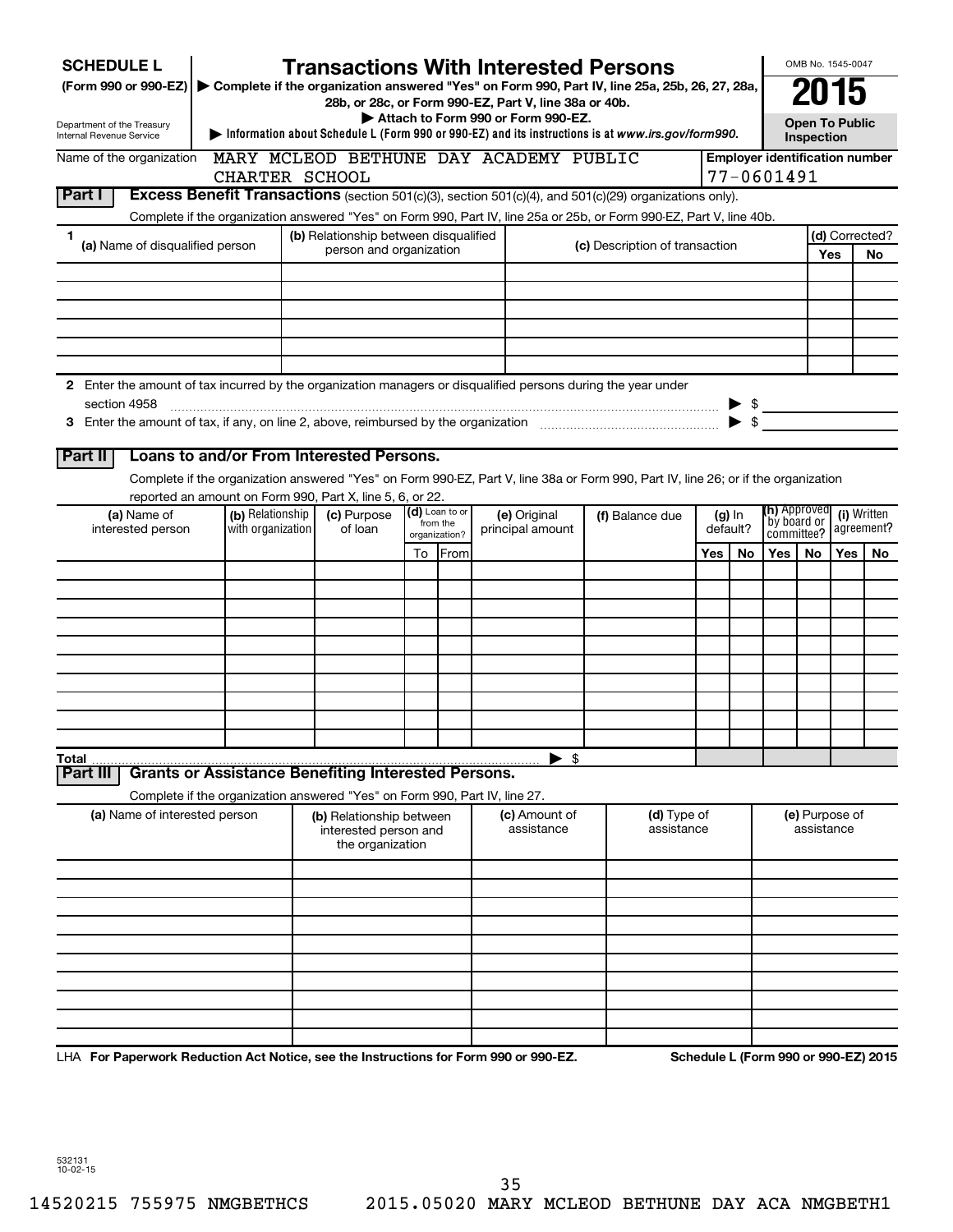77-0601491 Page 2 Schedule L (Form 990 or 990-EZ) 2015 CHARTER SCHOOL  $77-0601491$  Page

| <b>Business Transactions Involving Interested Persons.</b><br><b>Part IV</b>                |                   |  |                                                                    |                              |                                   |                             |                         |
|---------------------------------------------------------------------------------------------|-------------------|--|--------------------------------------------------------------------|------------------------------|-----------------------------------|-----------------------------|-------------------------|
| Complete if the organization answered "Yes" on Form 990, Part IV, line 28a, 28b, or 28c.    |                   |  |                                                                    |                              |                                   |                             |                         |
| (a) Name of interested person                                                               |                   |  | (b) Relationship between interested<br>person and the organization | (c) Amount of<br>transaction | (d) Description of<br>transaction | organization's<br>revenues? | (e) Sharing of          |
|                                                                                             |                   |  |                                                                    |                              |                                   | <b>Yes</b>                  | No                      |
| <b>MARCUS</b><br>MCKAY AND ANTHONY                                                          | KSCHOOL EMPLOYEES |  |                                                                    |                              | $12,000$ . PROVIDE<br>TRA         |                             | $\overline{\textbf{x}}$ |
| PAMELA COLE                                                                                 |                   |  | <b>EXECUTIVE DIRECTOR</b>                                          |                              | $0.$ BOARD<br><b>MEMBE</b>        |                             | X                       |
|                                                                                             |                   |  |                                                                    |                              |                                   |                             |                         |
|                                                                                             |                   |  |                                                                    |                              |                                   |                             |                         |
|                                                                                             |                   |  |                                                                    |                              |                                   |                             |                         |
|                                                                                             |                   |  |                                                                    |                              |                                   |                             |                         |
|                                                                                             |                   |  |                                                                    |                              |                                   |                             |                         |
|                                                                                             |                   |  |                                                                    |                              |                                   |                             |                         |
|                                                                                             |                   |  |                                                                    |                              |                                   |                             |                         |
|                                                                                             |                   |  |                                                                    |                              |                                   |                             |                         |
| <b>Part V</b><br><b>Supplemental Information</b>                                            |                   |  |                                                                    |                              |                                   |                             |                         |
| Provide additional information for responses to questions on Schedule L (see instructions). |                   |  |                                                                    |                              |                                   |                             |                         |
| SCH L, PART IV, BUSINESS TRANSACTIONS INVOLVING INTERESTED PERSONS:                         |                   |  |                                                                    |                              |                                   |                             |                         |
| <b>NAME</b><br>OF<br>PERSON:<br>(A)                                                         |                   |  | MARCUS MCKAY AND ANTHONY KEENE                                     |                              |                                   |                             |                         |
| DESCRIPTION OF TRANSACTION:<br>PROVIDE TRANSPORTATION SERVICES<br>(D)                       |                   |  |                                                                    |                              |                                   |                             |                         |
|                                                                                             |                   |  |                                                                    |                              |                                   |                             |                         |

(A) NAME OF PERSON: PAMELA COLE

(B) RELATIONSHIP BETWEEN INTERESTED PERSON AND ORGANIZATION:

EXECUTIVE DIRECTOR SISTER-LAW

(D) DESCRIPTION OF TRANSACTION: BOARD MEMBER

**Schedule L (Form 990 or 990-EZ) 2015**

532132 10-02-15